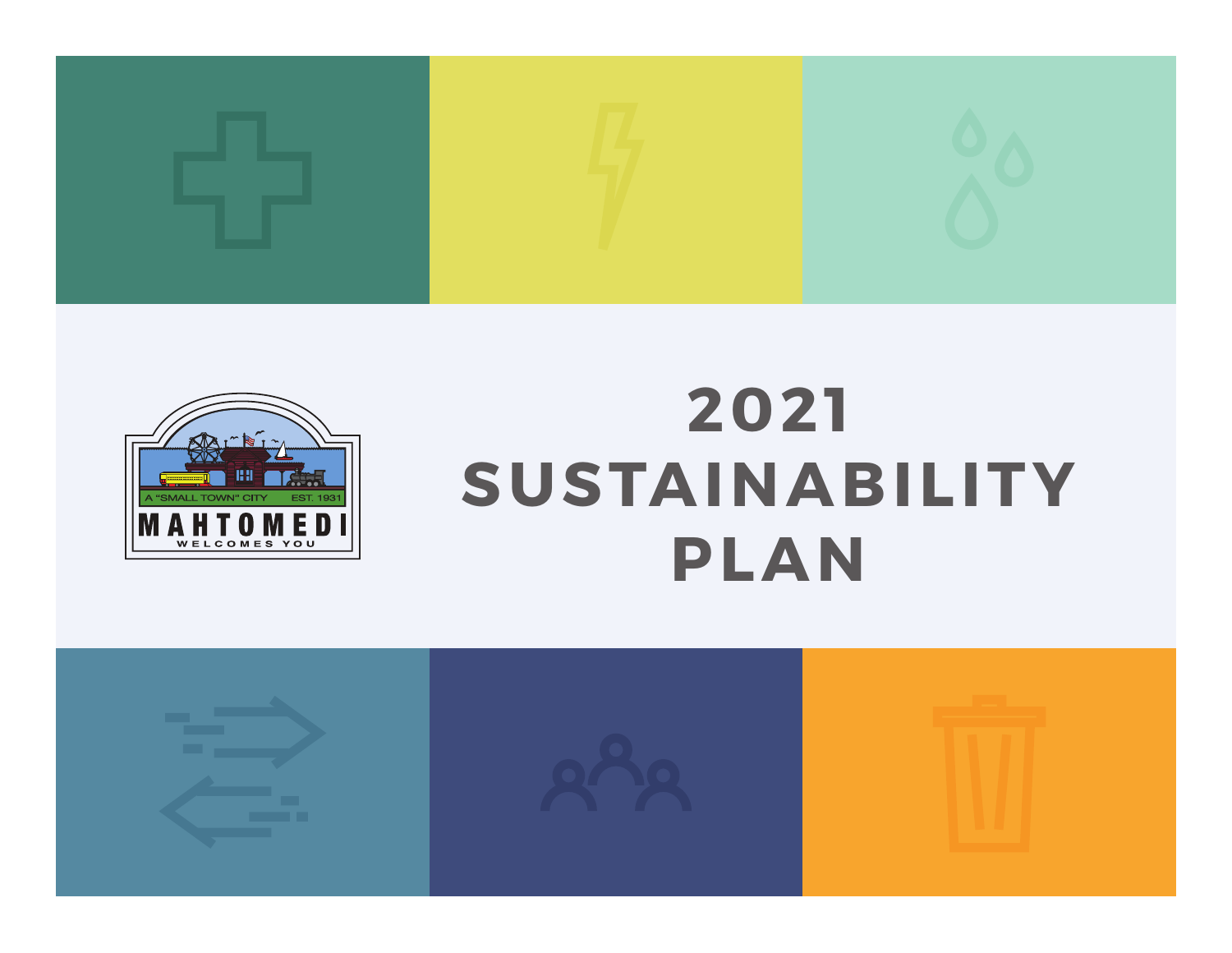#### **CITY OF MAHTOMEDI**

#### **2021 SUSTAINABILITY PLAN**

# **TABLE OF CONTENTS**

| <b>VISION</b>                                           | $\mathbb{I}$   |  |
|---------------------------------------------------------|----------------|--|
| 1.1. What Do We Mean by "Sustainability"?               | $\overline{2}$ |  |
| 1.2. Why is Sustainability Important to Mahtomedi?      | 3              |  |
| 1.3. What is this Plan meant to Accomplish?             | 4              |  |
| 1.4. How to Use this Plan                               | 5              |  |
| 1.5. Time Horizon and Plan Updates                      | 6              |  |
| 1.6. Key Personnel and Funding                          | 7              |  |
| 1.7. Climate Focus                                      | 8              |  |
| 1.8. Why does Climate Change Matter to Mahtomedi?       | 9              |  |
| 1.9. Climate Baseline and Greenhouse Gas Emission Goals | 11             |  |
| DIRECTION FROM THE CITYWIDE COMPREHENSIVE PLAN<br>15    |                |  |
| 2.1. Recap of Public Engagement                         | 16             |  |
| 2.2. Comprehensive Plan Goals                           | 17             |  |
| 2.3. Direction from Green Step Cities                   | 18             |  |
| <b>INDICATORS</b>                                       |                |  |
| 3.1. Ecological Heath                                   | 20             |  |
| 3.2. Energy                                             | 29             |  |
| 3.3. water                                              | 37             |  |
| 3.4. Travel                                             | 45             |  |
| 3.5. Community                                          | 53             |  |
| 3.6. Waste                                              | 57             |  |
| SUPPORTING THE PLAN                                     |                |  |
| 4.1. Staff and Community Involvement                    | 64             |  |
| 4.2. Progress review                                    | 65             |  |
| CONCLUSION                                              |                |  |
| <b>REFERENCES</b>                                       |                |  |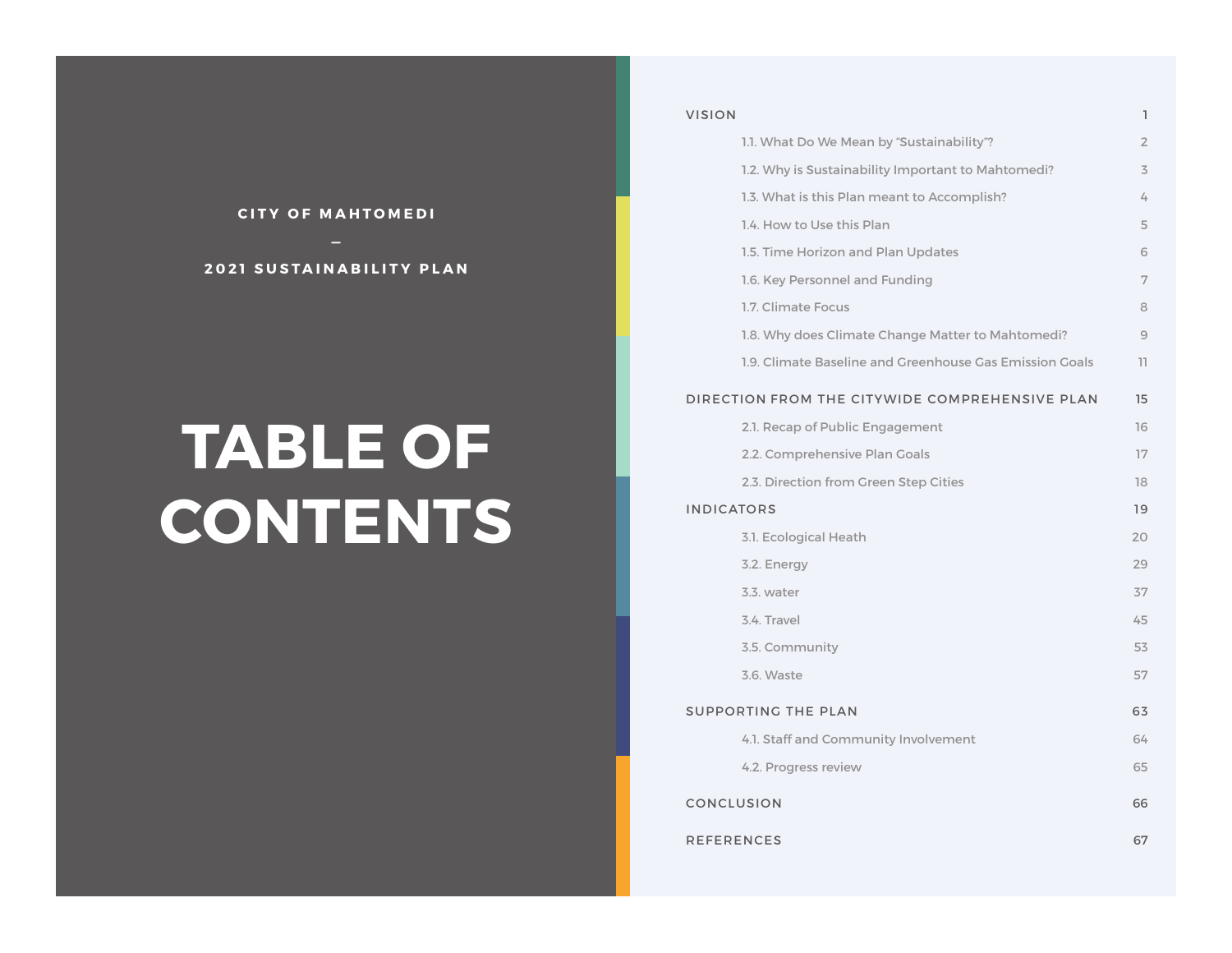

**VISION**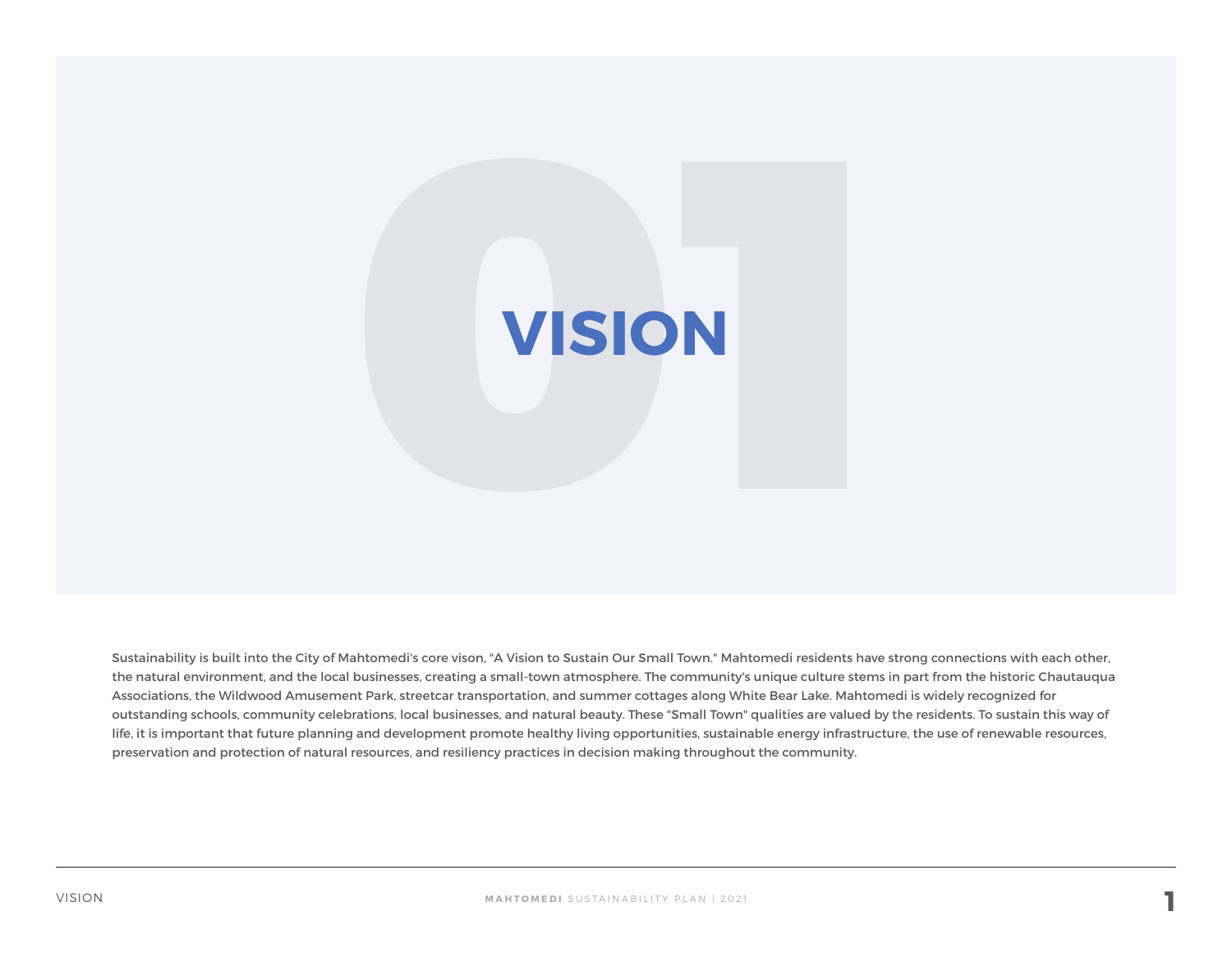A Sustainability Plan declares a "Vision Towards a Sustainable Future" by taking actions that are ecologically sound, economically viable, and socially just and humane to continue the long-term cultural, ecological, and economic health and vitality of the City and the planet indefinitely.

For this plan, sustainability is based on the principle that everything that we need for survival and well-being depends, either directly or indirectly, on the natural environment. To pursue sustainability is to create and maintain the conditions under which humans and nature can exist in productive harmony to support present and future generations (NEPA, 1969).

Sustainability is based on three pillars: environment, economy, and society. The environment includes all of earth's natural systems and the use of resources by humans. Economy refers to communities being able to maintain their independence and have access to the resources that they require to meet their needs. Society includes the universal human rights and necessities that all people require to keep their families and communities healthy and secure. All these pillars must be considered together to find a lasting balance. (World Commission, 1987).



## **1.1. WHAT DO WE MEAN BY "SUSTAINABILITY"?**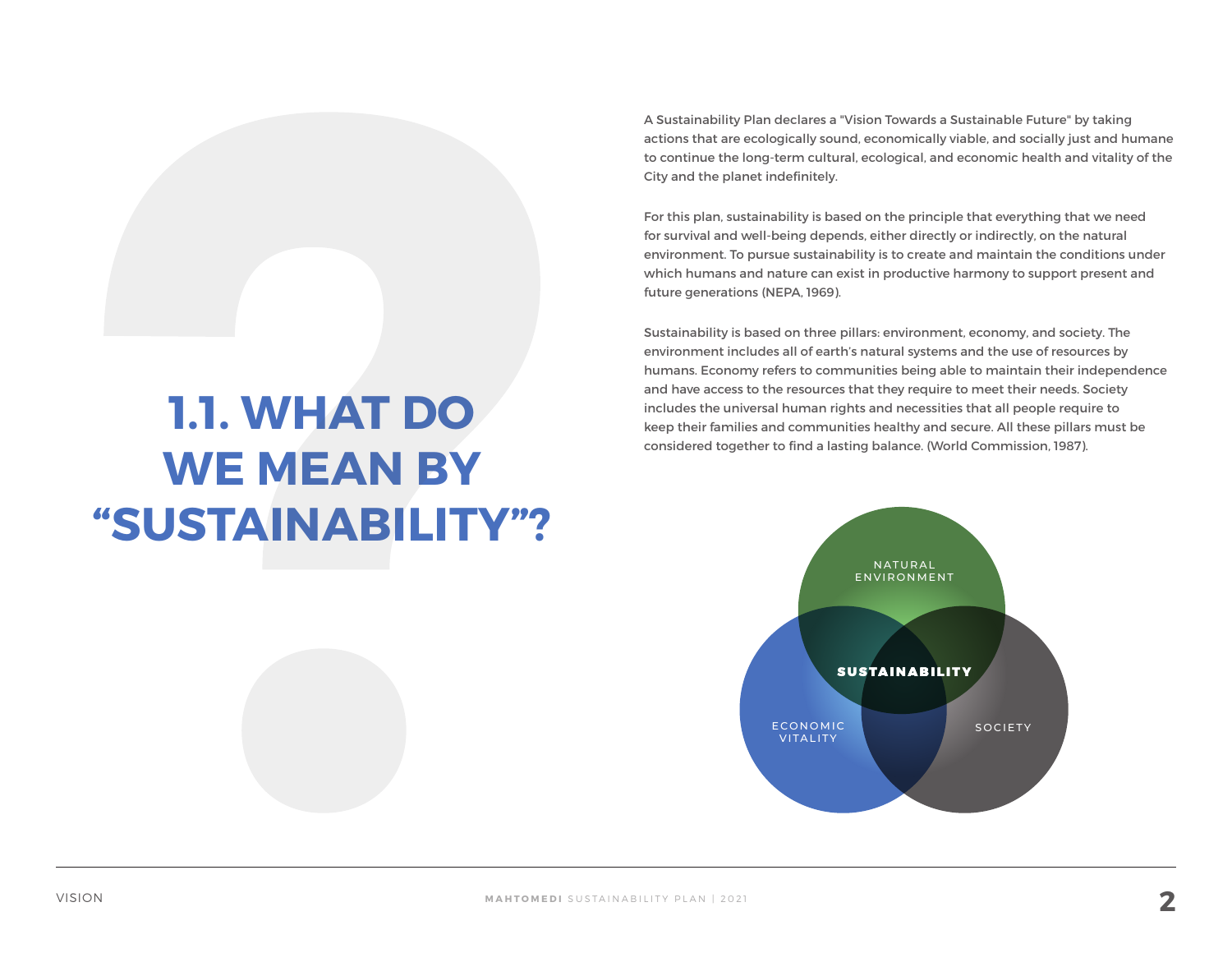## **1.2. WHY IS SUSTAINABILITY IMPORTANT TO MAHTOMEDI?**

- Resident surveys consistently yield high response rates to environmental concern questions.
- Public engagement process during the Comprehensive Plan update included input on sustainability.
- Goals need to be actionable and measurable.
- Goals need to be prioritized.
- Sustainability chapter of the Comprehensive Plan guides to an updated standalone Sustainability Plan.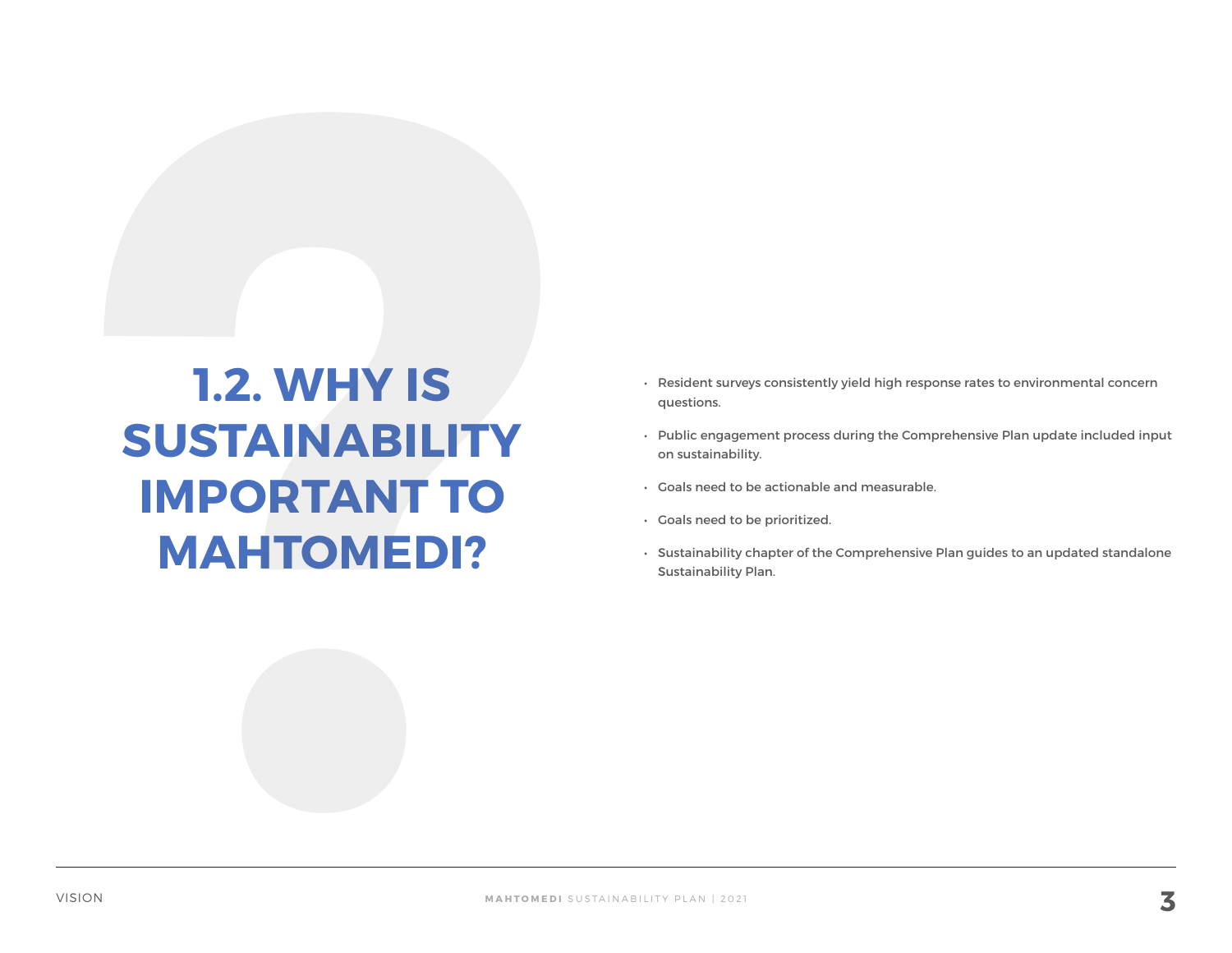## **1.3. WHAT IS THIS PLAN MEANT TO ACCOMPLISH?**

Mahtomedi's City staff and dedicated Environmental Commission have held a longstanding commitment to environmental stewardship within the community, and to efforts that will reduce greenhouse gas (GHG) emissions and be a part of the solution for climate change. The Mahtomedi Sustainability Plan was originally adopted in 2011 and has come a long way since then. This Sustainability Plan details how Mahtomedi will collectively carry out the vision towards a sustainable future and provides guidance on how Mahtomedi will become a healthier more sustainable community. This will be achieved by providing direction for City priorities. This plan is divided into a series of six sustainability indicators that form a community-wide approach, allowing the City to improve upon all aspects of community life. These indicators include ecological health, energy, water, travel, community, and waste. Climate and resource consumption are overarching topics amongst each of these indicators and are incorporated into each.

The Sustainability Plan was created by extracting and integrating a series of past planning efforts that have resulted in goals for the City. Strategies were developed by integrating the following plans and programs: Mahtomedi Comprehensive Plan Update 2040, Xcel Energy's Partners in Energy - Energy Action Plan, the 20 actions achieved in Green Step Cities Level 3 certification, the Metropolitan Council resiliency planning tools, recommendations from University of Minnesota undergraduate students who completed an assessment for the City, Tree City USA, Mahtomedi Area Green Initiative (MAGI), MN Department of Transportation Safe Routes to School Program, and specific sustainability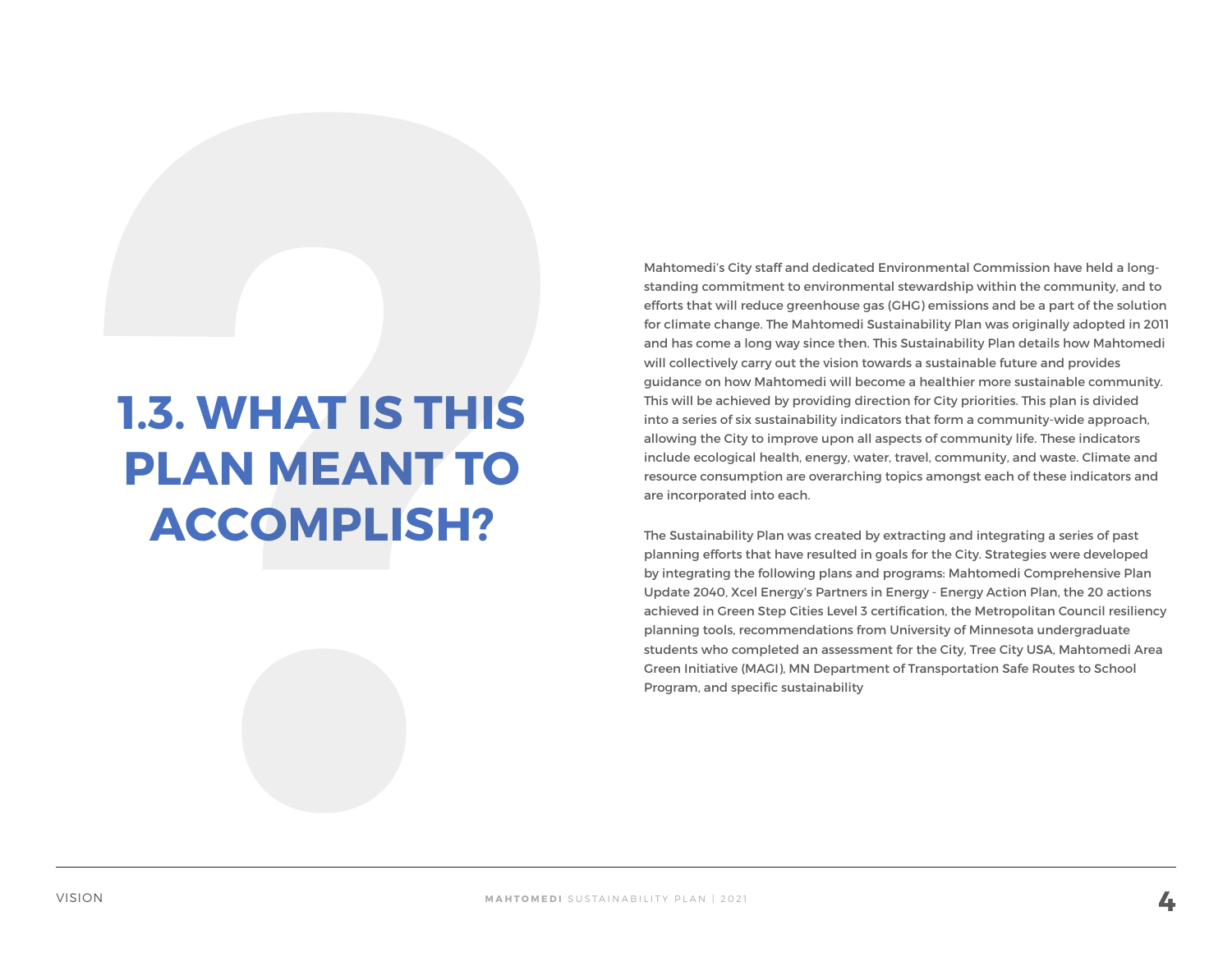This plan is divided into six indicator sections. Under each section is an overarching vision and goals to achieve that vision. Only a few goals are listed in detail under each indicator with the intent that they will be the focus of this plan for the next three to five years. New goals will be added to each indicator as prior ones are achieved. Some goals will be ongoing with a future target date. The goals are designed to be specific, measurable, achievable, relevant, and timely (SMART). Each indicator also includes a Community Action section with ideas for how the community can collectively make progress under each indicator. The efforts of everyone- the City government, citizens, and local businesses - are needed to reach the achievement of the goals. Starting points for future goals are included in Table 1 of Appendix A.

EACH GOAL IN THIS SUSTAINABILITY PLAN WILL BE ACHIEVED THROUGH THE FOLLOWING STRATEGY:



 $\sqrt{\frac{1}{2} \cdot \frac{1}{2}}$ 

**CORNER** 

Compile community baseline data.

Consider barriers to engagement and implementation.

Identify an implementation strategy for each policy.

- Identify strategies to continually engage the community throughout implementation of each policy.
- Identify strategies to overcome barriers.

EQ

 $rac{a}{\Theta}$ 

Include a process to review progress on goals and outcomes.

Assess staff and financial resources.

## **1.4. HOW TO USE THIS PLAN**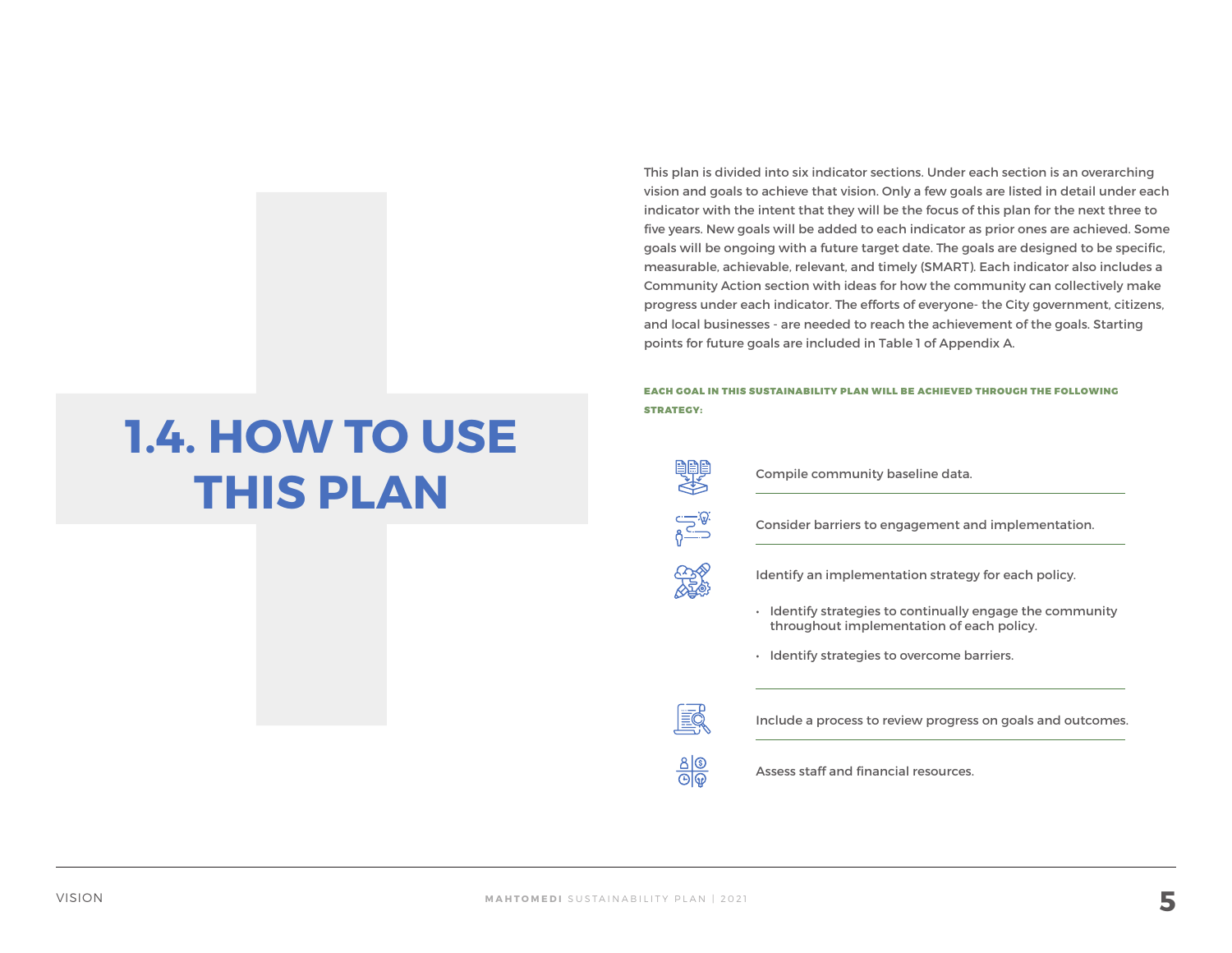## **1.5. TIME HORIZON AND PLAN UPDATES**

This plan is intended to be dynamic and updated as needed by the City as the City progresses through and achieves their sustainability goals. In general, the goals outlined in this plan have a three to five-year outlook, from planning, to implementation, to achievement. The intent is the goals and strategies will be updated to replace those that have been completed. Being dynamic, this plan can and will be amended and evolve at any time as new or unforeseen challenges arise. Having flexibility to rework the plan is key to its success for achieving the City's sustainability goals.

This Sustainability Plan will be hosted on the City's webpage. Updates to the plan will be included on the City webpage, in City mailings, and the Green Talk newsletter.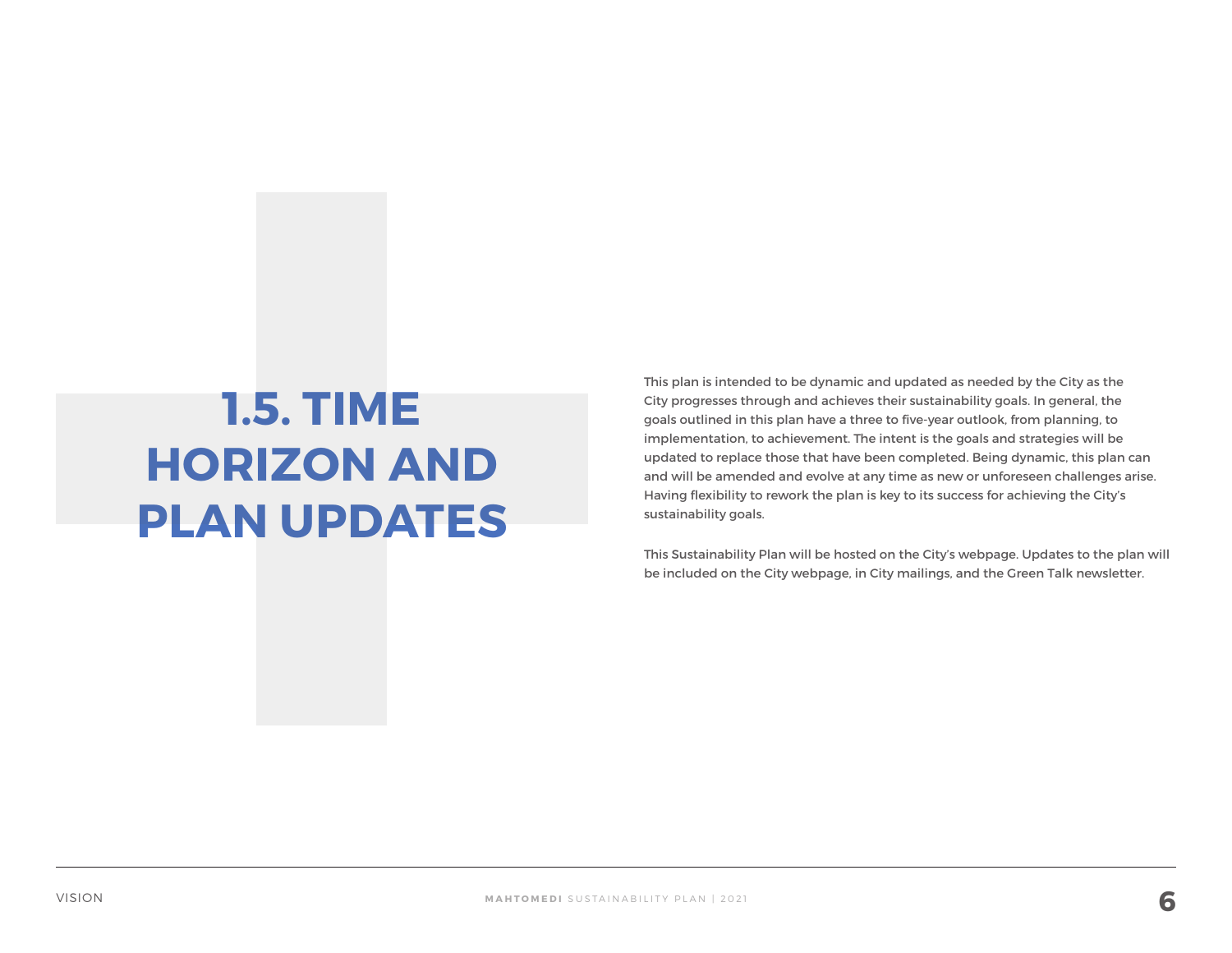A staff person, commission member, or key personnel should be assigned as the City's Sustainability Manager. This person would coordinate this Sustainability Plan, including the application for grants, seeking out public and private partners, and preparing sustainability proposals for Council consideration. This person can delegate tasks to the Environmental Commission, consultants, University students, volunteers, etc., but should be the one to organize the efforts.

## **1.6. KEY PERSONNEL AND FUNDING**

FUNDING IS IMPORTANT TO THE SUCCESS OF DEVELOPING SUSTAINABILITY PRACTICES. THE FOLLOWING HIERARCHY SHOULD BE USED TO PRIORITIZE THE USE OF FUNDING SOURCES WHEN IMPLEMENTING THIS PLAN:

- 1. Grant funding.
- 2. Existing funding sources that have been committed to sustainability in the past.
- 3. Cost-sharing with other public or private entities.
- 4. Investments that have a reliable payback for the initial investment.
- 5. City's annual budget.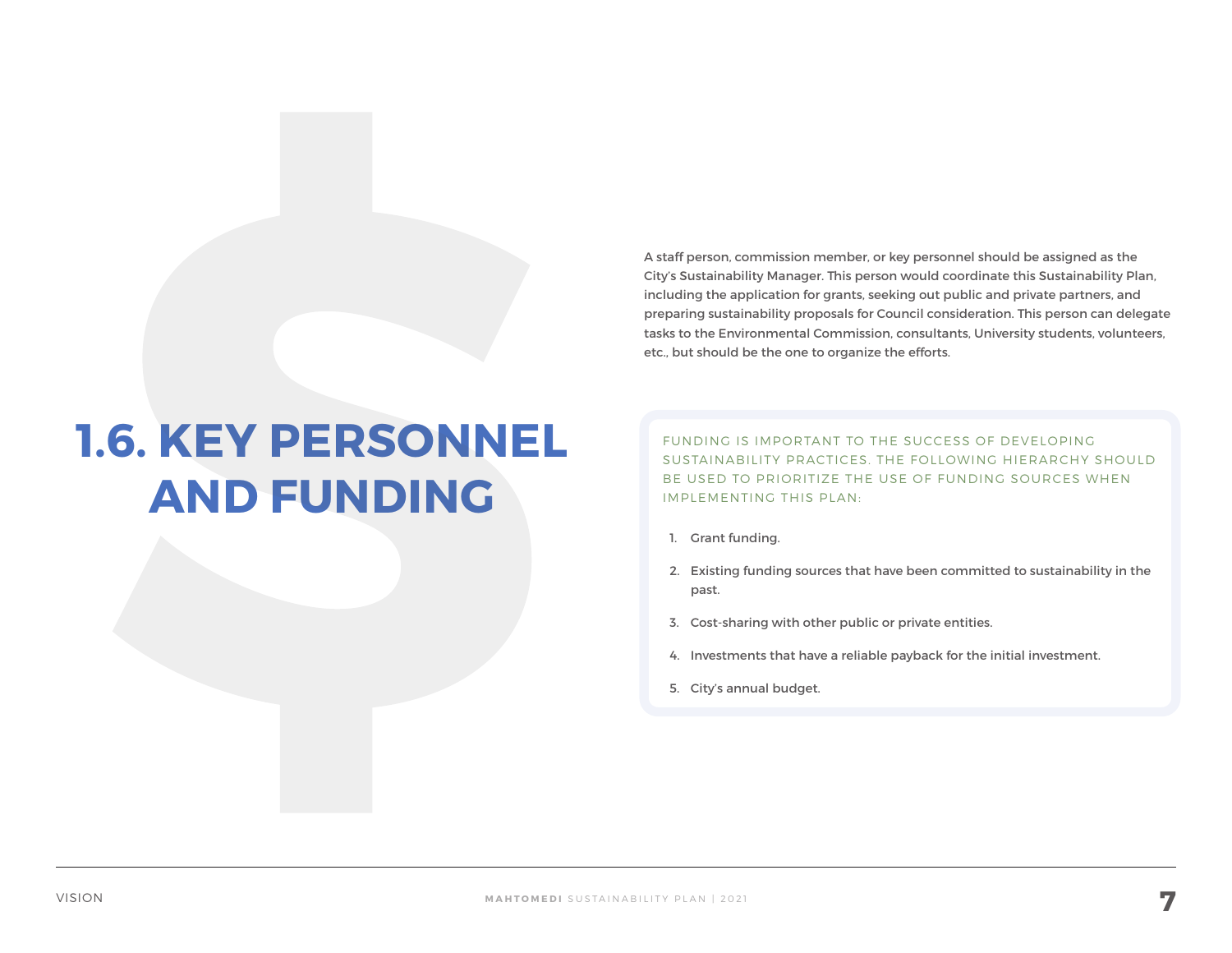## **1.7. CLIMATE FOCUS**

The global threat of climate change includes rising temperatures that are fueling environmental degradation, natural disasters, weather extremes, food and water insecurity, economic disruption, and conflict worldwide. Sea levels are rising, the Arctic is melting, coral reefs are dying, oceans are acidifying, and forests are burning. Billions of tons of CO2 are released into the atmosphere every year because of coal, oil, and gas production. Human activity is producing GHG emissions at a record high. The Intergovernmental Panel on Climate Change (IPCC) released a report in August 2021 warning that limiting global warming to 1.5 degrees Celsius or even 2 degrees Celsius above pre-industrial levels will be beyond reach in the next two decades without immediate, rapid and large-scale reductions in GHG emissions (IPCC, 2021).

Greenhouse gas emission reduction is an overarching theme of this Sustainability Plan, and each indicator includes ideas and goals that will reduce the overall carbon footprint of the City and allow the City to reach carbon neutrality by 2050.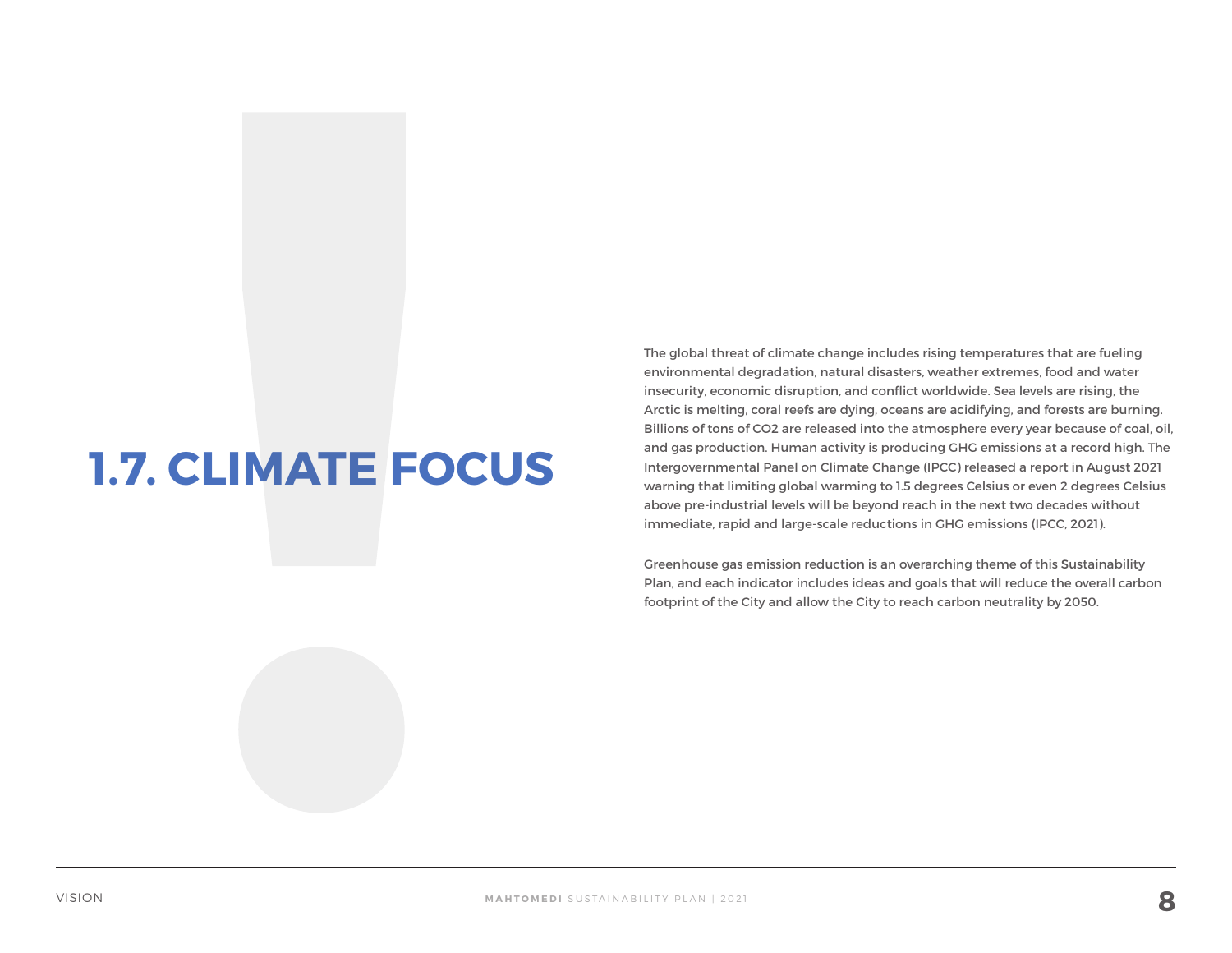## **1.8. WHY DOES CLIMATE CHANGE MATTER TO MAHTOMEDI?**

Climate change is apparent in Minnesota and has increased the City's awareness of how these changes will impact the community into the future. According to the Metropolitan Council, temperatures in the Twin Cities area have increased by 3.2o F between 1951 and 2012 with more elevated temperature days above 90o F. Similar changes have occurred with rain and snow fall, increasing by 5.5 inches and more frequent heavy rain events causing flooding or long-term ponding in low areas. Increased temperatures have had effects on the natural ecosystem of the state as well. Warming surface waters have led to significant loss of fish habitat, and heavy rain events combined with surface water runoff is increasing the amount of sedimentation and algae blooms. As the climate warms, northern tree species liked paper birch, quaking aspen, balsam fir, and black spruce may start to die, with other species shifting further north and warmer-climate tree species, like maples, oaks, and hickories could take their place. These impacts to tree cover are accompanied by changes in the understory and soil, meaning that habitat for wildlife is changing along with the trees. The warming trends have also started to shift the patterns of migratory or hibernating species. Birds are showing up and breeding earlier in the spring and bees and other insects are emerging from hibernation earlier in the season. These patterns are risky for species that are not adjusted to the differences in habitat and food availability and could lead to severe impacts to populations. (MPCA, 2021).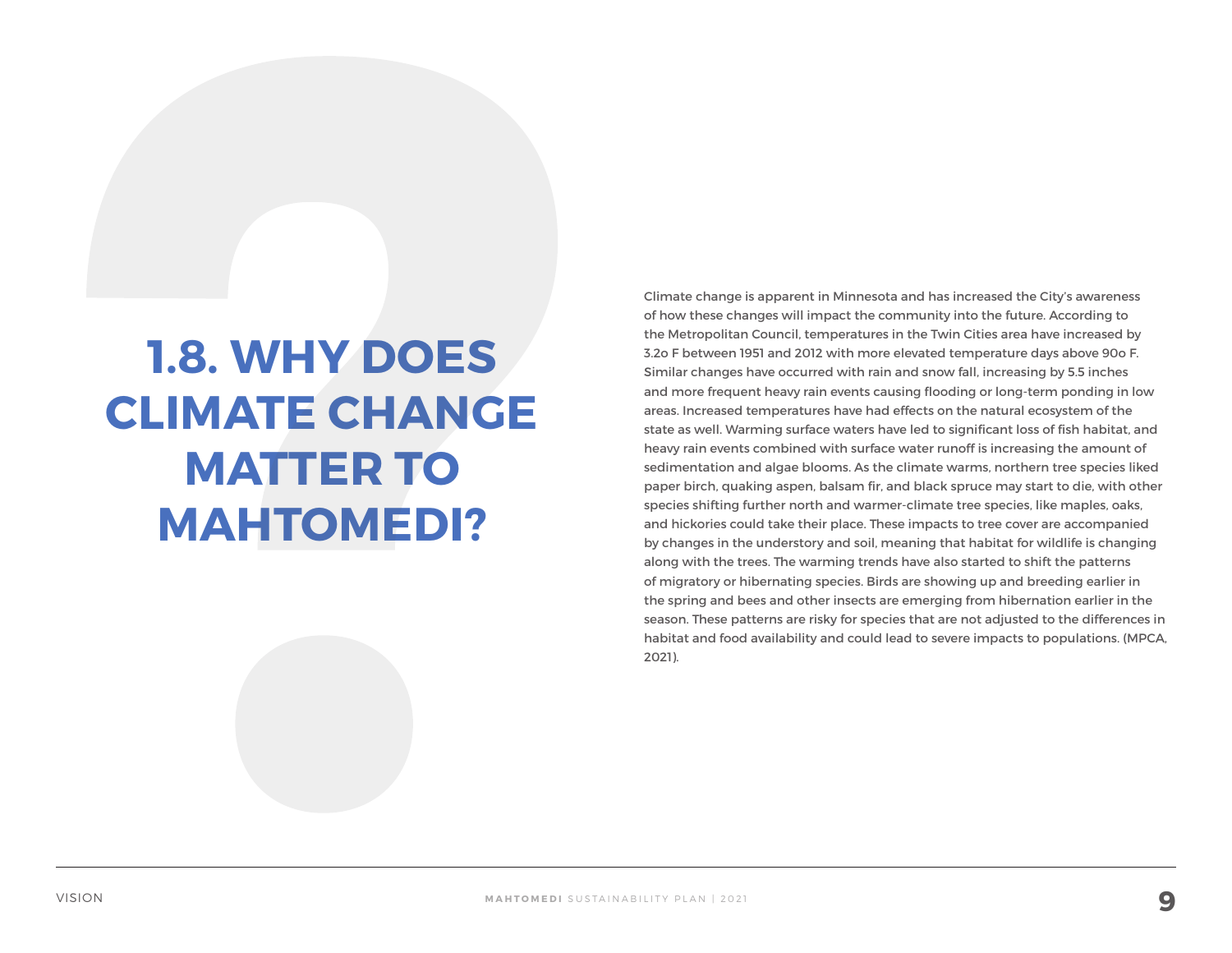

#### Greenhouse gas emissions data



The Next Generation Energy Act, under Minn. Stat. Chapter 216H, requires the state to reduce GHG emissions by 80% between 2005 and 2050 while supporting clean energy, energy efficiency, and supplementing renewable energy standards in Minnesota (Figure 1). At the state level, GHG emission reductions are needed in the industrial, residential, and commercial sectors as these areas of the economy have been trending higher emissions (Figure 2). These emissions sources should be of focus to the City.

At the local level, the human health and economic costs of climate change pose a challenge to the community. Climate change can adversely affect human health through poor air quality, severe heat and drought, and emergence of new diseases. Mahtomedi is built upon a historic culture focused on a "small town feel" and the natural landscape where this community was built, along the shore of White Bear Lake. To sustain the small-town historic feel, preserve the lake that we love, the forests at Katherine Abbot Park, fish and backyard wildlife, clean drinking water, economic health, and viability as a community, Mahtomedi needs to be a leader in the current climate crisis.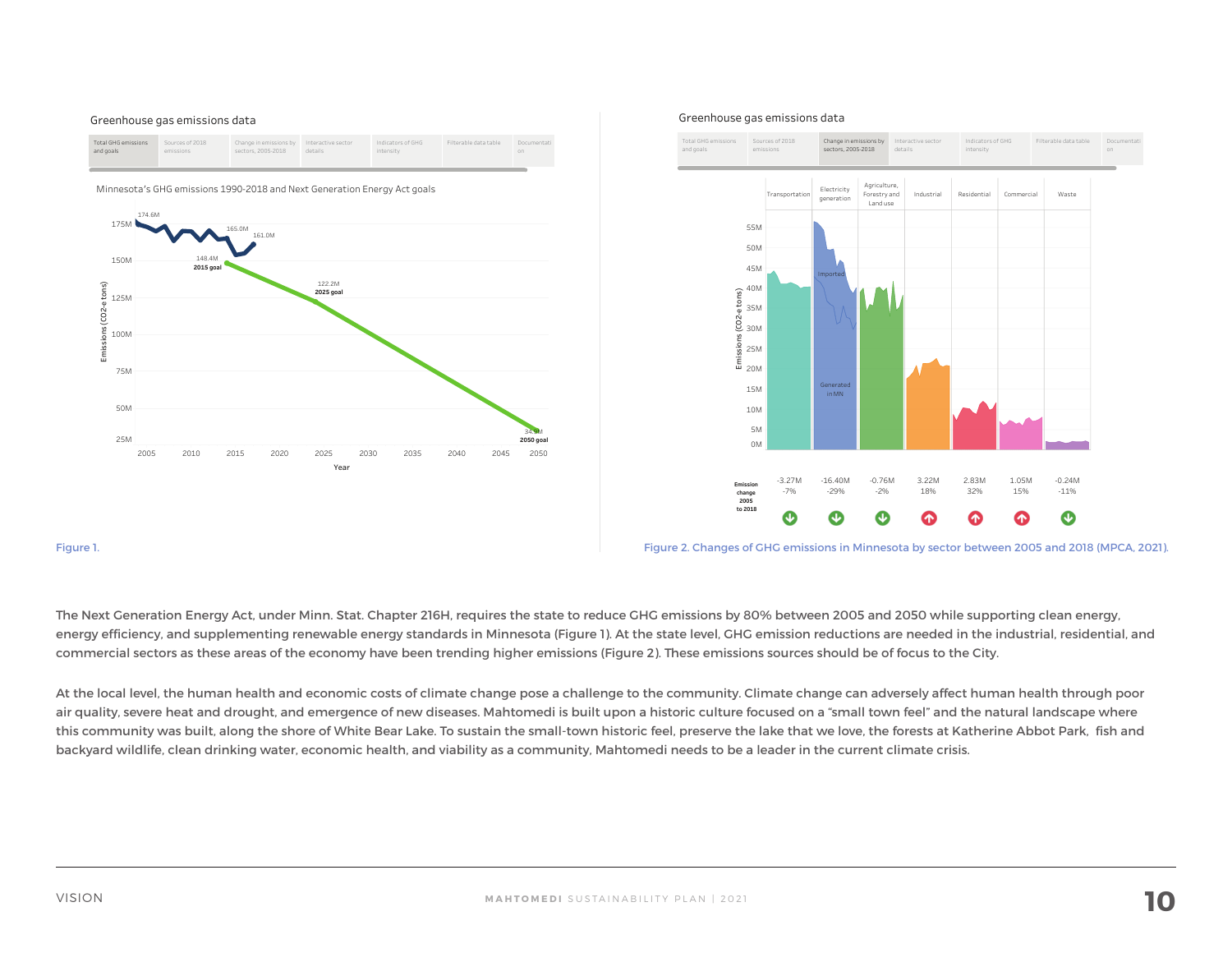## **1.9. CLIMATE BASELINE AND GREENHOUSE GAS EMISSION GOALS**

The City completed a carbon footprint analysis in May 2009. Software was used from the International Council for Local Environmental Initiatives (ICLEI), an organization that helps with local government and community sustainable development. ICLEI provides 'Clean Air and Climate Protection Software' to be used as the carbon footprint calculator. Based on the results of the study, Municipal buildings were the leading contributor to energy use for the City. Subsequently, an audit was conducted for the City to determine the steps necessary to reduce energy use by 20% in 2020. This audit can be used in conjunction with the GreenSteps Program to understand which public facilities need the most attention.

In 2017, Mahtomedi developed an Energy Action Plan through the Xcel Energy Partners in Energy program. This plan focusses on three priority strategies: Residential Focus Area, Business and Institutional Focus Area, and Renewable Energy Focus Area. The Energy Action Plan developed baseline data from 2014 to 2016 to understand where energy is used in the City; the year 2016 was established as the baseline for the plan. In 2016, residents consumed three-quarters of the City's total energy, including 62% of all electricity used and 77% of natural gas used.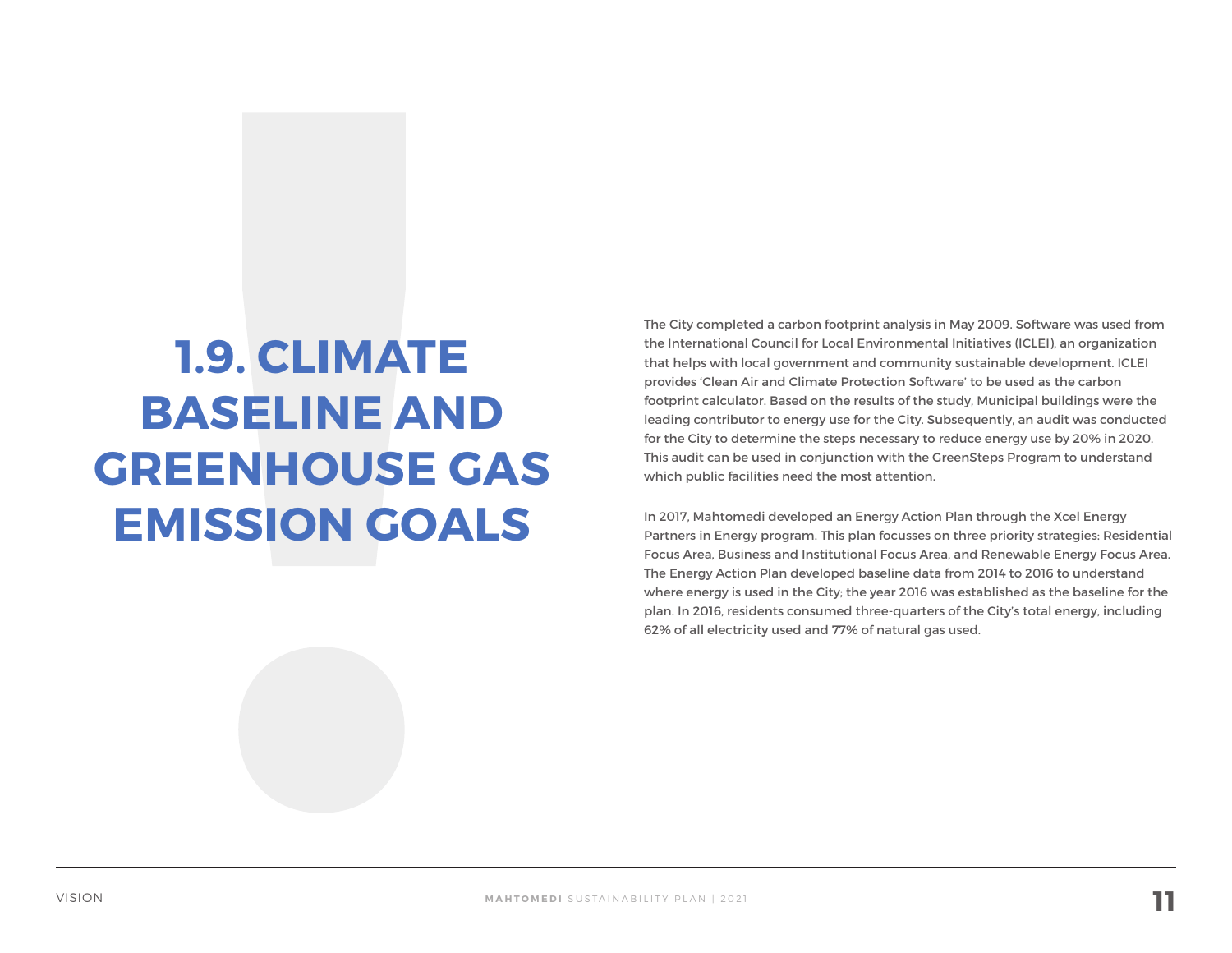### **GREENHOUSE GAS EMISSIONS**

community-wide greenhouse gas emissions from building energy, vehicle travel, and the management of municipal solid waste



Figure 3. Community-wide greenhouse gas emissions from building energy, vehicle travel, and management of municipal solid waste in the City of Mahtomedi (RII, 2021).

Mahtomedi has joined the Regional Indicators Initiative (RII) to get an annual measure of performance metrics that inform the City's overall efficiency and level of sustainability. The RII measures annual performance metrics for Minnesota cities committed to increasing their overall efficiency and level of sustainability (RII, 2021). Data was collected across four primary indicators that comprise over 90% of the City's total grGHG emissions including energy, water, travel, and waste. The baseline for GHG emissions in Mahtomedi from 2016 – 2019 based on the RII data are included in Figure 3.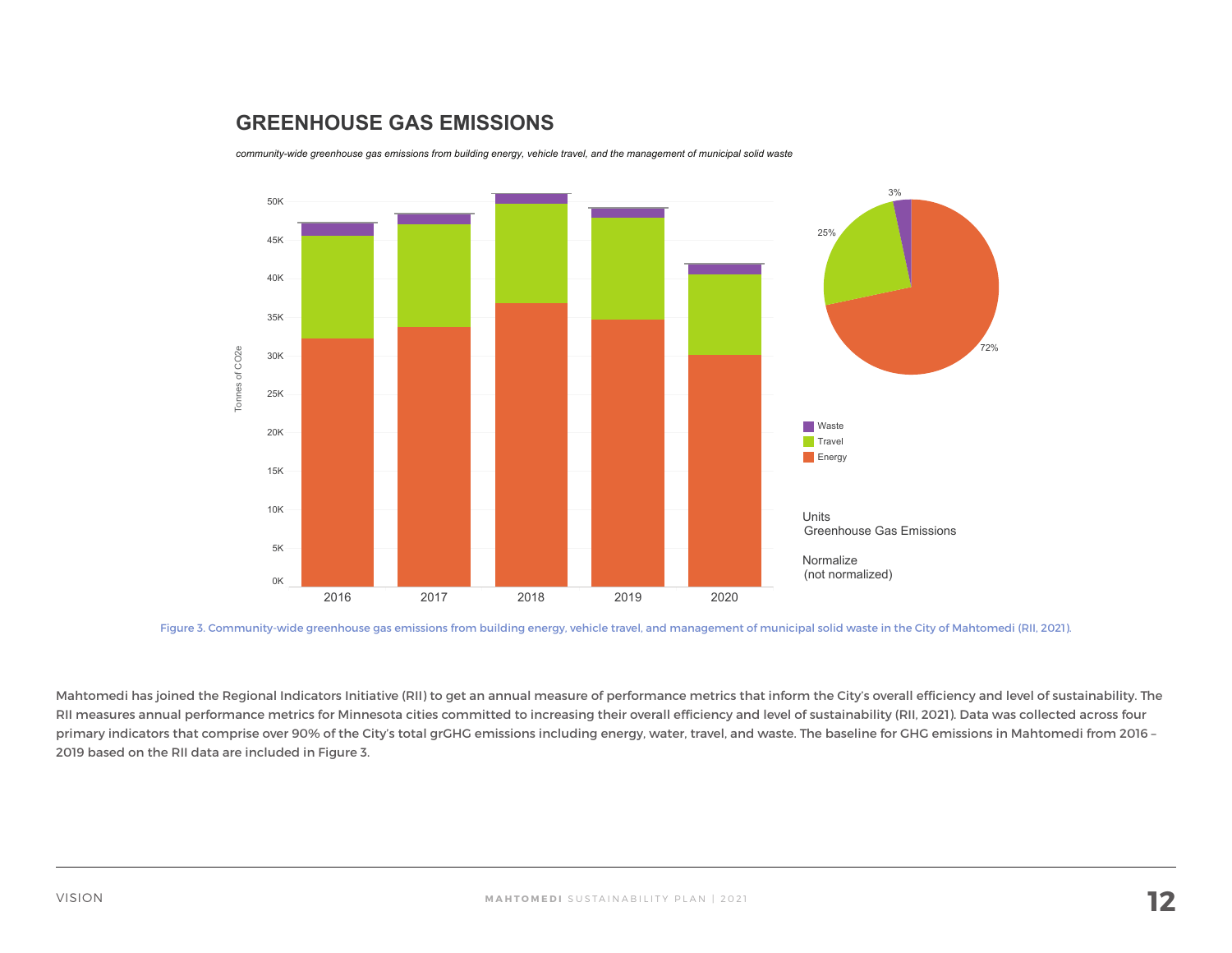





As of 2019, GHG emissions totaled 50,063 Tonnes of CO2e in Mahtomedi. CO2e, or carbon dioxide equivalent, is a standard unit for measuring carbon footprints and providing a common metric to compare across indicators. Of this total, energy is contributing to 71% of emissions (Figure 4). Residential natural gas use is the highest contributor to the energy emissions followed by residential electric. Travel contributed to 26% of the GHG emissions and waste contributed 3% (Figure 5).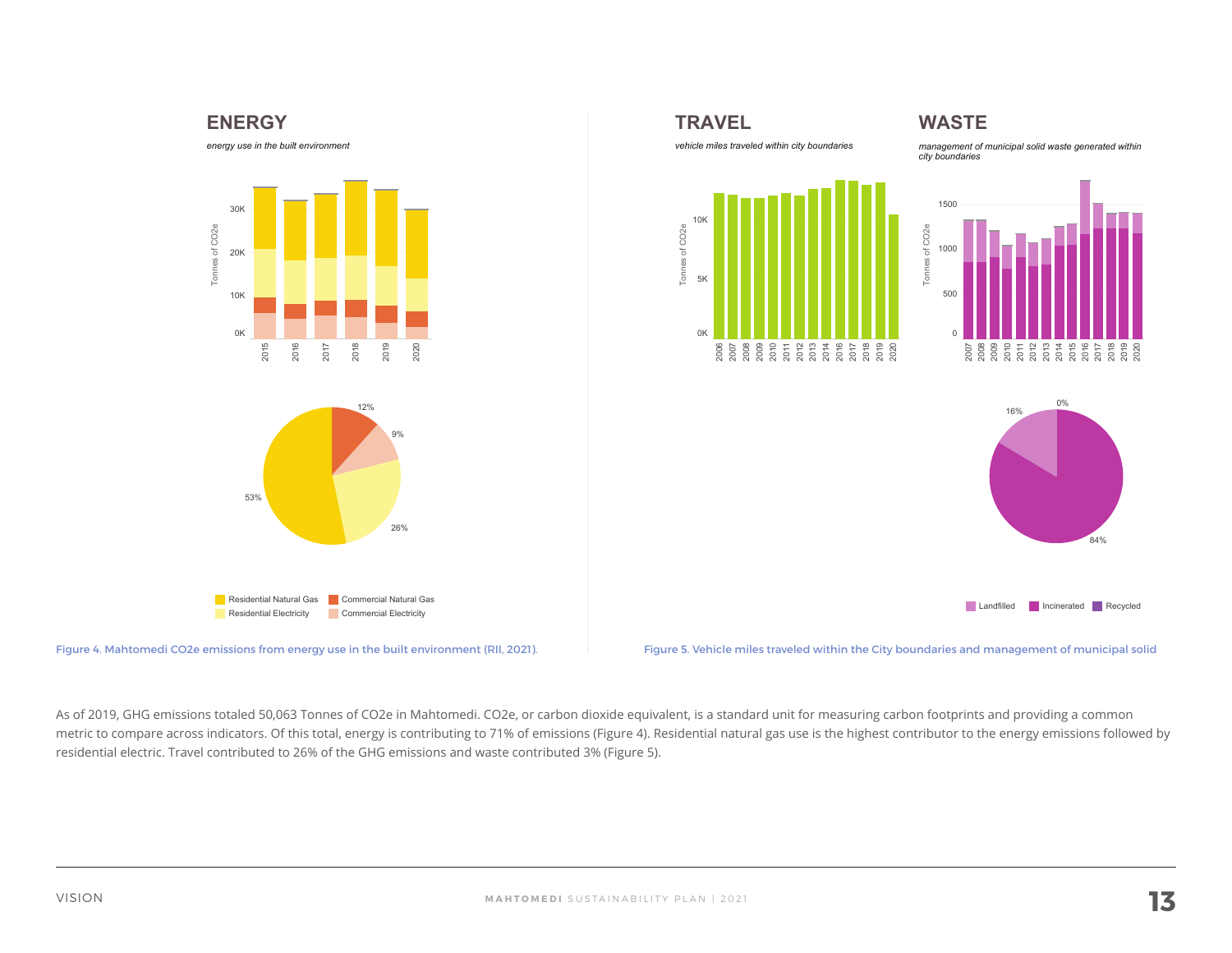

Figure 6. Mahtomedi greenhouse gas emissions (MTCO2e) between 2014 and 2019 from the Xcel Energy Partners in Energy – Energy Action Plan (EAP) and the Regional Indicators Initiative (RII).

Based on the data from both the Climate Action Plan and the RII, the baseline trend for GHG emissions from Mahtomedi are shown in Figure 6.

Based on this vision, Mahtomedi has committed the following GHG emissions reduction goals:

- 30 percent reduction in energy related GHG emissions by 2030 and a 100 percent reduction (carbon neutrality) by 2050.
- 1.4 percent average annual energy savings to reduce consumption 19 percent below the 2016 baseline by 2030.

#### **The Energy Action Plan includes a vison for Mahtomedi's energy future of:**

Mahtomedi residents, schools, congregations, and businesses will work collaboratively to dramatically reduce our carbon footprint and position our community as a regional energy leader by engaging in activities that conserve energy, save money, and use renewable energy.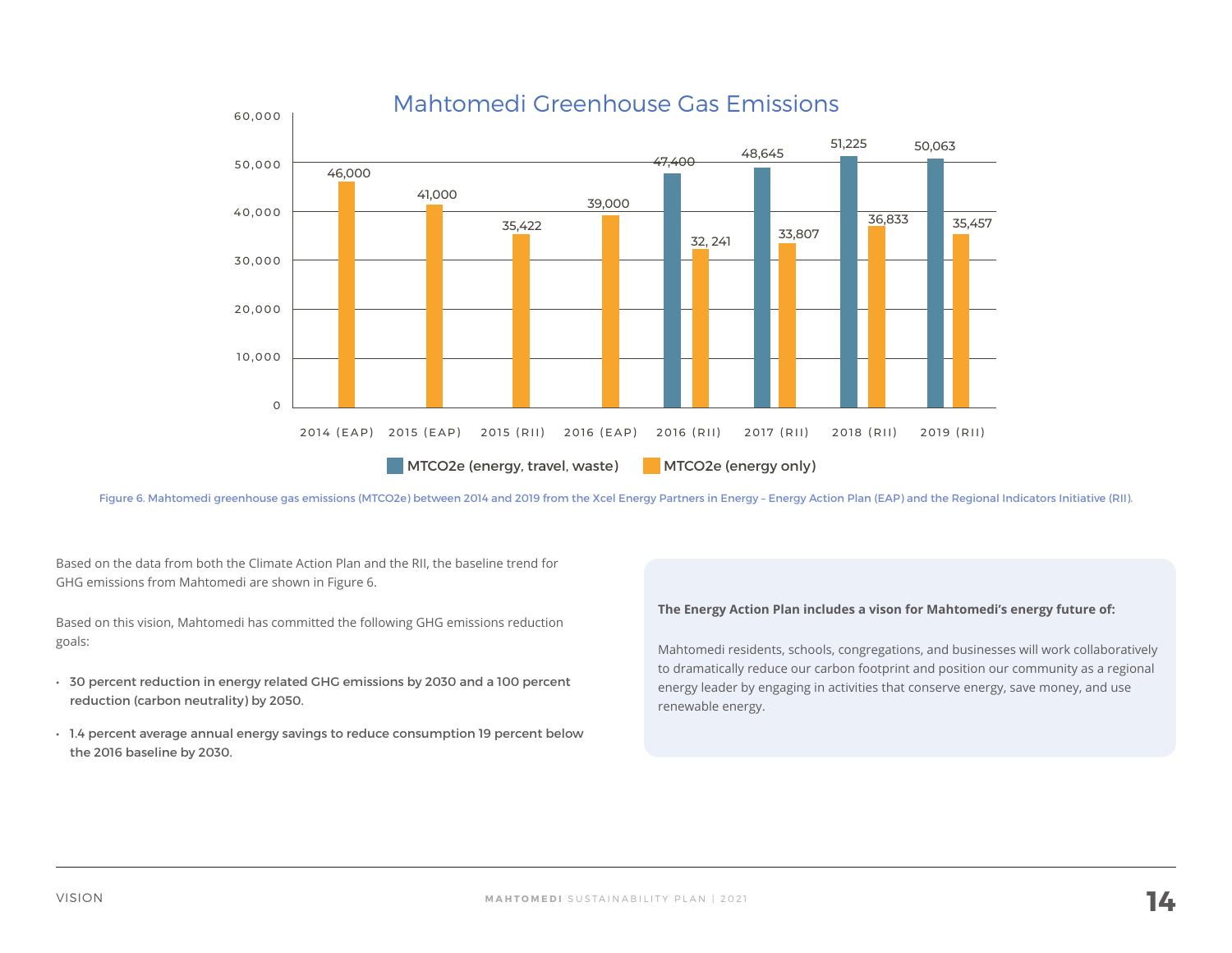# **DIRECTION FROM THE CITYWIDE COMPREHENSIVE PLAN**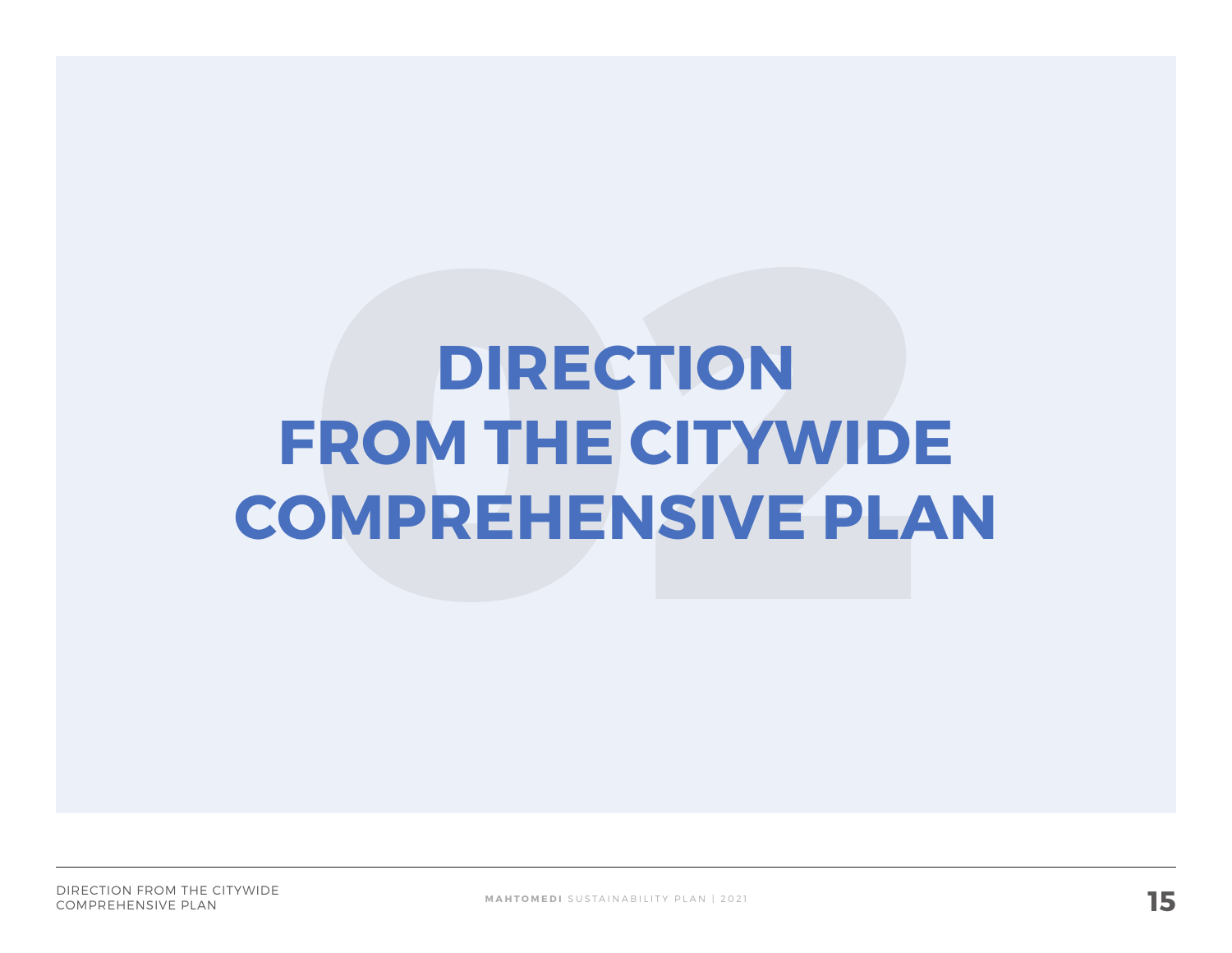## **2.1. RECAP OF PUBLIC ENGAGEMENT**

In a 2017 survey of Mahtomedi residents about the quality of life in the community, several questions shed light on residents' priorities related to sustainability. Threequarters of residents surveyed say that the City protects the environment about the right amount. The most critical issues of concern to residents were lake levels, air quality, water quality and littering.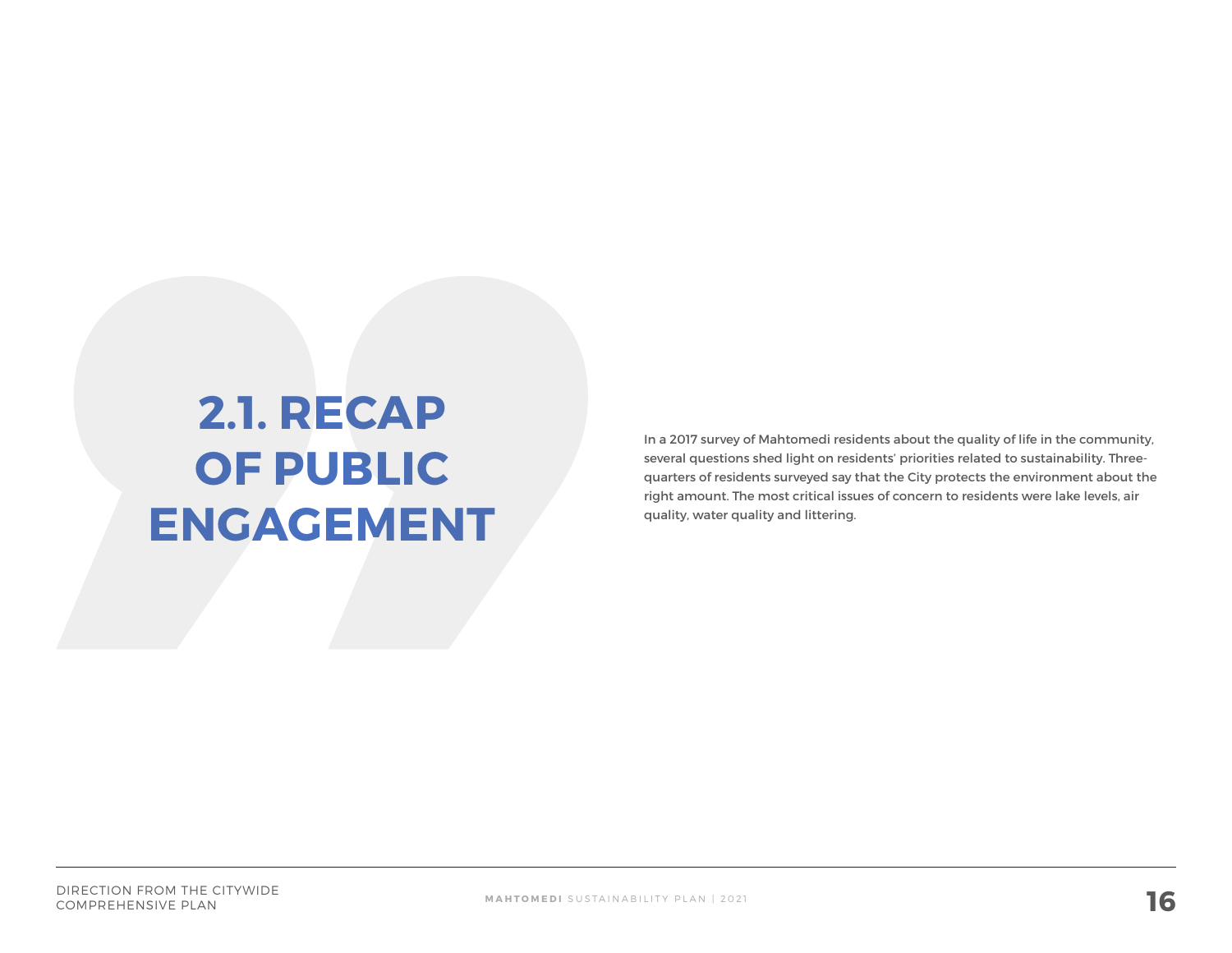The City's 2040 sustainability strategies, objectives, and tactics are structured using categories identified by the Metropolitan Council's resilience guidelines for communities (Metropolitan Council, 2021b). Outlined below are four focus areas in the Comprehensive Plan Chapter 8, highlighting existing achievements and new approaches. This Sustainability Plan has combined these focus areas from the Comprehensive Plan into the six indicator categories: ecological health, energy, water, travel, community, and waste.

## **2.2. COMPREHENSIVE PLAN GOALS**

#### **FOCUS AREA 1 – INFRASTRUCTURE AND ENVIRONMENTAL ASSETS**

- Water: infrastructure and quality
- Road infrastructure
- Environmental assets: Air, biodiversity, and forests

#### **FOCUS AREA 2 – ENERGY INFRASTRUCTURE AND EFFICIENCY**

- Renewable energy infrastructure
- Energy efficiency and conservation

#### **FOCUS AREA 3 – HEALTHY COMMUNITIES**

- Engagement: general, citizens, businesses
- Parks and trails
- Healthy food access
- Walkability/Mobility
- Housing
- Applied creativity and community resilience

#### **FOCUS AREA 4 – ECONOMY AND SOCIETY**

- Ideas of well-being and progress
- Race and equity
- Vulnerable populations
- Climate change vulnerability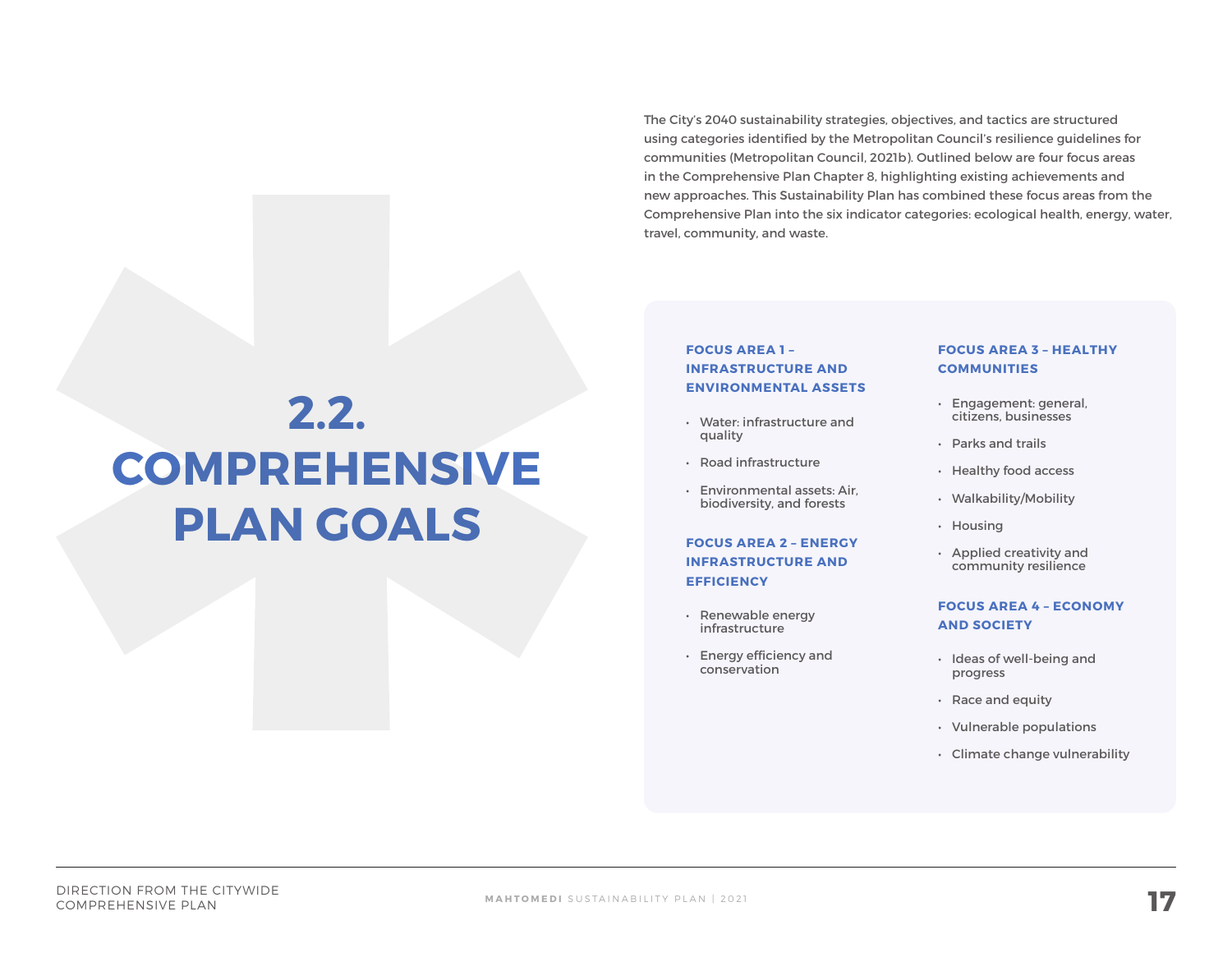## **2.3. DIRECTION FROM GREEN STEP CITIES**

Mahtomedi reached Step 5 status of the Green Step Cities program in June 2020. Each year the City reports on metrics to show improvements or maintenance of sustainability goals.

Several of the goals selected in this plan are derived from the Green Step Cities program. If a goal aligns with the program, the Step number is indicated.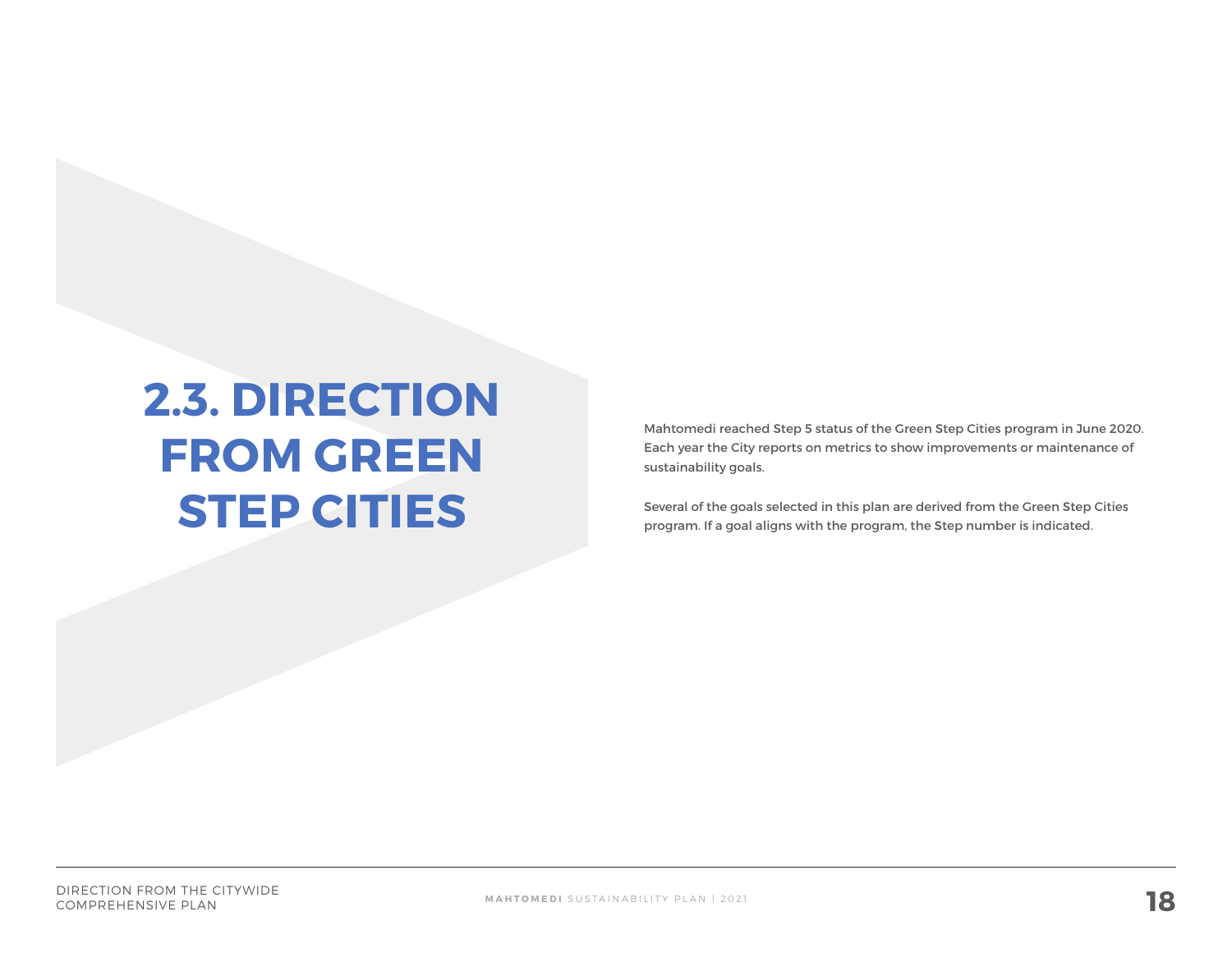# **INDICATORS**

This plan is divided into six indicators that will provide a community-wide approach to achieving a sustainable future. These indicators include goals that target the three pillars of sustainability: environment, economy, and society. Each of the following sections is dedicated to one of the six indicators and the City's goals for achieving sustainable development and working towards carbon neutrality. The six indicators include: ecological health, energy, water, travel, community, and waste.

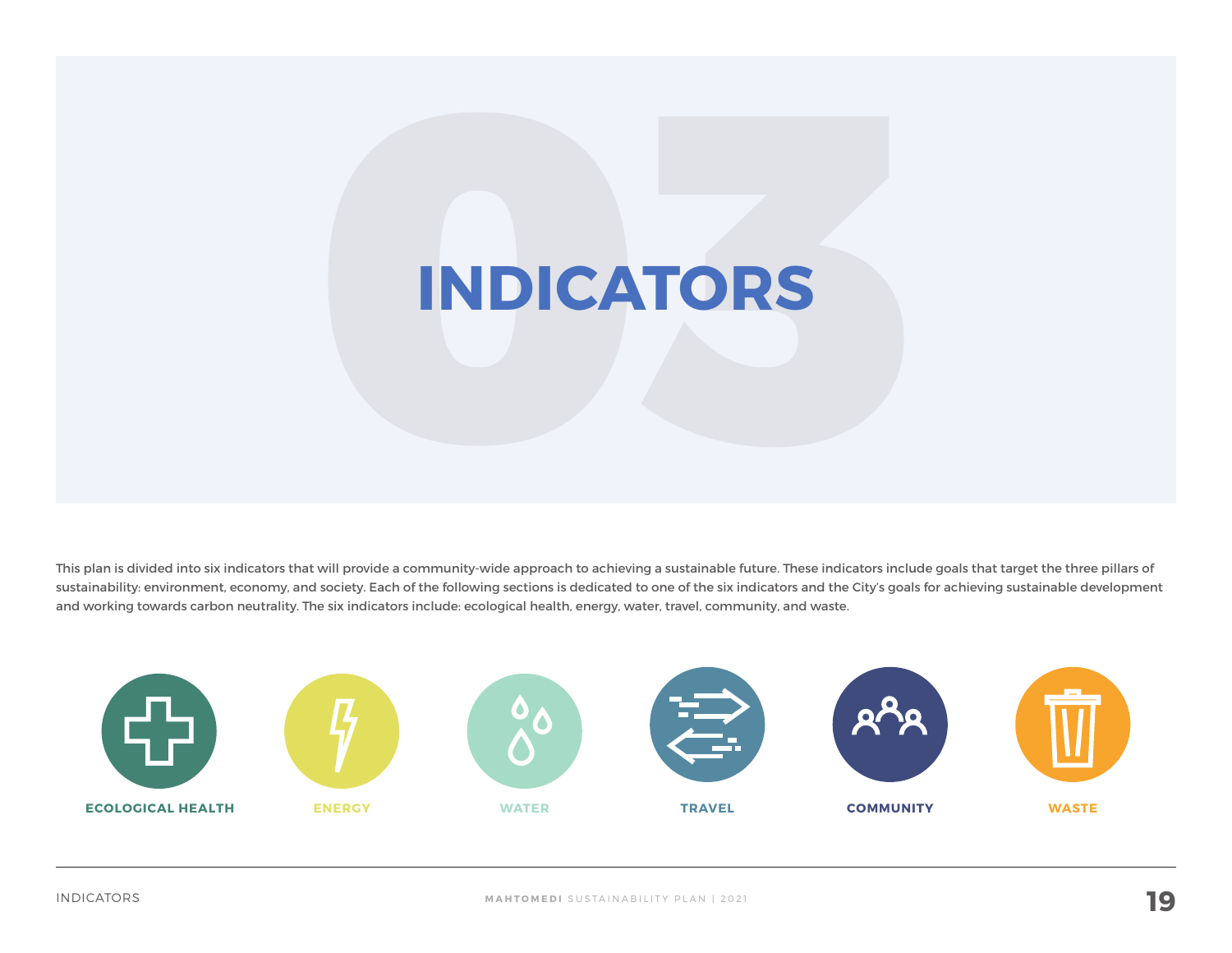## 3.1 ECOLOGICAL HEATH

#### **3.1.1 INTRODUCTION**

The City of Mahtomedi has 21 named parks and open space areas that total 144 acres. Open space and conservation areas include lands set aside for preserving natural resources, unique landscapes, buffers, and trail corridors. Preservation and restoration of natural resources benefits the wildlife and environment within the community.

Historically, the natural environment of Mahtomedi consisted of hardwood forests (oak, maple, basswood, and hickory trees) and areas of tallgrass prairie or oak savanna. Today, much of the landscape is developed with small portions of forest. The canopy coverage within the City is about 55% excluding lake areas. Preserving and increasing the canopy cover within the City will not only return the landscape to its native condition, but urban trees also play an essential role in reducing the main contributor to climate change, CO2. Trees act as a CO2 sink by sequestering and storing CO2 and using it for photosynthesis to produce more oxygen. An average sized tree can store hundreds of pounds of CO2 over its lifetime, and planting more trees reduces the overall concentration of CO2 in the atmosphere. Not only do trees reduce CO2 but shading from their canopy reduces heating of the ground and can help to reduce energy costs from staying cool. Mahtomedi has been listed as a Tree City USA for 12 years and the City has made a commitment to a tree management program.

Furthermore, having a diversity of native plants and plant communities within the City will help to balance the ecosystem and provide places for wildlife to live and forage. Portions of Mahtomedi are located within the high potential zone of occurrence for the state endangered rusty-patched bumble bee (Bombus affinis). Species like this

one rely on a diversity of flora for food resources and open patches of sandy soil for hibernation. Inclusion of native flowers and grasses throughout the City provides habitat within the already developed landscape. Providing flowering resources that bloom in the spring, summer, and fall throughout the City will benefit the rustypatched bumble bee, monarch butterflies (Danaus plexippus) and other pollinator species.

One common related challenge is that within a developed landscape it is common for opportunistic invasive and noxious weed species to flourish. Invasive and noxious species provide a limited benefit to wildlife and compete with native beneficial plants for space and resources. Adequate control and spreading prevention are important to increase land quality and provide habitat, shelter, and food for wildlife, as well as to enhance the natural spaces within the City.

The heavily developed suburban landscape provides challenges for creating a natural environment that supports ecological functions and wildlife. Most of the unbuilt land within the community is located on private property as lawns. Community action will be important in helping Mahtomedi achieve more biological diversity and density of native plants.

#### **3.1.2 OVERARCHING GOAL**

Sustain a healthy ecosystem that supports a balance between native species, sensitive ecological resources, and the human population.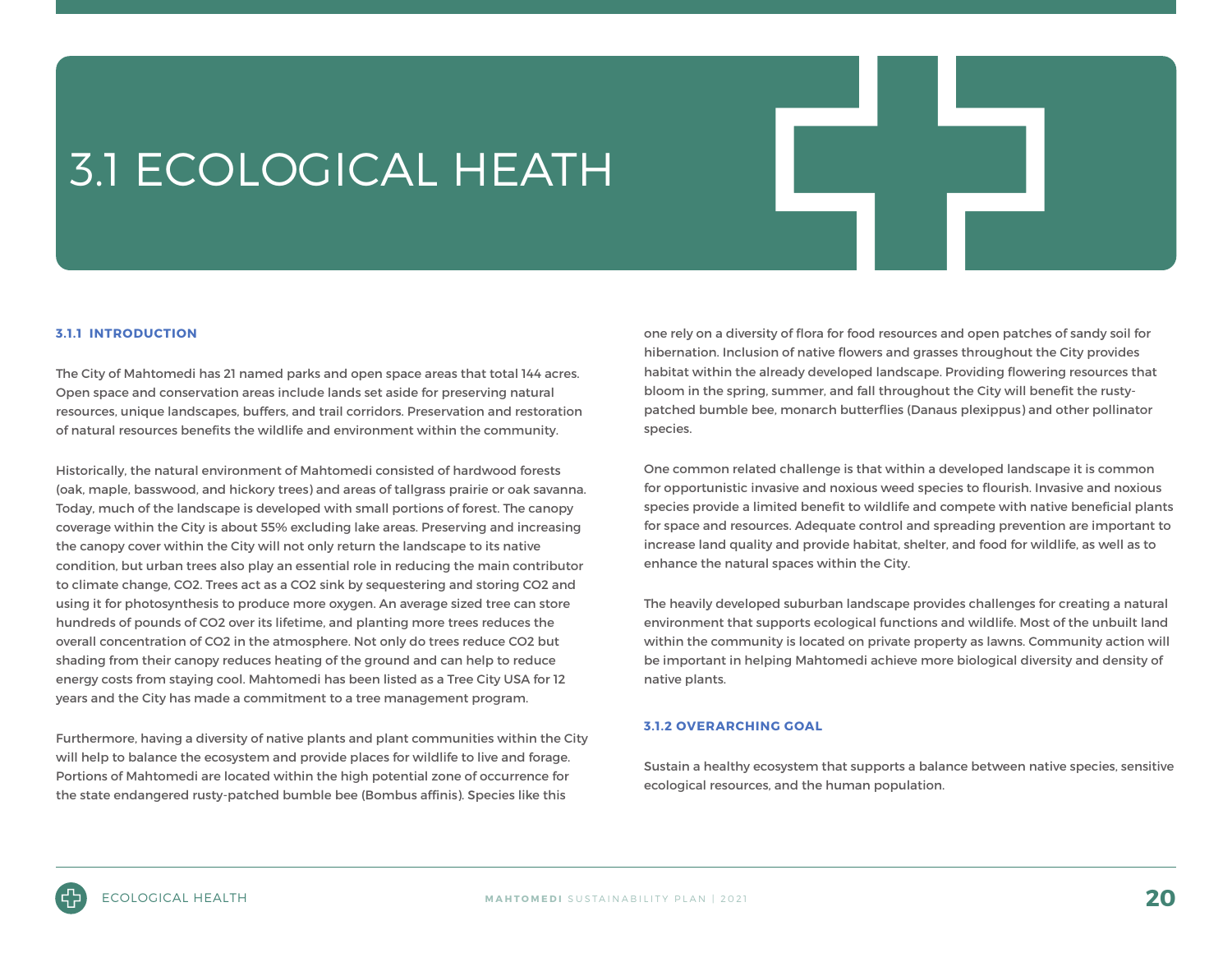### Goal 1 (Green Step 19.5): Establish 1,600 linear feet of un-mowed native vegetated buffer strips adjacent to wetlands on public and private lands by 2026.

#### BASELINE DATA:

A vegetated buffer is a strip of land between a wetland or other water resource and any upland development or manicured yard space. Wetland buffers provide functions and values including improved water quality and quantity. Buffer strips use longrooted native plants to filter pollutants out of the water, hold soil in place to reduce erosion and sedimentation, and increase infiltration of precipitation to help reduce flooding potential. Other benefits of buffers are that they offer habitat protection, minimize human impact, and create pollinator habitat.

The City currently enforces the Wetland Buffer Ordinance (Section 11.07) during site plan review (development on all lands) or preliminary plats. These buffer widths are based on the functional classification of the wetlands as defined in the Mahtomedi Wetlands Inventory that was updated in 2021. This ordinance provides a means to enforce buffer establishment in some areas of the City, but only applies to site plan applications and preliminary plat reviews. This goal will allow the City to identify other locations throughout the City that need buffer establishment. There are approximately 32,000 linear feet of wetland edge in the City that could have an established, un-mowed native vegetated buffer.

#### BARRIERS:

Buffers tend to be lost when mowing or development occurs adjacent to the wetlands. Many wetlands in need of buffers are located on private land. Outreach and partnership with private homeowners will be key to successful buffer establishment. Wetland buffers on public land are generally only established when accompanied by an adjacent infrastructure project, but the City could begin to establish un-mowed buffers on all public lands regardless of a development application.

#### IMPLEMENTATION:

- 1. Identify the targeted 5% (1,600 linear feet) of wetland edge that should receive buffers, starting with wetlands on public property.
- 2. Plant native vegetation adjacent to wetlands that were identified as needing buffer protection. Planting can be native riparian seed mixes, plugs, or trees and shrubs. Incorporation of seed mixes with flowerings species will provide a benefit to pollinators as well.
- 3. Partner with watershed districts, Washington Conservation District, Board of Water and Soil Resources (BWSR), or other entities, to perform outreach to private homeowners about the benefits of wetland buffers and provide information about incentive programs.
- Provide onsite consultation with homeowners to assess potential buffer installation. This may be completed by partner organizations.
- Encourage private landowner participation in established programs to create their buffer, such as: Lawns to Legumes (BWSR, 2021) or watershed district programs.
- Offer services to assist landowners in the application process for various incentive programs.
- 4. Apply for grant funding for habitat restoration on public lands, if applicable.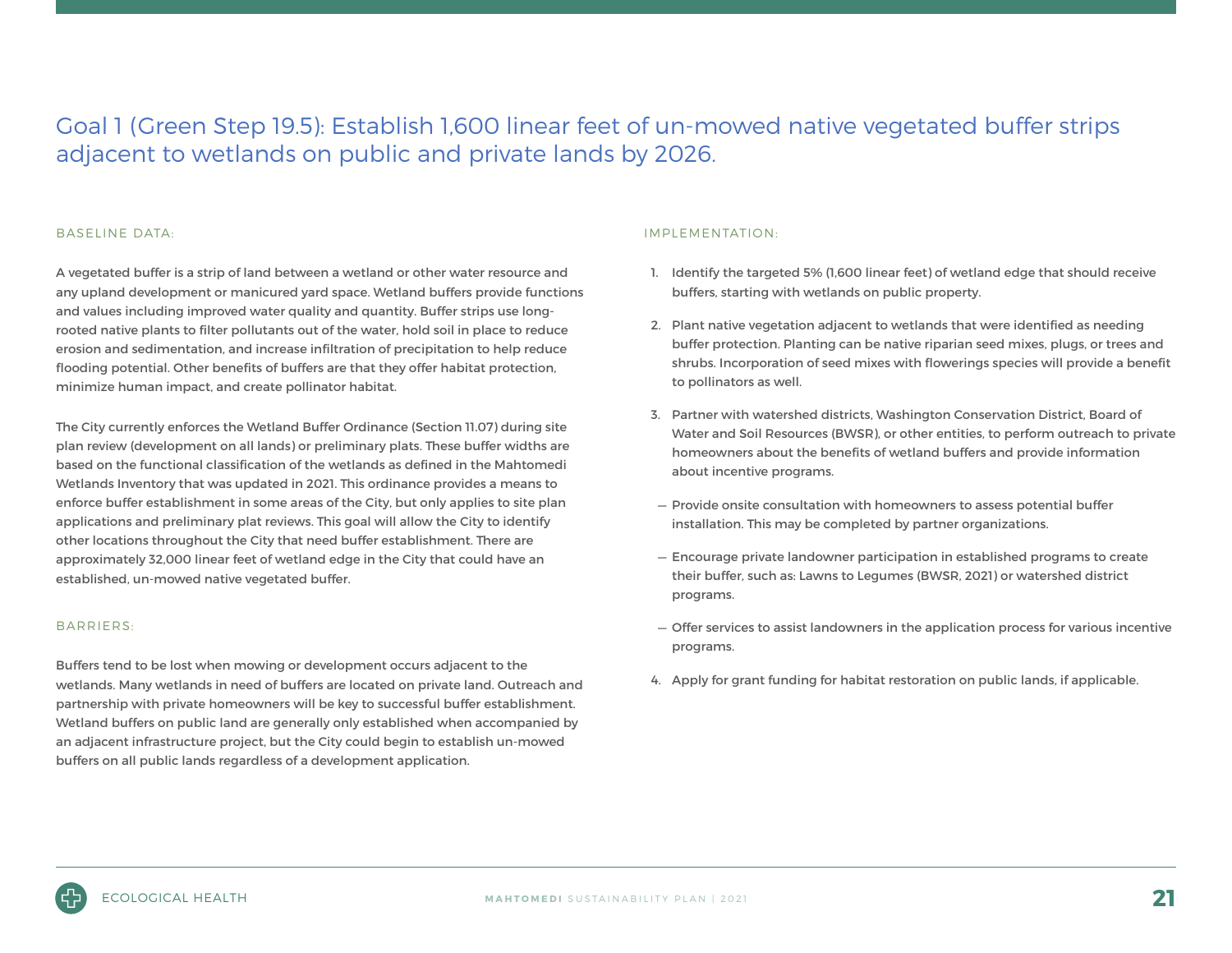#### PROGRESS REVIEW:

#### **YEAR 1**:

Select targeted buffer areas on both public and private lands. Form partnerships and develop funding ideas or incentive programs.

#### **YEAR 2**:

Implement buffer establishment on public lands as an example for residents to complete similar practices on private lands.

#### **YEAR 3**:

- Complete public outreach to homeowners adjacent to wetlands with an enrollment/interest feedback component.
- Develop a list of invested homeowners. If total wetland buffer length will not meet the goal with the public lands and the invested homeowners, identify additional lands and perform outreach at those locations.
- Develop a timeline and review program for private homeowners.
- Apply for grant funding for buffer establishment on public lands. Possibly include a Natural Resources Inventory in the grant proposal.

#### **YEAR 4**:

Reassess wetlands throughout the City and establish a new wetland buffer goal if needed.

#### FUNDING AND PROGRAMS:

Potential funding sources for buffer establishment include the Lawns to Legumes program for homeowners, Rice Creek Watershed Mini Grant program for residents, Valley Branch Watershed District BMP cost-share program, and the Conservation Partners Legacy (CPL) Grant for the City. Annually, funds become available for projects through the Department of Natural Resources (DNR), (BWSR), and the Pollution Control Agency (MCPA). The Washington Conservation District is available to provide technical assistance.

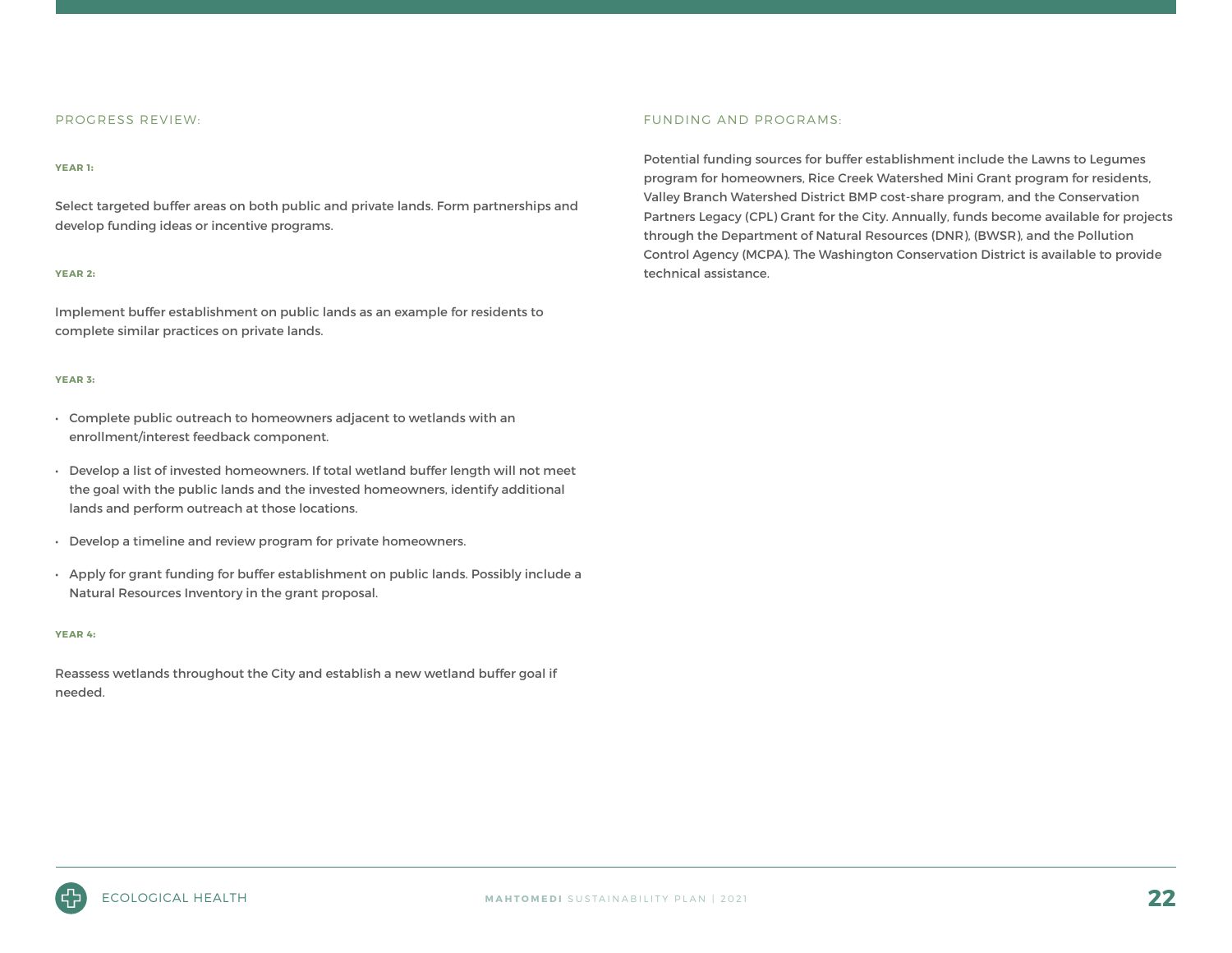### Goal 2: Complete a Citywide Natural Resources Inventory (NRI) of City Parks.

#### BASELINE DATA:

A Natural Resources Inventory includes an assessment of the remaining open spaces and natural features present in the City. The inventory is a great tool to identify native species diversity and abundance, invasive species, and locations for enhancement and restoration projects. The NRI provides baseline data of the City's lands and guides how the land should be managed as well as identifies priority areas for management. An NRI will allow the City to identify natural features (wetlands, riparian areas, open space, species diversity) that have the potential for enhancement, restoration, or preservation through recommendations derived from the data. An NRI was completed within Katherine Abbott Park in 2013 so this area could be updated or excluded from the citywide NRI to focus on other parks instead.

The City of Mahtomedi once consisted of hardwood forest and patches of grassland or oak savannah. Remnants of old growth trees exist in the northeast portion of the City as well as within City parks, such as Katherine Abbott. The City has a wetland inventory that was updated in 2021 for all wetlands within the City, and the City tracks tree plantings and maintenance projects annually. The Washington Conservation District (WCD) is working on Natural Resources Planning within the County which will identify high priority areas for long-term land protection and management of natural resources. Mapping includes core habitats and potential habitat corridors within the City.

#### BARRIERS:

Funding sources are not readily available to complete an NRI so will need to be included in the City's budget or incorporated into another project grant proposal. Private natural areas will require landowner access authorization.

#### IMPLEMENTATION:

- 1. Present cost and recommendation to Council.
- 2. Complete NRI by collaborating with the Washington Conservation District for technical assistance and data sharing. Obtaining data from the WCD may reduce the number of areas that need to be reviewed during the NRI.
- 3. Review recommendations for next steps of enhancement, preservation, restoration, invasive species control, and supplemental native species plantings.
- 4. Develop new goals based on NRI report recommendations; align goals with those of the WCD and the watershed districts.

#### PROGRESS REVIEW:

#### **YEAR 1**:

- Seek proposals and partnerships.
- Present proposals to Council and gain authorization.

#### **YEAR 2**:

- Obtain existing data from partner groups (e.g., WCD, watershed, County, etc.)
- Complete NRI.
- Review recommendations and establish next steps.

#### FUNDING:

The City could include the NRI in a CPL grant proposal for another project, such as establishing wetland buffers, as a form of collecting baseline data. The City could also include funding for the NRI in the annual budget for the portion that is not covered by grants.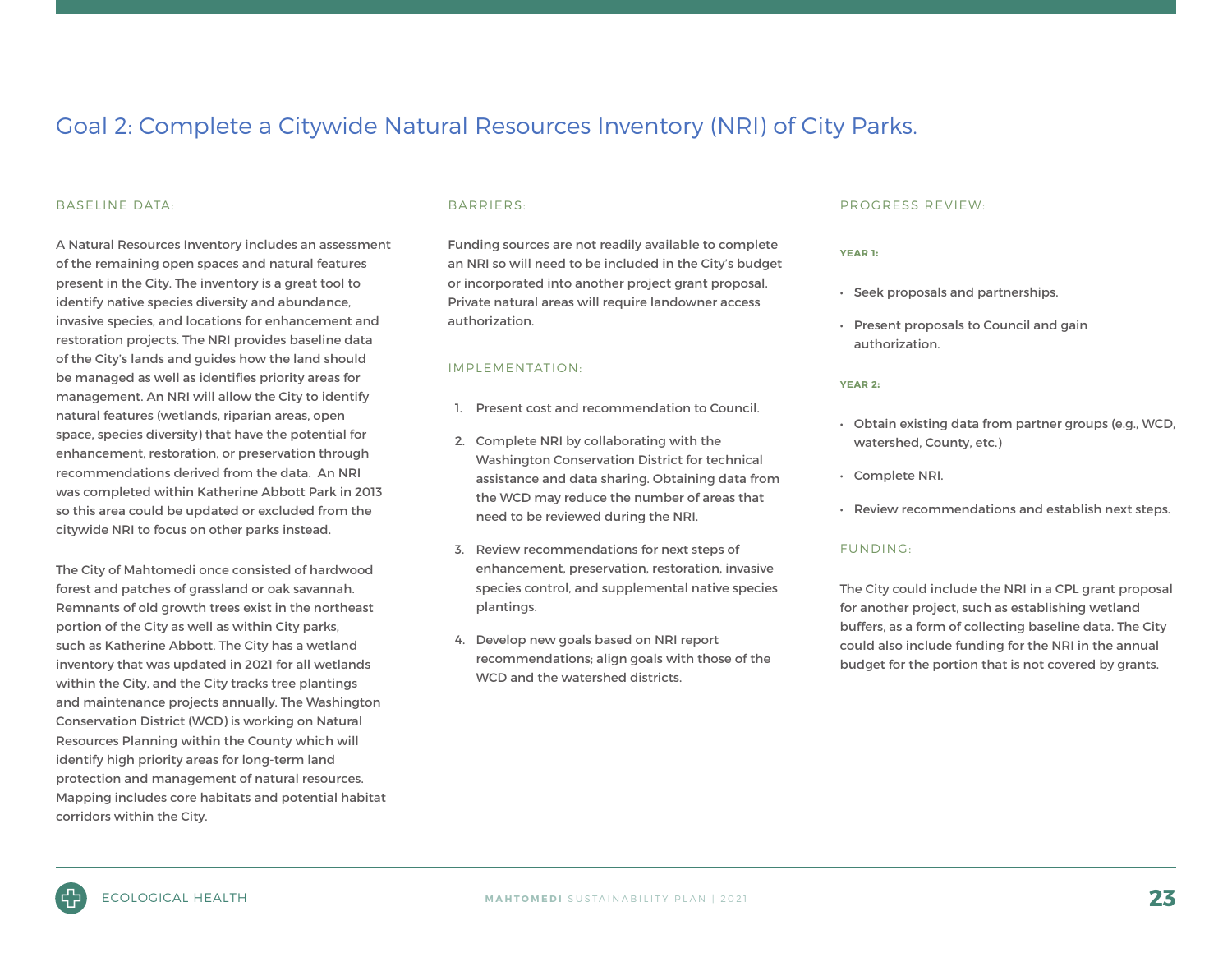### Goal 3: Remove common buckthorn (Rhamnus cathartica) and Tartarian honeysuckle (Lonicera tatarica) from City-owned parks by 2030.

#### BASELINE DATA:

The City has not completed an NRI to gain a baseline condition for the locations of common buckthorn throughout the City. Completing the NRI will identify where invasive species are a problem on public lands in the City. An NRI was completed within Katherine Abbot Park in 2013. The City has started to remove common buckthorn from Katherine Abbott Park per the Natural Resource Management Plan and Park Master Plan.

#### BARRIERS:

Work on controlling terrestrial invasive species cannot be fully addressed until there is baseline data identifying where these species occur. Control of invasive species typically requires ongoing maintenance.

#### IMPLEMENTATION:

- 1. Identify City parks that contain common buckthorn and Tartarian honeysuckle.
- 2. Identify priority order for City parks based on abundance of these species.
- 3. Determine who will be responsible for removal and coordinate efforts.
- a. City maintenance staff or seasonal staff can be used to complete removal. In some circumstances, it may be necessary to have a certified herbicide applicator license.
- b. Consider utilizing goat grazing for buckthorn control.
- c. Conservation Corps will complete invasive and noxious species removal for a fee and volunteer groups could include Mahtomedi Area Green Initiative (MAGI), student groups, master gardeners.
- 4. If City maintenance or seasonal workers are completing the work, host a training on the identification and removal methods. The City could partner with another organization who has expertise in this area.
- 5. Document where and when removals occur to keep track of progress. Some species will require continued maintenance throughout the growing season, and possibly for several years such as common buckthorn.
- 6. Revisit maintenance schedules annually until species is eradicated. Work through the City parks in priority order.

#### PROGRESS REVIEW:

#### **YEAR 1** (AFTER NRI IS COMPLETED):

- Create priority order list of City parks.
- Select who will be completing maintenance.
- Develop maintenance schedules.
- Host training for City staff and seasonal workers.

#### **YEARS 2-4**:

- Park invasive species removal, maintenance, and tracking.
- Revisit goals for each park. If species have been removed, develop maintenance plan for next priority park.

#### FUNDING:

Conservation Partners Legacy grant, Department of Agriculture grants, Cooperative Weed Management Area Program grant in partnership with local SWCD, Conservation Corps.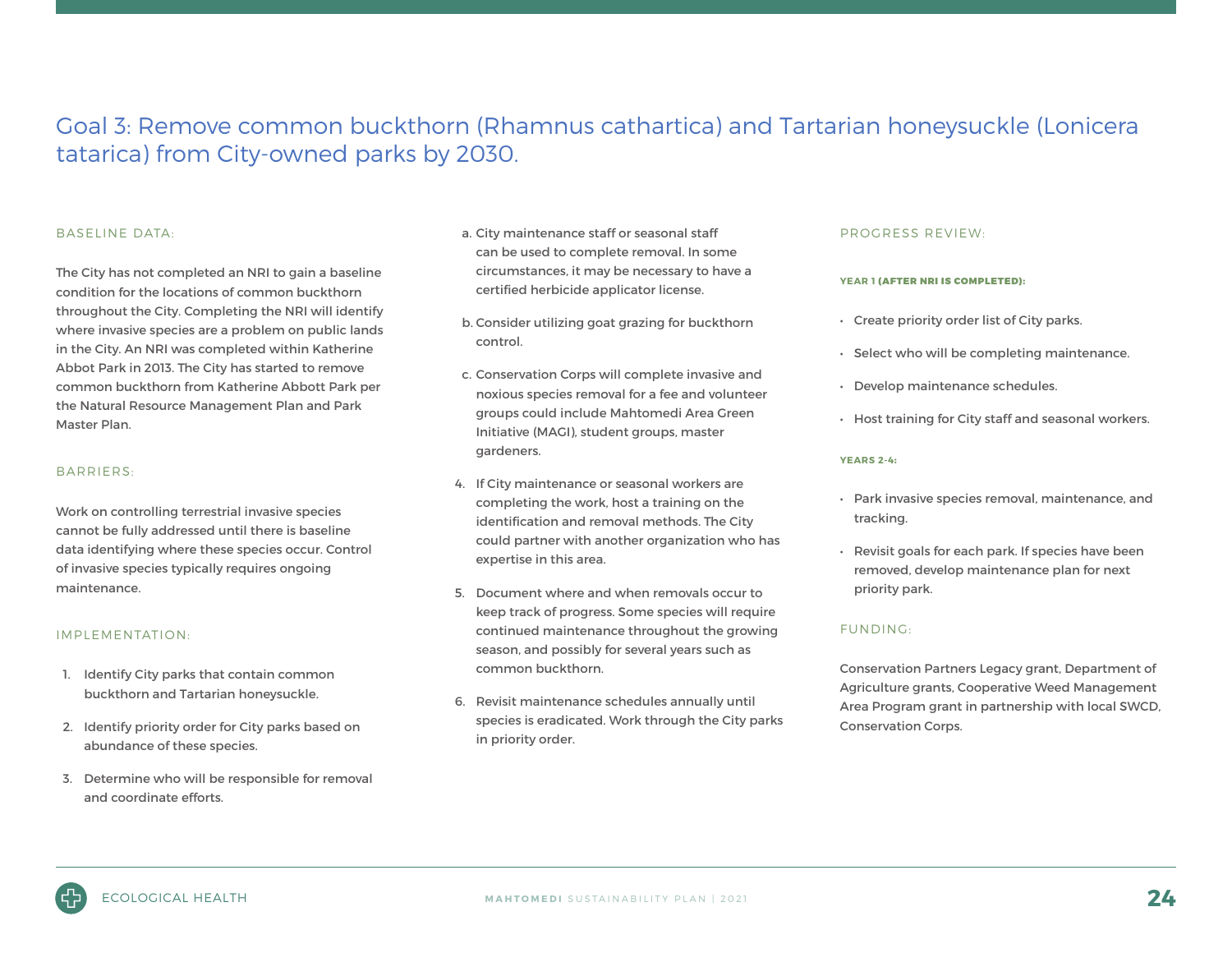### Goal 4: Adopt a sustainable vegetation management ordinance which allows for tall native grass plantings or woodland lawns by 2025.

#### BASELINE DATA:

The City's existing ordinance states that grass at all properties needs to be kept to a maximum height of six inches, cut at least every two weeks between May 15 and October 15 and weeds kept under control.

#### IMPLEMENTATION:

- 1. Review other Minnesota cities' ordinances regarding native plantings.
- 2. Develop parameters for Native Landscape Permit application criteria such as the following:
- a. Site plan showing proposed plantings.
- b. A specific management and maintenance plan that includes a planting diagram, overall mature plant heights, how species will be maintained, estimated transitional period, and weed control plan.
- c. Types of plants allowed.
- d. When a permit will be revoked.
- e. Consider edging of natural areas to provide a more landscaped look.
- f. Consider not allowing tall grass within a certain buffer distance from a public street or sidewalk.
- g. Consider not allowing tall grass within a certain buffer distance from a side or rear lot line unless consent is provided in writing.
- h. Inspections and abatement by the City.
- 3. Perform education and outreach to residents about the benefits of native landscaping. Include information about aesthetics, pollinators, and changing preferences and perspectives.

#### PROGRESS REVIEW:

#### **YEAR 1**:

- Consider a community survey gauging interest about grass height regulations.
- Review similar sustainable vegetation management ordinances in other cities in Minnesota.
- Discuss how this ordinance will best apply to the City and develop ordinance language.
- Write and approve ordinance language for native landscaping.

#### **YEAR 2**:

• Complete quarterly outreach and education to residents and local businesses, such as:

- New ordinance
- Benefits of native landscaping
- Pollinators
- Changing preferences and perspectives
- Water quality and water use

#### FUNDING:

Residents may benefit from funding opportunities such as Lawns to Legumes program for homeowners, Rice Creek Watershed Mini Grant program for residents, and Valley Branch Watershed District BMP cost-share program. The non-profit Metro Blooms works with neighborhoods and cities to install projects for residents. They also host numerous native landscaping workshops and offer landscape designs. Metro blooms offers partnership programs such as Neighborhood of Raingardens.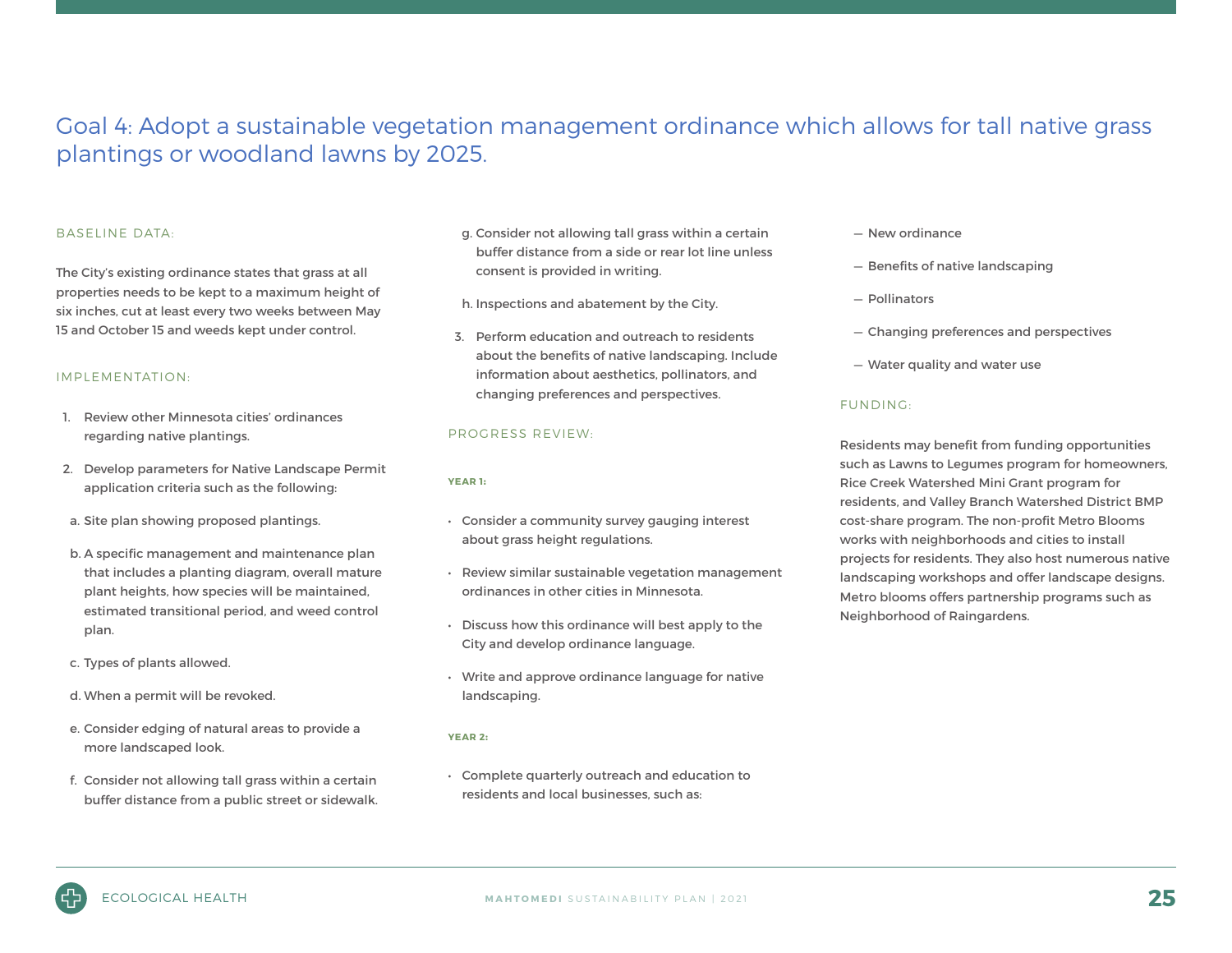### Goal 5 (Green Step Cities 18.5): Implement City or Park land management standards that maximizes at least one of the following:

- 1. Low maintenance turf management; native landscaping, organic or integrated pest management; pollinator/monarch-safe policies.
- 2. Recycling/compostable collection; use of compost as a soil amendment.
- 3. Sources of non-potable water or surface/rainwater for irrigation.

#### BASELINE DATA:

Most of the City is developed, however there are several parks within the City that contain or have the potential to contain native plants. The City has begun to make efforts towards restoring the native vegetation within Katherine Abbott Park. However, there are no designated pollinator or monarch-safe gardens within the City.

The City is establishing a community compost drop off site at the fire station. The compost will be picked up by a certified hauler.

#### BARRIERS:

Many of these techniques for land management are more involved and require additional training for maintenance staff. Staff will need an understanding of maintenance practices that minimize risks to people while understanding their effects on the environment.

#### IMPLEMENTATION AND PROGRESS REVIEW:

#### **YEAR 1**:

- Review current City land management standards.
- Determine which standards are most appropriate for the City to maximize.
- Discuss ideas with City maintenance.
	- Consider no-mow lawns with species such as fescues like tall fescue.
	- Identify areas to reduce mowing and install native plants.
	- Implement policies that protect pollinators and their habitat such as strategic and rotational mowing, timed mowing (no-mow between May 15 and September 30), conservation mowing to enhance floral habitat, no-spray zones, etc.

#### **YEAR 2**:

- Develop language for land management standards that can be added to an existing land management plan or develop a land management plan.
- Gain Council approval of the land management standards.

#### FUNDING AND PROGRAMS:

The University of Minnesota offers an Integrated Pest Management Program and information about no-mow lawns and species. The Monarch Working Group and the Monarch CCAA Program have numerous resources about how to protect and manage lands for pollinators.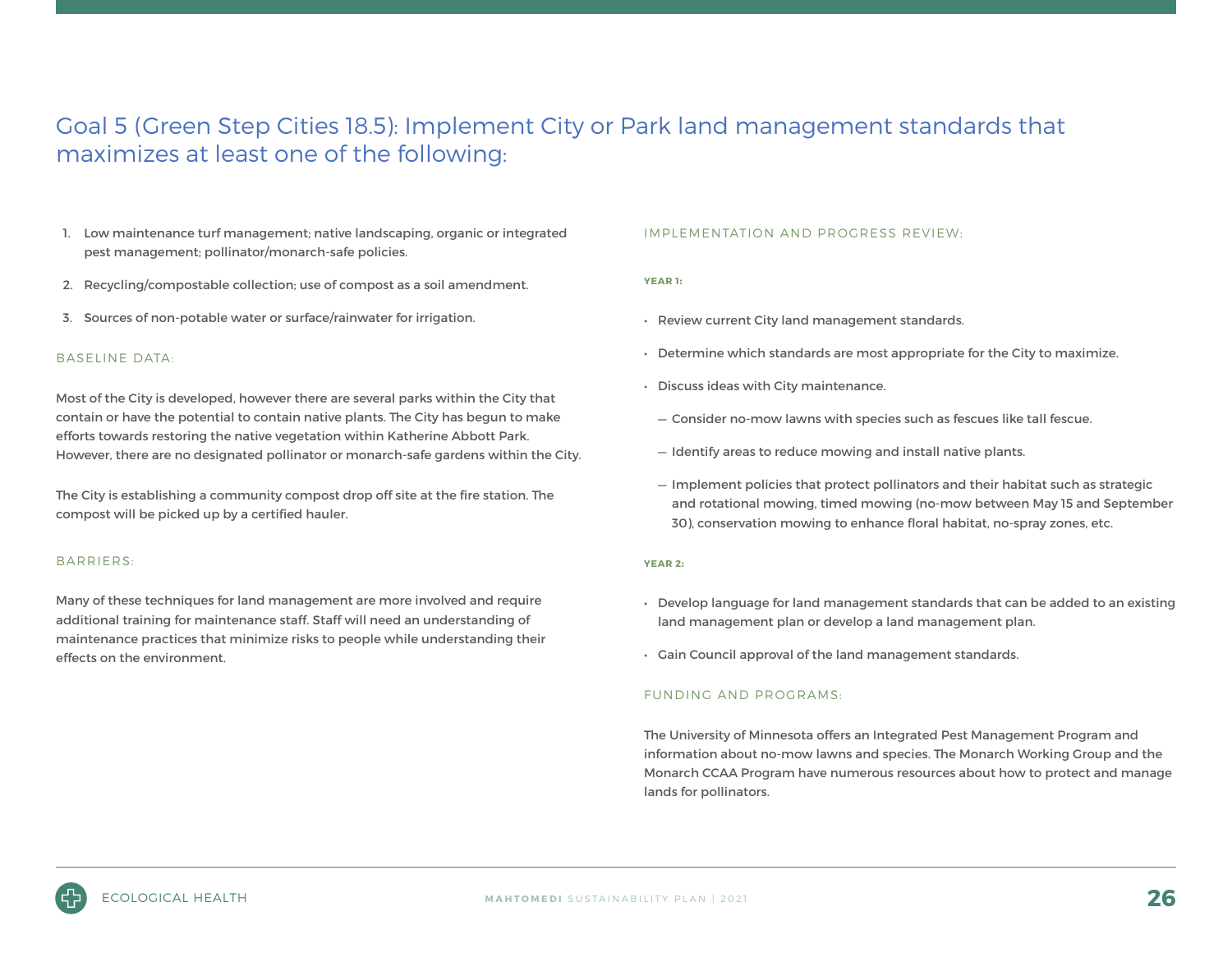Goal 6: Focusing on resiliency and the dynamic nature of changing climate and ecology, increase areal tree cover by 400 native trees by 2026, and increase tree diversity by establishing at least 4 different species of tree per year that will be successful in a changing climate.

#### BASELINE DATA:

The canopy coverage in the City of Mahtomedi was calculated using ArcGIS NLCD 2011 30-meter canopy data. There are 3,600 acres within the City limits, and of these 2,000 acres are green space or canopy. One medium sized tree produces an aerial coverage of approximately 900 square feet. Based on these data, 400 trees will provide an additional eight acres of canopy coverage. Mahtomedi has been a member of Tree City USA since 2009 by meeting four core standards.

Climate change and resulting warmer temperatures may shift the species of trees that are typically seen within the City to those that prefer warmer climates. Establishing a diversity of trees that will be resilient against changing temperatures will be important for the future canopy cover within the City. The Minnesota DNR has information about which tree species will be most suited for the changing conditions: https://www. dnr.state.mn.us/treecare/best-native-yard-trees.html.

SPECIES TO CONSIDER WITHIN THE CITY OF MAHTOMEDI GIVEN THE CURRENT CLIMATE CONDITIONS INCLUDE:

- American elm
- Basswood
- Black oak
- Black walnut
- Bur oak
- Cottonwood
- Hackberry
- Shagbark hickory
- Silver maple
- White oak

#### BARRIERS:

The list of species to consider can change over time as the climate changes, making this area a moving target. Plans will need to adapt. Also, much of the open space available within the City is located on private property, often within lawns. Community participation will be critical in establishing a higher aerial canopy coverage.

#### IMPLEMENTATION:

- 1. Provide education and training on tree care for residents.
- 2. Explore incentives, programs, and requirements for new development or redevelopment to retain mature trees, replace lost trees, and plant more trees if none were originally on site.
- 3. Host a tree event (such as on Arbor Day) for residents to inform and provide tree saplings at cost. Advertise the City goal of increasing aerial coverage to reduce atmospheric carbon.
- 4. Consider offering a tree sale at a low cost to residents, developing Green Zones for prioritization of distribution each year. Green Zones identify areas of the City that will be disproportionately affected by climate change. For example, these were established in the City of Minneapolis and can provide a good reference for Mahtomedi as they develop their own policy.

#### PROGRESS REVIEW:

Annually assess tree planting totals and select number of trees and species for next planting season.

#### FUNDING AND PROGRAMS:

The Washington Conservation District offers an annual tree sale each spring. This offers bare-root seedlings to County residents at a low cost. The DNR also offers an annual tree sale and information about tree planting at their seedling sales website. The Washington Conservation District can also connect residents with cost-share programs. Tree City USA provides direction and technical assistance for cities as well.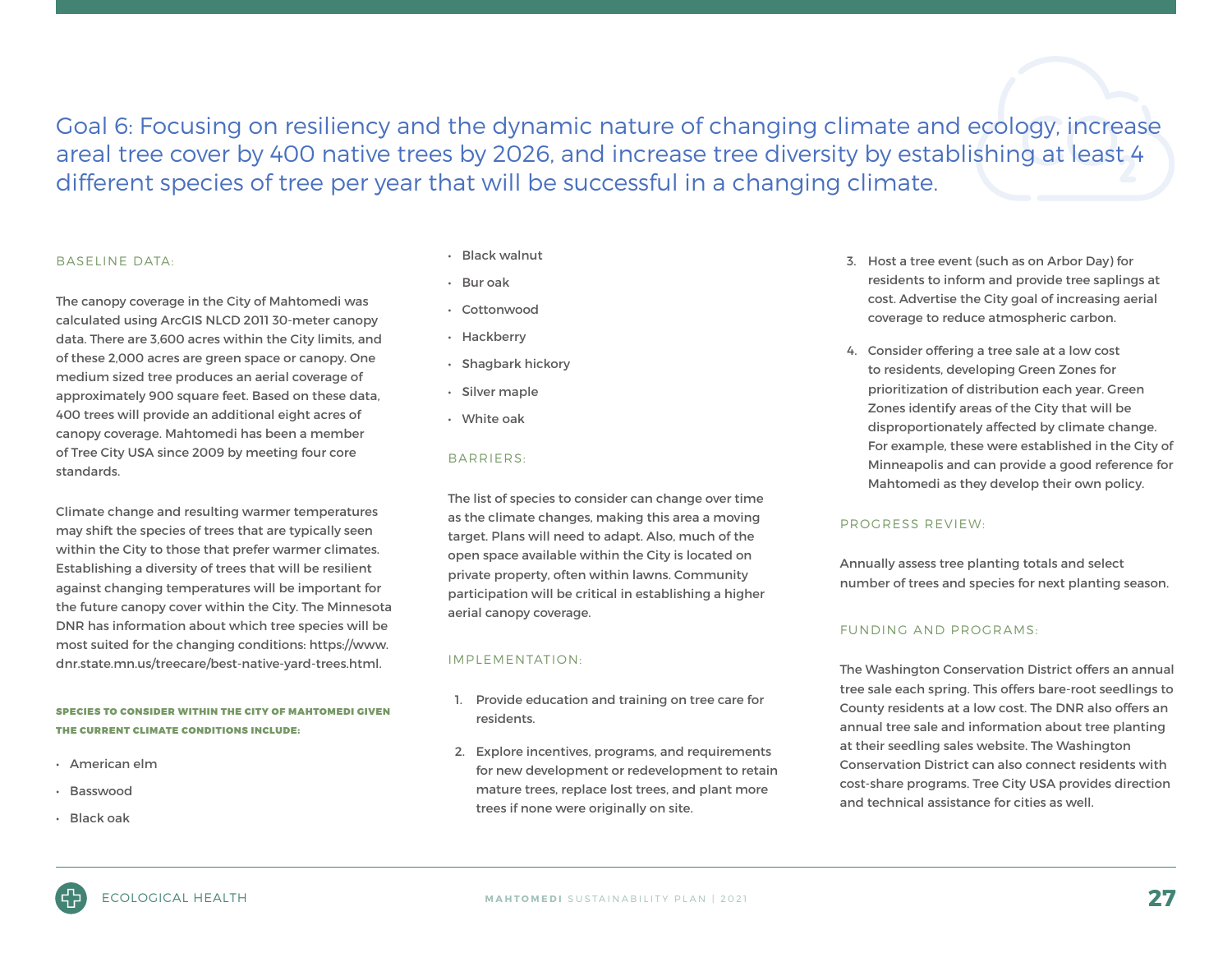#### **3.1.3 COMMUNITY ACTION**

Community members can help improve ecological health by doing some of the following example activities:

- Collect and plant native seeds.
- Plant native plants on your property such as trees, flowers, and grasses.
- Adopt a local street or trail to clean up trash.
- Monitor wildlife in your yards.
- Control weeds on your property using minimal amounts of herbicide.



ACTION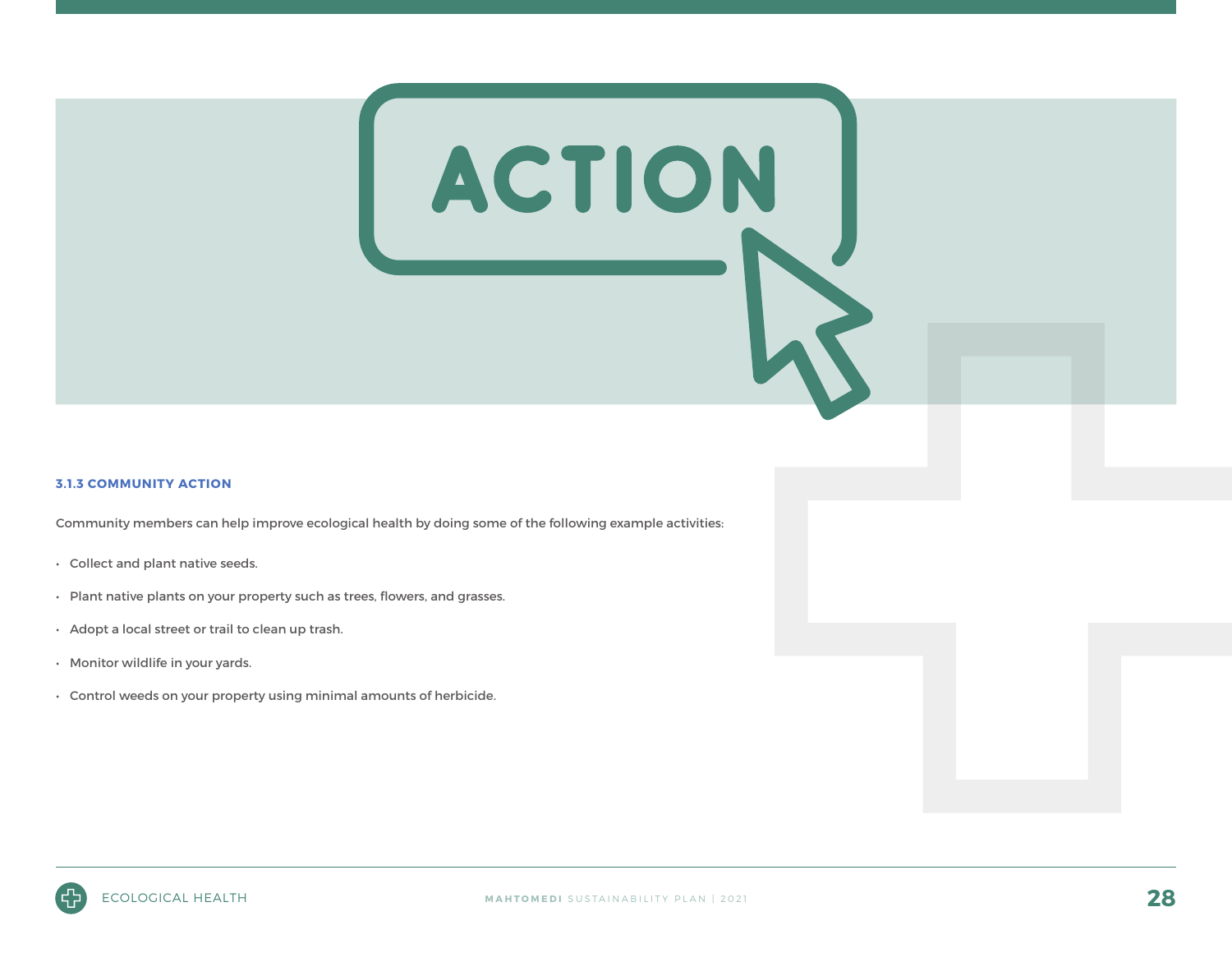## 3.2. ENERGY

#### **3.2.1 OVERARCHING GOAL**

Dramatically reduce the carbon footprint and position the community as a regional energy leader by engaging in activities that conserve energy, save money, and use renewable energy.

#### **3.2.2 EXISTING CONDITIONS**

Mahtomedi has shown a commitment to achieving energy goals laid out in the framework of the City's Energy Action Plan with focus areas on energy conservation and renewable energy. Through workshops and planning efforts, the City developed an energy vision and plan detailing specific strategies to implement that will reduce energy use within the City.

| <b>Residential</b><br><b>Focus Area</b>                  | <b>STRATEGIES:</b><br>· Residential Outreach Campaign<br>· Energy Efficient Construction                |
|----------------------------------------------------------|---------------------------------------------------------------------------------------------------------|
| <b>Business &amp; Institutional</b><br><b>Focus Area</b> | <b>STRATEGIES:</b><br>. Congregational Energy Workshops<br>· Business & Institutional Energy Leadership |
| Renewable Energy<br><b>Focus Area</b>                    | <b>STRATEGIES:</b><br>· Renewable Energy Adoption                                                       |

Regarding energy conservation, Mahtomedi chose to focus on the following priorities to achieve a 30 percent reduction in energy related GHG emissions by 2030 and a 100 percent reduction (carbon neutrality) by 2050. The City will also achieve 1.4 percent average annual energy savings to reduce energy consumption 19 percent by 2030. The baseline energy analysis was detailed in Section 2 Climate Focus of this Plan. Overall, residential electricity (62%) and natural gas (77%) makes up most energy use in the City. Energy-related GHG emissions in 2016, the Energy Action Plan baseline, were 39,000 MTCO2e. In 2019, energy related GHG emissions were 35,457 MTCO2e.Residents can participate in several energy incentives programs such as Home Energy Audit, Home Energy Squad, Insulation Rebate, Residential Saver's Switch, Water Heater Rebate, Refrigerator Recycling, and Appliance/Toilet Rebate.

Regarding renewable energy, the City is currently subscribed to a renewable energy program and has started to install electric vehicle charging stations within the City. Mahtomedi also supports the Zephyr Wind Project, a turbine installation at the Mahtomedi Area High School.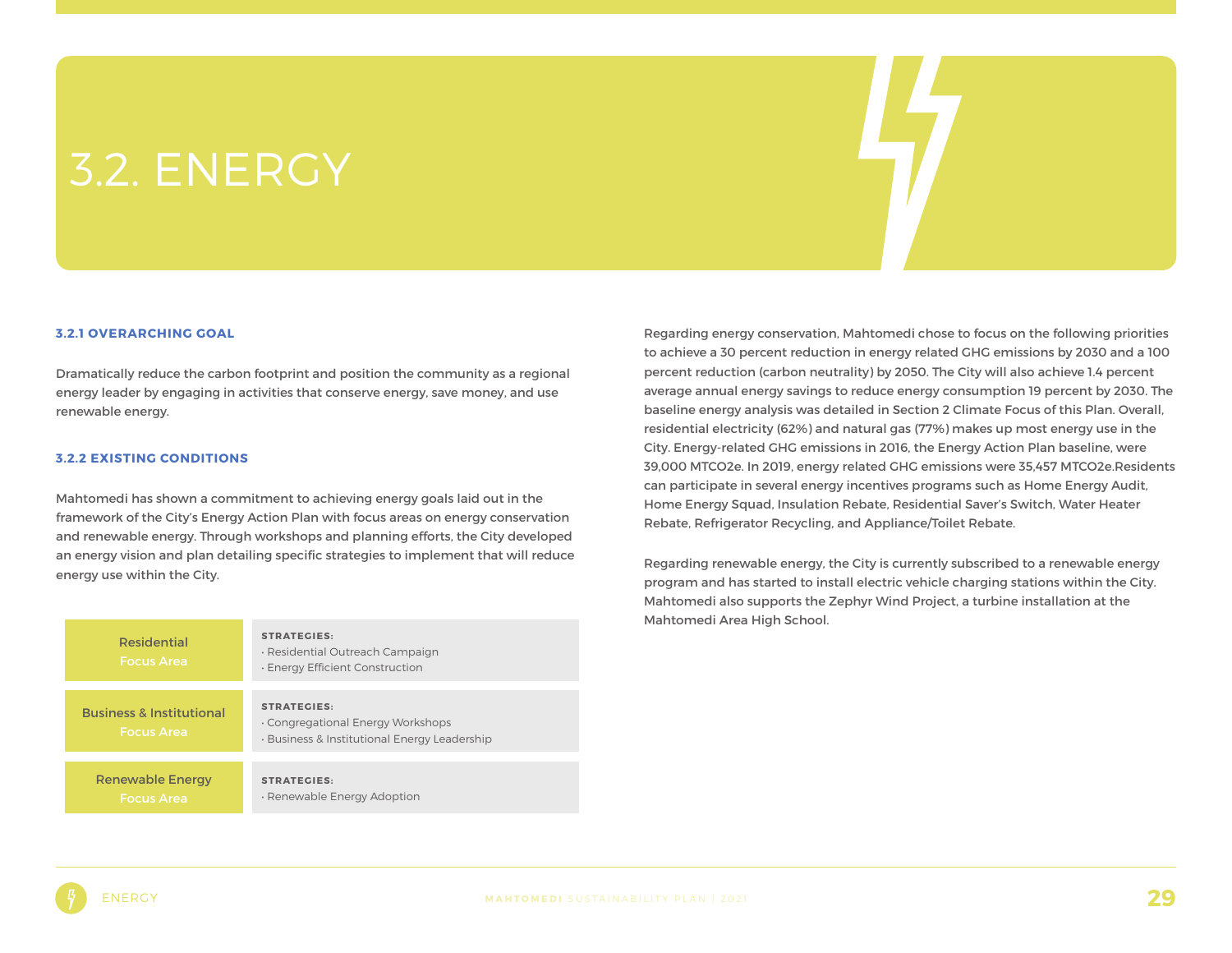Goal 1: Increase on-site renewable energy to 2% of residential and commercial electricity use within the City by 2026. Implement new incentives such as cost-share grant funds and reduced permit fees for initial renewable energy installations for residents and businesses by 2030.

#### BASELINE DATA:

As of the date of this plan, the City has 24 single family homes, two commercial, and three institutional (Century College) solar permits. In 2019, residential electric use was 93,050 MMBtu and commercial electric use was 37,685 MMBtu. This equates to approximately 38M kWh per year.

Based on the data in the 2040 Comprehensive Plan, there are 2,356 single family detached homes in the City. Energy production of solar panels varies by many factors, but assuming one solar panel can produce 500 kWh per year, 1,532 solar panels would need to be installed to achieve 2% of the residential and commercial electricity consumption. If each installation includes 20 panels, approximately 75 residents and businesses would need to participate in installations. The City code provision lists solar as an allowable accessory use in every zoning district.

#### BARRIERS:

- Cost of renewable infrastructure for residents is a barrier to installation. Limited access to incentives information and program eligibility complexity may deter people from pursuing renewable energy.
- Allocation of funds to purchase and install panels. Finding space with adequate sunlight to house all panels needed to reach the goal. Maintenance (cost, learning, etc.) of panels by City staff.
- The City's zoning ordinance only allows small-scale installations (ground-mounted) as an accessory us in every zoning district. The ordinance may need to be amended based on the type and size of the proposed solar installations.

#### IMPLEMENTATION:

- 1. Consider establishing a City incentive or costshare grant funds for initial installation for residents and businesses to install renewable energy such as rooftop solar.
- 2. Target residents who show interest to have more in-depth discussions about options.
- 3. Partner with or focus efforts on large commercial and industrial buildings that can produce solar energy via rooftop installations (e.g., FedEx, Century).
- 4. Develop and distribute outreach tools that provide information about clean energy opportunities and connecting residents with actionable resources.
- 5. Determine an incentive for solar installation, such as a match rate per kWh for the first year of solar production or paying a percentage of initial installation costs with a set grant amount per installation.
- 6. Utilize the Clean Energy Resources Team has a step-by-step guide to solar procurement.
- 7. Utilize technical assistance from organizations such as SolSmart.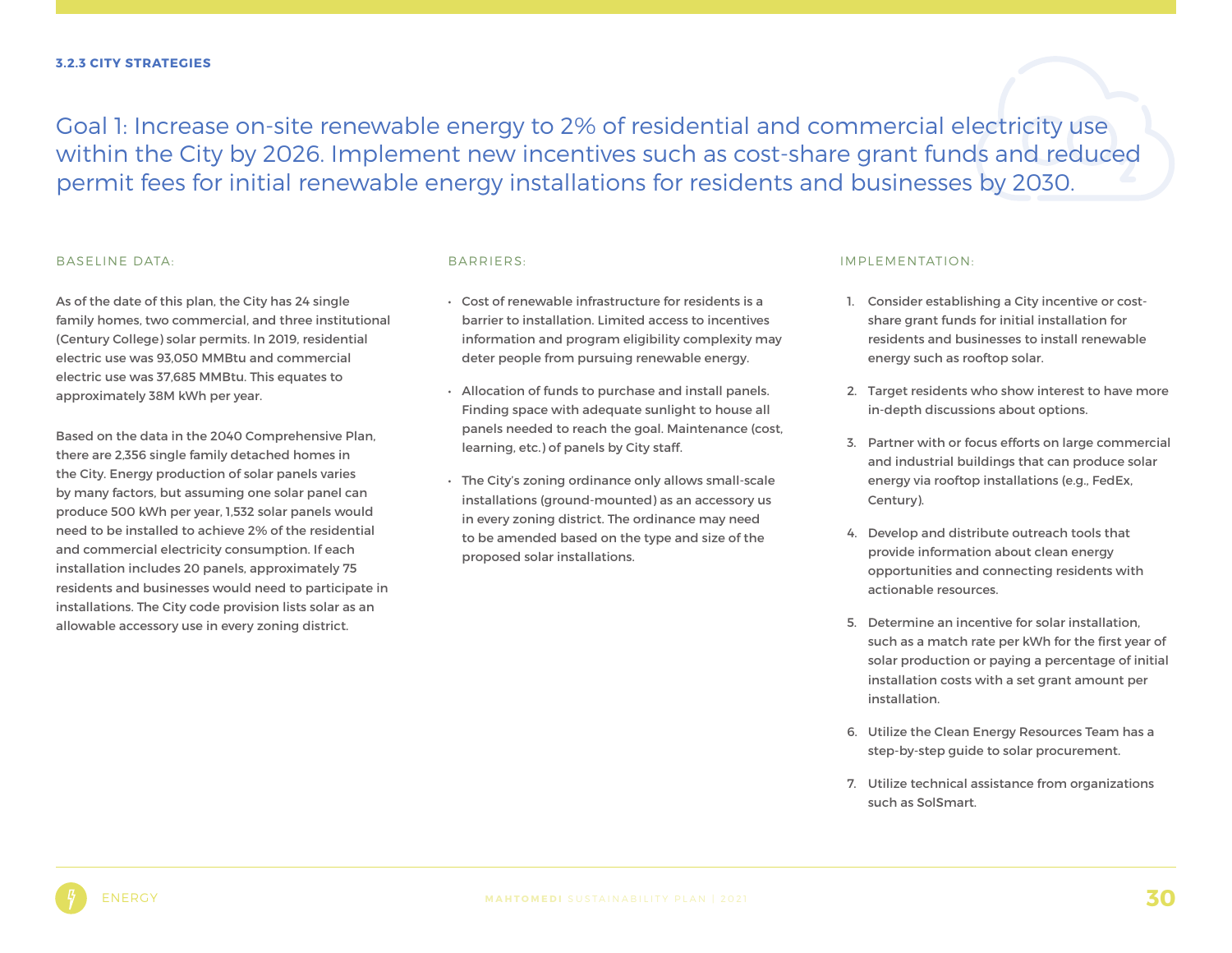#### PROGRESS REVIEW:

#### **YEARS 1-2**:

- Complete public engagement.
- Develop City incentive or cost-share.
- Establish marketing method.
- Research potential project partners that can help with outreach, funding, or installations.

#### **YEARS 3-5**:

- Contact institutional and commercial businesses to gauge interest and partnership.
- Contact interested residents.
- Assist with implementation of installations through a streamlined permitting process, educational resources, connecting residents to installers, and cost-sharing incentive.
- Annually track installation numbers and amount of electricity produced from panels.

#### FUNDING AND PROGRAMS:

CERTS provide resources for understanding solar installation and solar contractors. Xcel Energy Solar Rewards program or similar incentive programs. MinnPACE is one option for commercial property owners to install renewable energy systems. Also, the Minnesota Clean Energy Association provides a Minnesota Power Payback Program for most zip codes.

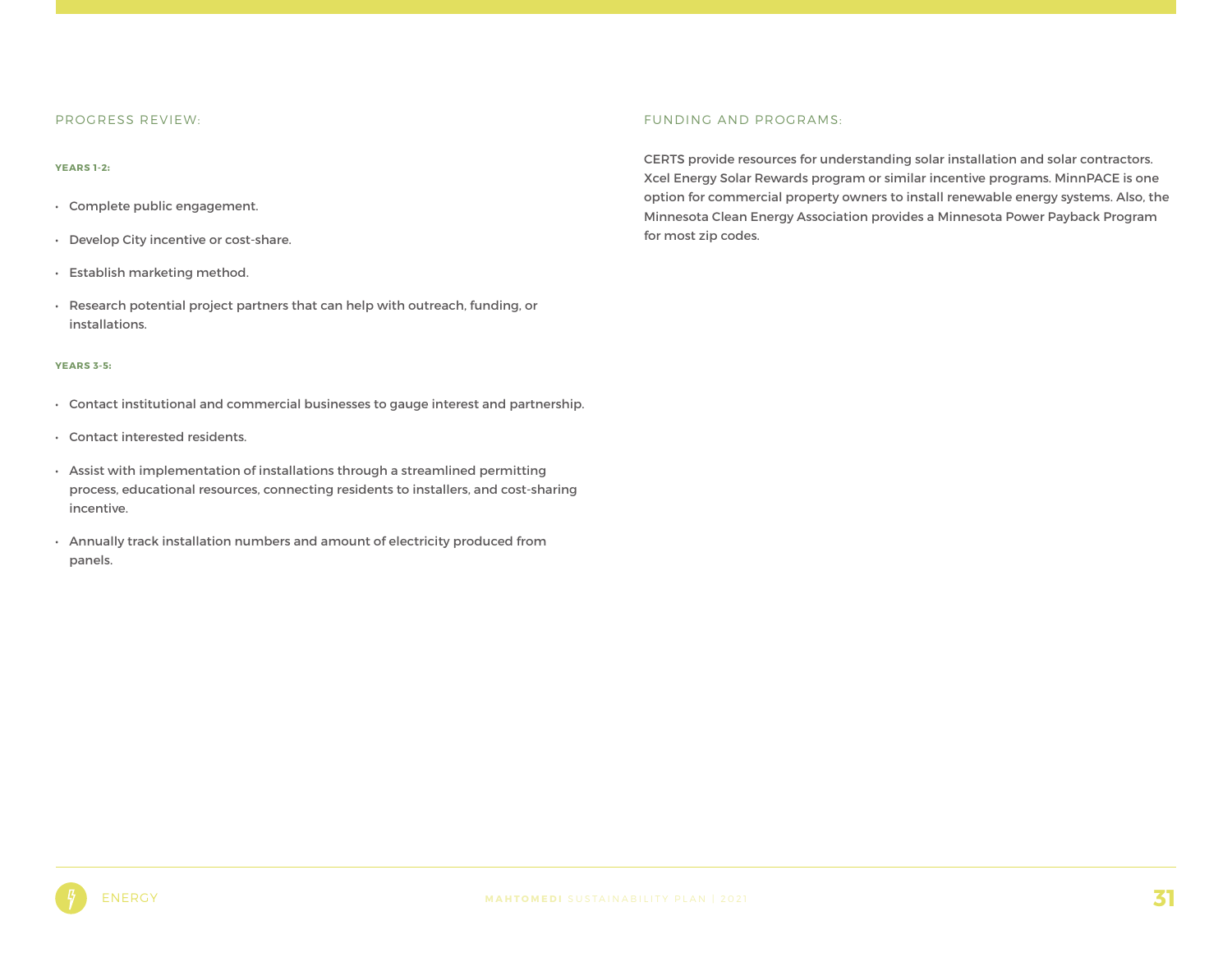Goal 2: Increase resident and business purchases of clean energy through subscriptions such as through their utility provider or community solar gardens by 25% by 2030.

#### BASELINE DATA:

There was a total of 238 non-city entities participating in renewable energy purchasing/green power programs in 2020. Assuming 3,141 households are located within the City, 7% of the City is participating in renewable energy purchasing/green power programs. Increasing purchases by 50% would require an additional 119 entities to participate in green power purchasing.

#### BARRIERS:

Cost can equate to an average of \$3.27 to \$3.60 per month to participate in the Renewable\*Connect program through Xcel Energy. This program is also currently subscribed, so unless that changes, the main option available will be community solar garden subscriptions.

#### IMPLEMENTATION:

- 1. Identify entities within the City that already participate in renewable energy purchasing/ green power programs.
- 2. Develop a strategy to highlight residents and businesses that participate in these programs.
- 3. Develop a targeted campaign focused on green power purchasing.
- 4. Continue to promote Xcel Energy Windsource enrollments for its residents.
- 5. Consider developing a page on the City website that focuses on renewable energy within the City. Outline resources for both renewable energy purchasing and installations. Show how many people in the City are participating in either purchasing or generation, as well as the City's goal for residents and businesses.

#### PROGRESS REVIEW:

Bi-annually, review the targeted campaign initiatives and how many entities have shown interest in green power purchasing. Review number of purchases by contacting Xcel Energy (also reported in Green Step Cities) or asking for feedback regarding participation in community solar gardens in a survey.

#### FUNDING AND PROGRAMS:

There are several resources with information about green power purchasing including: CERTS, Fresh Energy, and WINDExchange.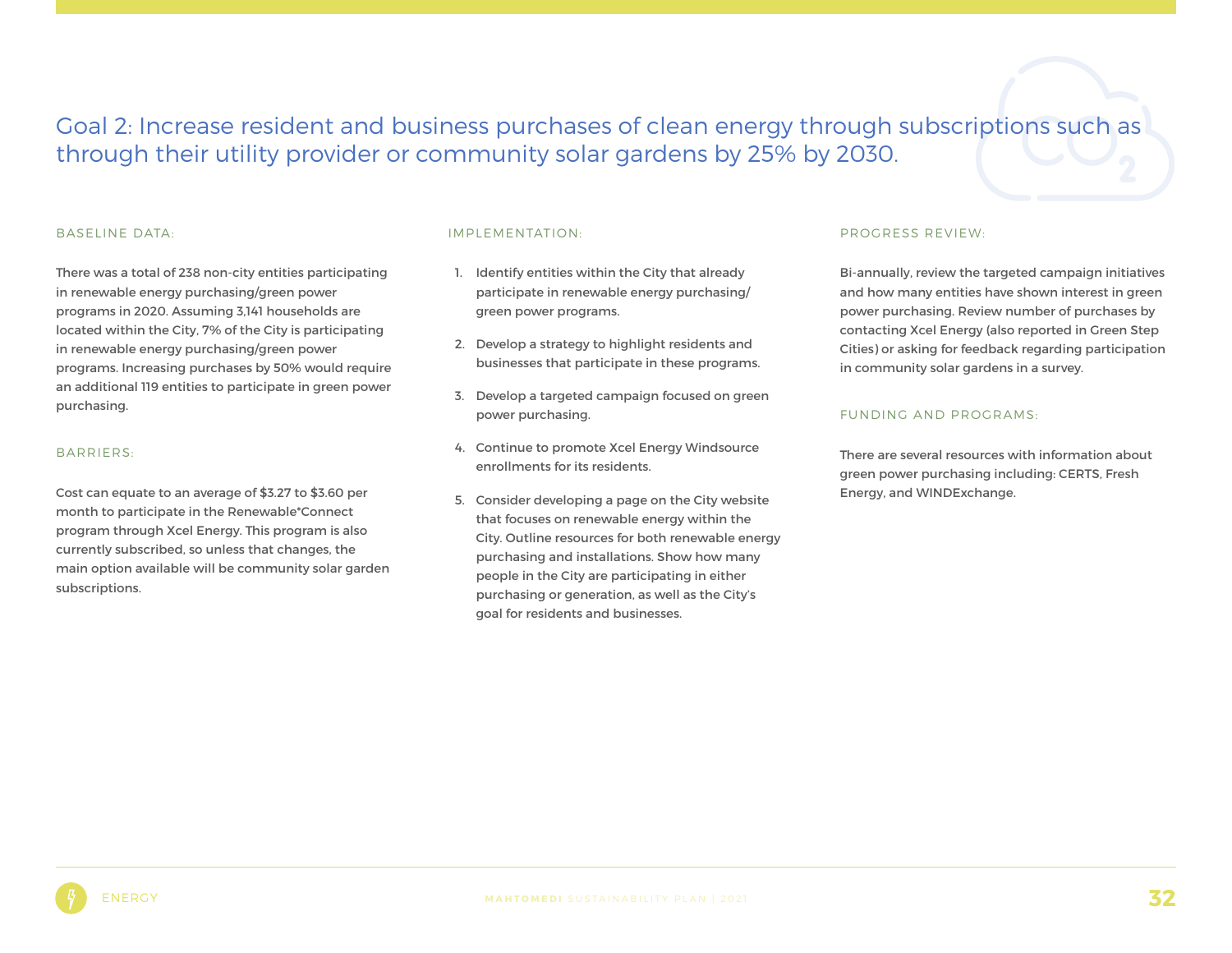Goal 3: Increase energy conservation in City operations by using the most relevant best practices such as the B3 Guidelines, the B3 Sustainable Buildings 2030 (SB2030) Energy Standard, or similar guidelines in all City building upgrades, enhancements, or renovations by 2026.

#### BASELINE DATA:

The B3 Guidelines are required for all projects receiving obligation bond funding from the State of Minnesota and can be used voluntarily by all other projects. B3 guidelines are designed to be compatible with the national Leadership in Energy and Environment Design (LEED) guidelines while maintaining regional values. The B3 guidelines applies to the design of new developments or renovations to meet sustainability goals for water, energy, indoor environment, materials, and waste. Using the B3 Guidelines automatically applies the B3 Sustainable Building 2030 (SB2030) Energy Standards, making this program more encompassing than the SB2030.

The SB2030 Energy Standard is also compulsory for all state funded projects but focuses only on energy and carbon reduction in commercial, institutional, and industrial buildings. The goal is for all buildings to be net zero greenhouse gas emissions by 2030. Energy efficiency in City buildings saves taxpayer money, reduces GHG emissions, and establishes the City as a leader in energy efficiency.

The City is already tracking performance in the B3 Benchmarking Tool. The City currently uses LED lighting in 90% of municipal lighting fixtures, uses Variable Frequency Drive (VFD) rooftop units for energy management, integrated irrigation controls that use web-based weather data to limit water use, limited water use during drought conditions, and makes an effort to use environmentally friendly products.

#### BARRIERS:

Applying guidelines for conservation best practices requires an understanding of the design parameters and may require an engineer or architect familiar with the programs.

#### IMPLEMENTATION:

- 1. Conduct efficiency testing of existing structures to assess current state of City buildings.
- 2. Enforce energy audits for all City facilities to track energy usage.
- 3. Replace mechanical systems, appliances, and light fixtures in City buildings with energy efficient options whenever possible.
- 4. Renovate and retrofit existing structures to improve energy efficiency.
- 5. Utilize the B3 Benchmarking Database for all City buildings to evaluate City building energy performance. Consider tracking more than what is currently done at the City.

#### PROGRESS REVIEW:

Evaluate sustainable program guidelines and determine which metrics can be met by the City when completing upgrades, enhancements, or renovations. Develop a review process for building improvements that ensures sustainable guidelines are being met for all projects at municipal buildings by the year 2026.

#### FUNDING AND PROGRAMS:

Center for Energy and the Environment, Xcel Energy, and Center Point energy.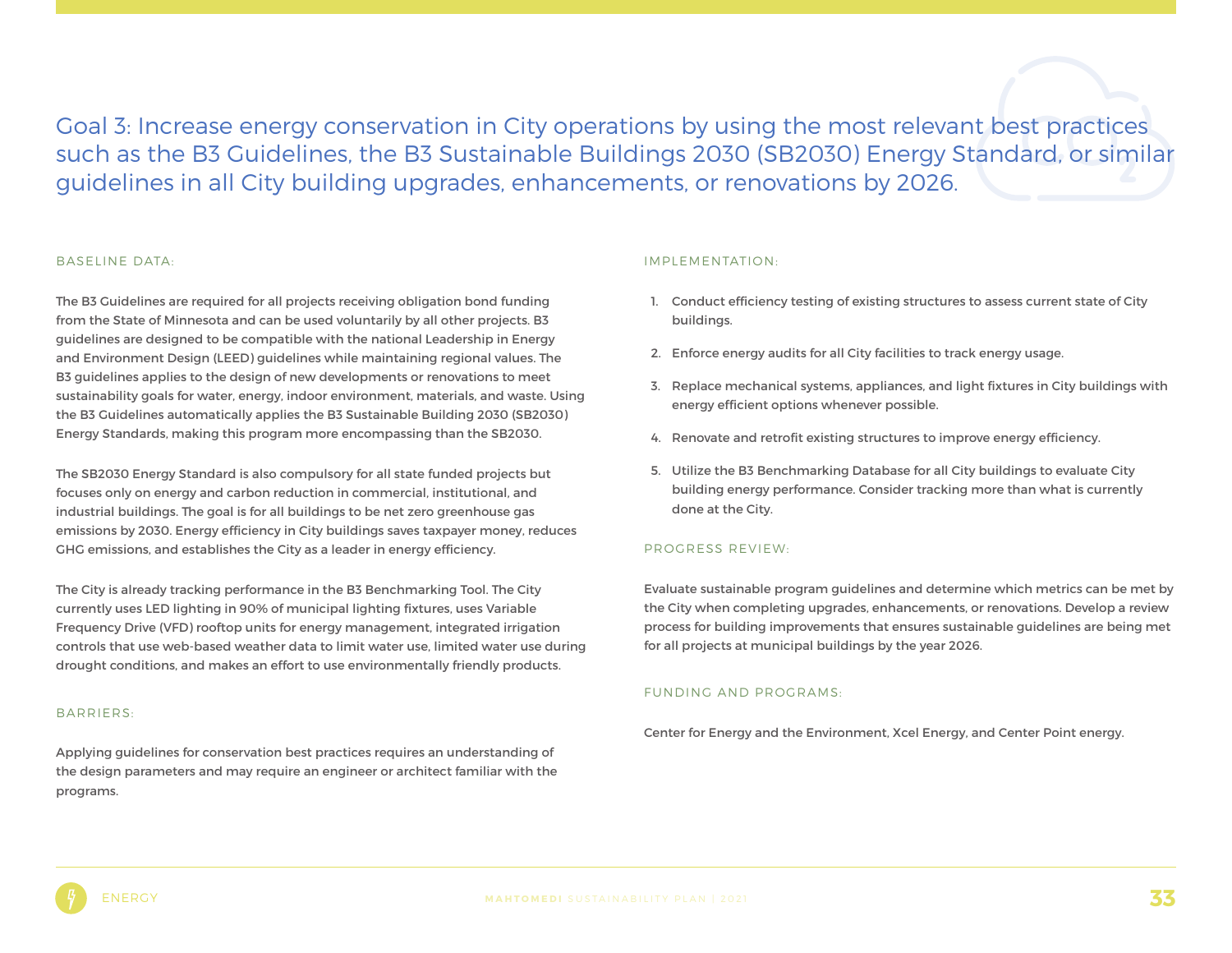### Goal 4: Increase participation in energy conservation programs by residents and businesses through community engagement with the goal of increasing 5% participation by 2026.

#### BASELINE DATA:

The City of Mahtomedi has its Mahtomedi Energy Challenge; its goal is to increase the City's energy conservation and reduce its carbon footprints. The City partners with Xcel Energy and CenterPoint Energy for a Home Energy Squad program. The City pays half the cost of a visit from the Home Energy squad for residents and offers free energy smart and turnkey assessments for businesses and faith communities.

#### BARRIERS:

Some residents' previous experience interacting with program providers was less than ideal, fear of enrollment with outside agencies, cultural barriers, and lack of understanding benefits are all barriers to enrollment in energy conservation programs.

#### IMPLEMENTATION:

Focus implementation on well-established and popular programs among residents or programs that have gained support in similar communities. Concentrate on low-cost or free programs for small businesses such as One Stop Efficiency Shop through the Center for Energy and Environment, or Lighting Efficiency (CEE, 2021). Consider using community

connectors such as City staff, local clubs, or townhome or lake associations, and other community-based organizations that work with communities of color, diverse populations and that can also help with language differences. Utilize communication channels such as the webpage, social media, tabling events, newsletters, and volunteers.

- 1. Engage residents annually with home energy efficiency information.
- 2. Engage energy burdened households annually with energy efficiency programs for incomeeligible utility customers.
- 3. Target older homes.
- 4. Engage small and medium-sized businesses annually through utility programs to save money on energy bills.

#### PROGRESS REVIEW:

#### **YEAR 1**:

Locate energy burdened households and older homes. Promote core conservation programs individually, one per quarter. Focus on programs that are applicable to the weather and time of year, such as AC rebates during June and July, or Home Energy Squad during

September – November, and heating rebates during December – February. The City of Roseville's Energy Action Plan has an implementation work plan example.

#### **YEAR 2**:

Repeat the efforts from year 1, raising awareness of program benefits.

#### FUNDING AND PROGRAMS:

The City has an incentive for its Home Energy Squad program. Businesses can sign up for Energy Smart and get a free assessment and contact Xcel Energy's Business Solutions Center. Faith Communities can complete a full-service turnkey assessment and attend a Congregation Energy Workshop spearheaded by the City.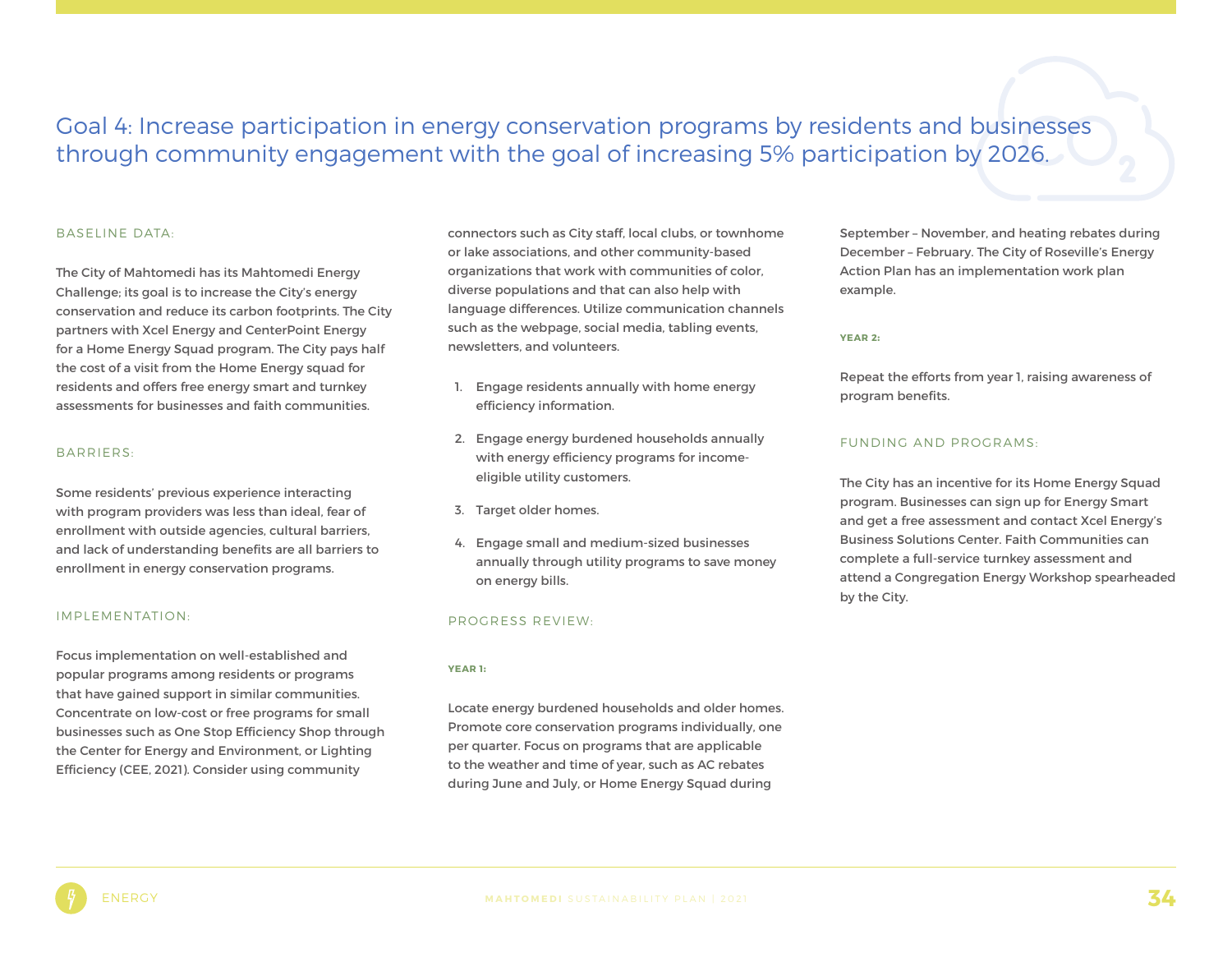### Goal 5: Replace 10% of City-owned gasoline powered equipment with electric equipment by 2026.

#### BASELINE DATA:

An inventory of gasoline powered equipment will need to be completed to achieve this goal. Equipment used for landscaping, building maintenance, and public works should all be considered.

#### BARRIERS:

Cost, changes in technology, and functionality of low-polluting equipment. Lack of familiarity with new equipment and learning curves to get trained to use the new models.

#### IMPLEMENTATION AND PROGRESS REVIEW:

#### **YEAR 1**:

- Complete an inventory of all gasoline powered equipment owned by the City.
- Identify equipment that could be replaced with an electric alternative.
	- The MN Department of Veterans Affairs has converted to mostly electric landscaping equipment and may provide guidance for the transition.
- Develop a replacement schedule for all equipment with target replacement dates.
- Discuss phasing and needs with the City's Public Works.

#### **YEARS 2-5**:

• Implement phasing out of gasoline powered equipment as new models become available.

#### FUNDING AND PROGRAMS:

Annually, the MN Pollution Control Agency has grants for Alternative Landscaping Equipment. The grant offers up to a 50% match to replace and scrap equipment.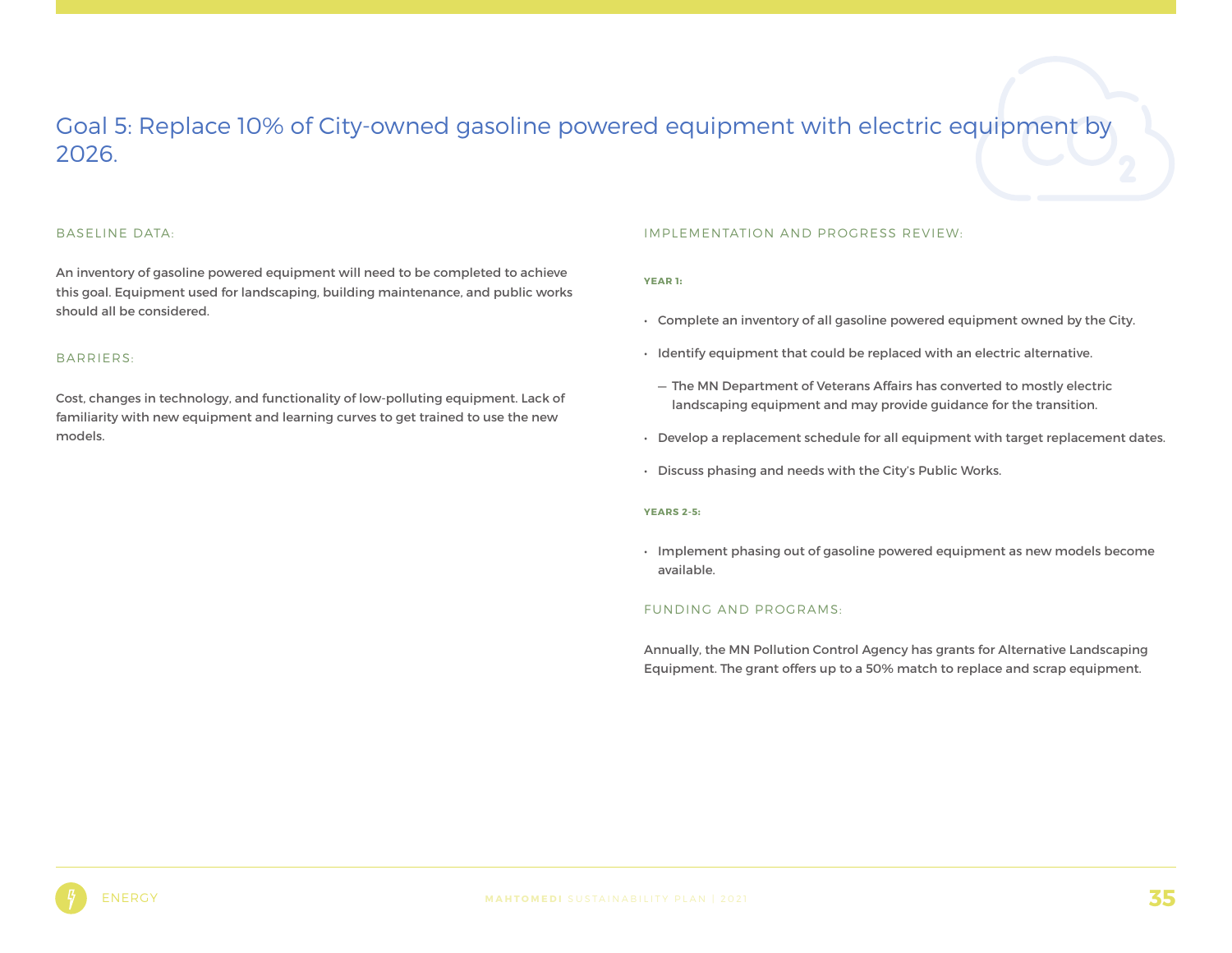#### **3.2.4 COMMUNITY ACTION**

Ways that the community can help conserve energy include:

- Make your home energy efficient. Consider participating in a Home Energy Squad visit and visit the City webpage for shared costs.
- The MinnPACE program allows commercial property owners to invest in energy saving projects with no money down.

ACTION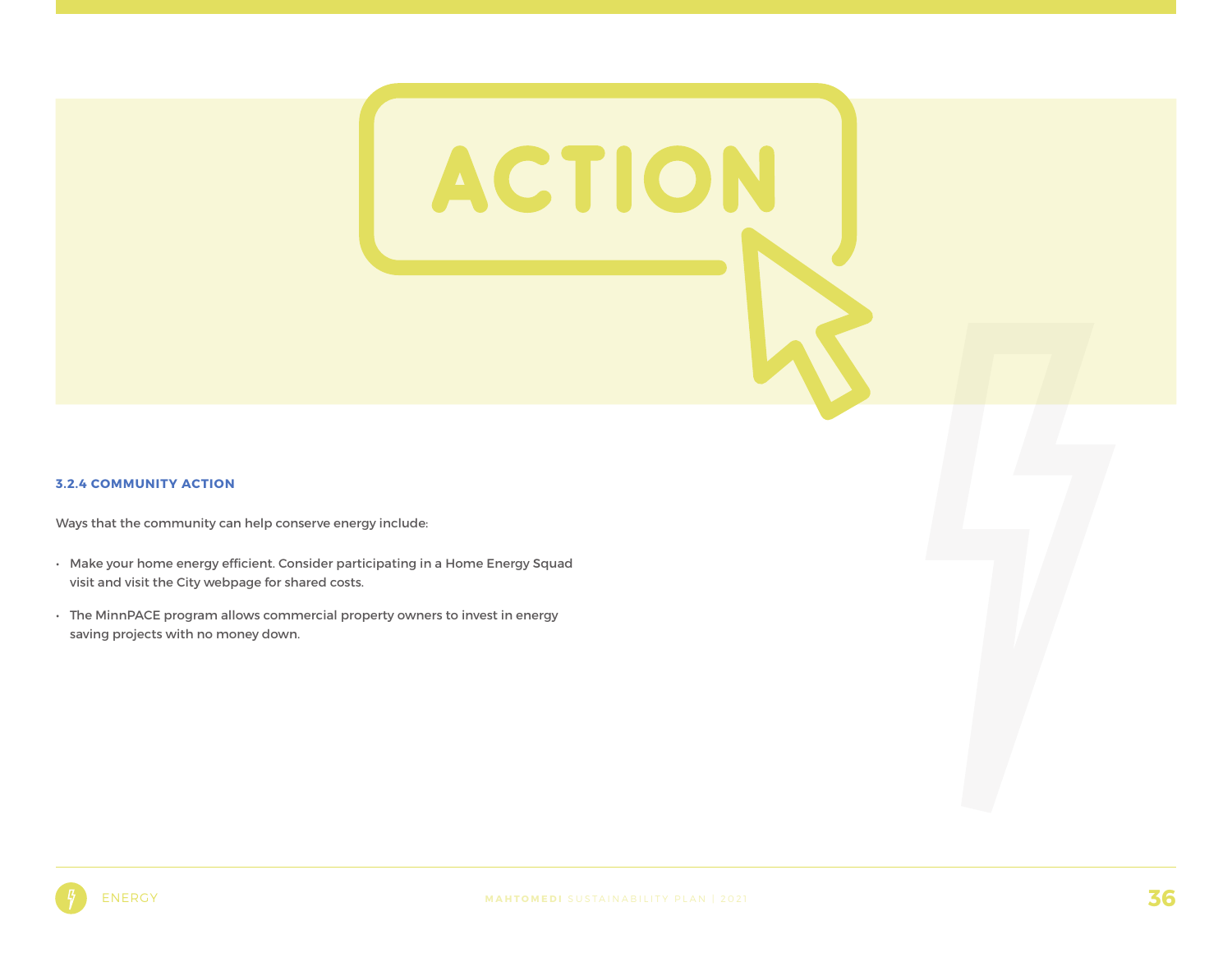## 3.3 WATER

#### **3.3.1 OVERARCHING GOAL**

To provide exemplary water use efficiency and enhanced water quality through efforts that ensure enough clean water for the future community's health and recreation.

#### **3.3.2 EXISTING CONDITIONS**

The City supports efforts that will lead to clean water and the development of sustainable water use practices that will protect the water resources within and adjacent to the community. Lake levels and water quality of White Bear Lake are of high importance to the City because the Lake provides much of the community's history. Mahtomedi is located within two watershed districts: Rice Creek Watershed District (RCWD) and Valley Branch Watershed District (VBWD). These districts regulate development impacts on water resources. Surface water in the City drains to one of five large water bodies: White Bear Lake, Lost Lake, Echo Lake, Washington Lake, and Long Lake. Many of Mahtomedi's residents use the City's lakes for recreation like boating, fishing, and swimming. Water is a valuable resource to the City and the City is committed to ensuring that the water will remain clean and abundant into the future.

The City currently has a lawn and garden watering restriction between May 1 and September 30 between the times of 11 am and 6 pm every other day to reduce outdoor water use by residents. Restrictions also apply during times of drought.

The City updated their Local Water Management Plan in 2018 to meet the requirements of Minnesota Statues 103B, Minnesota Rules 8410, the Rice Creek Watershed District Watershed Management Plan, and the Valley Branch Watershed District Watershed Management Plan.

#### THE CITY HAS ADOPTED THE FOLLOWING WATER ORDINANCES:

- Shoreland Overlay District which requires setbacks from shoreland areas and limits the type of development, number of impervious surfaces, and use of the City's shoreland areas.
- Floodplain Management which regulates developments, land alterations and uses within each of the floodway, flood fringe, and general floodplain districts.
- Wetland Buffer Ordinance which requires new developments to provide buffers from existing wetlands according to their quality and classification.

Sanitary sewer and water service are provided throughout the City. Storm sewers, ditches, curbs and gutters provide drainage for the City. Details regarding the public utilities, surface waters, and water quality data can be found in the Mahtomedi Local Water Management Plan available on the City's webpage. The Local Water Management Plan also includes an assessment of existing and potential local water resource-related problems and projects.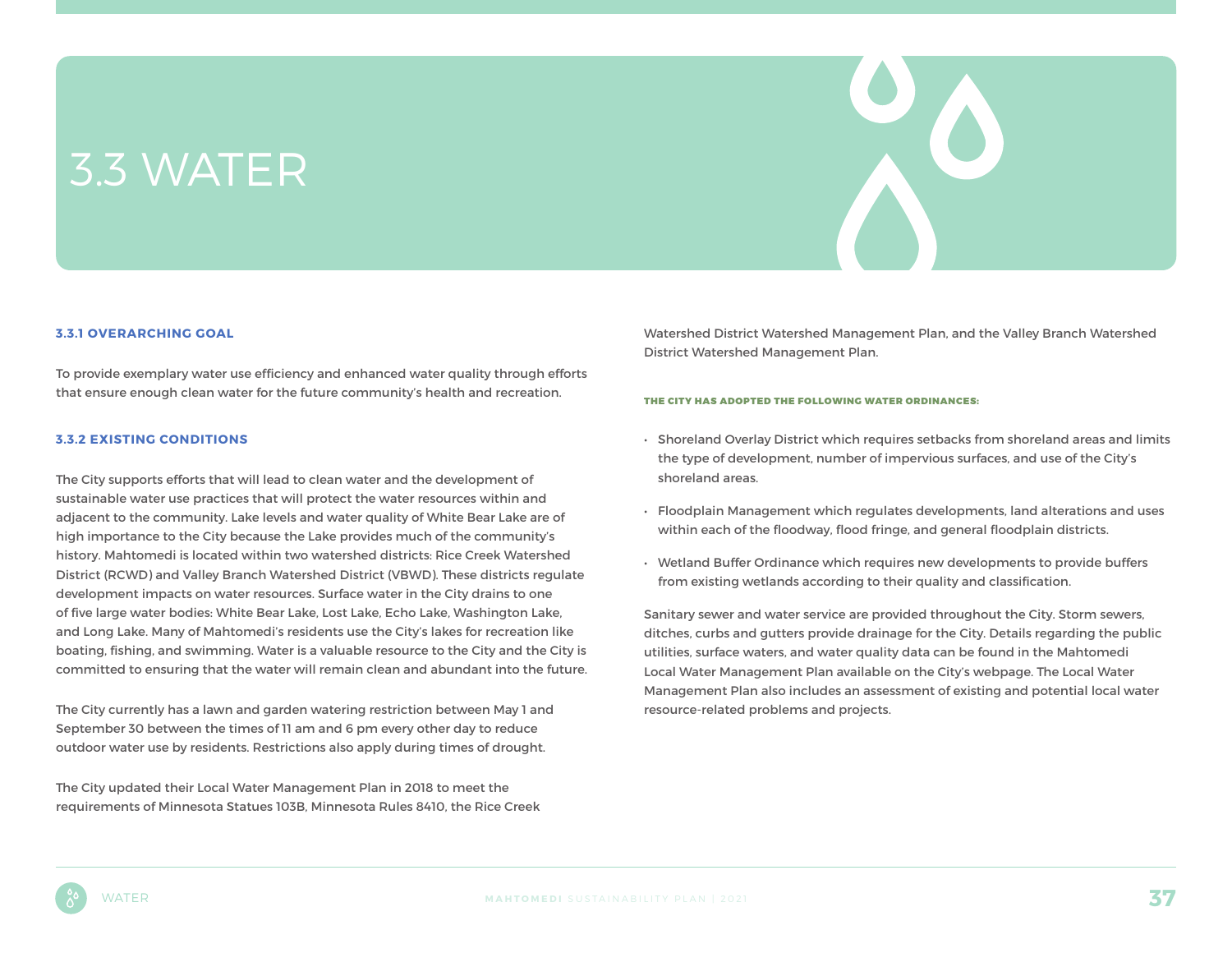### Goal 1: Educate residents about the benefits of rain gardens or living streets for water quality, and provide support and guidance on installation of these practices.

#### BASELINE DATA:

This goal aligns with Problem 4.7.A of the Local Water Management Plan. The City currently provides occasional water updates to its residents and businesses via the City webpage, mailings, and Green Talk new letters.

Living Streets are streets where people are active, and nature is accommodated. According to the Metropolitan Council, Living Streets provide multiple modes of transportation and reduce environmental impacts by having less impervious surfaces, managing stormwater, and providing shade. They enhance walking or biking conditions, improve safety and security of streets, calm traffic, create livable neighborhoods, improve water quality, enhance urban forest, reduce road lifecycle costs, and improve neighborhood aesthetics (Metropolitan Council, 2021a).

#### BARRIERS:

Gaining interest from residents may be challenging in neighborhoods or areas with small lawns. Producing consistent and new information to residence on a regular schedule may be challenging for the City with limited staff time. Finding groups and organizations willing to assist with this effort will be useful during implementation. The installation of rain gardens requires installation costs and requires some annual maintenance.

#### IMPLEMENTATION:

Provide educational content to residents, businesses, developers, and others. These efforts may include notices in the City's monthly newsletter, articles in the local paper, postings on the City website, and flyers in utility bills. The City may work with the watershed districts to improve the efficiency of educational efforts and reduce duplication. Educational topics may include but are not limited to:

- Wetland buffers
- Yard/pet waste management
- Illicit discharge to stormwater
- Utility easements
- Stormwater pond function
- Controlling invasive species
- Sustainable groundwater and recharge
- Rain garden installation
- Infiltration
- Lawn watering
- Rebate programs for water reduction fixtures

Programming may include virtual or in-person training about the installation and establishment of rain gardens or living streets. Partner with other organizations who will provide technical assistance and trainings (Metro Blooms, Blue Thumb, Washington Conservation District). Consider doing a multi-part workshop for locals including information about water quality, design, and installation. Consider providing cost-sharing incentives for residents who want to use a professional installer.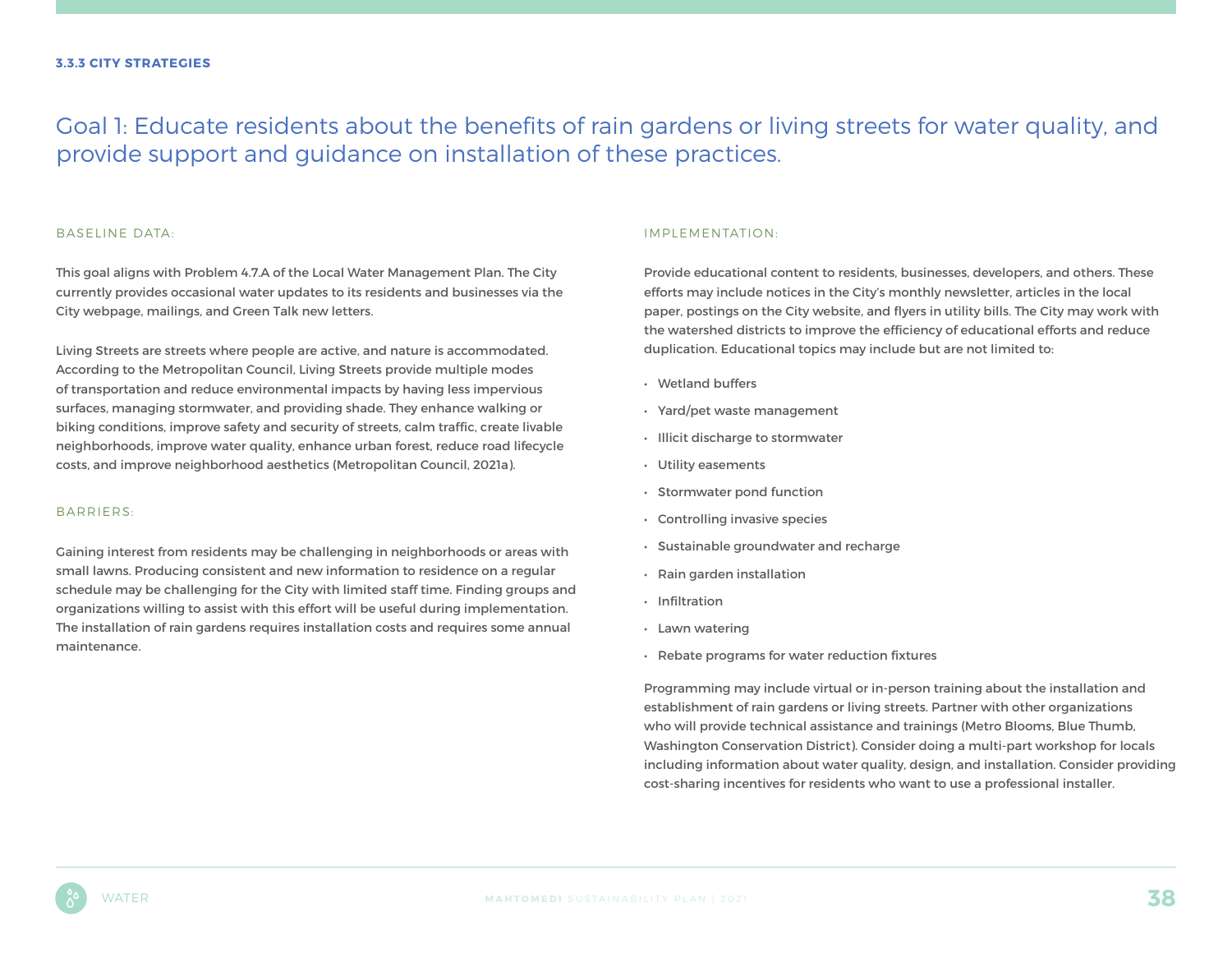#### PROGRESS REVIEW:

#### **YEAR 1**:

- Form partnerships with outside organizations who can provide education and training for residents and local businesses.
- Identify locations within the City that could benefit from the installation of rain gardens or living streets, particularly in conjunction with street improvement project areas. Consider residential, institutional (e.g., Century College), and commercial (e.g., FedEx).
- Develop content and schedule for educational outreach.

#### **YEAR 2**:

- Implement programming.
- Host installation and volunteer event days.
- Deliver ongoing educational outreach content on a reoccurring schedule.

#### FUNDING AND PROGRAMS:

The Washington Conservation District provides technical assistance to County residents and can partner with the City for local programming events. The RCWD and VBWD may provide presentations regarding the importance and installation of rain gardens. Consider partnering with Metro Blooms or Blue Thumb groups, who will partner with communities to host workshops and educational events. The Minnesota Water Let's Keep It Clean outreach program also work to inspire people to protect water quality in the watershed and may have resources available to residents. Funding resources can be from the Local Water Management Fund, RCWD, and grant funding per the City's Local Water Management Plan.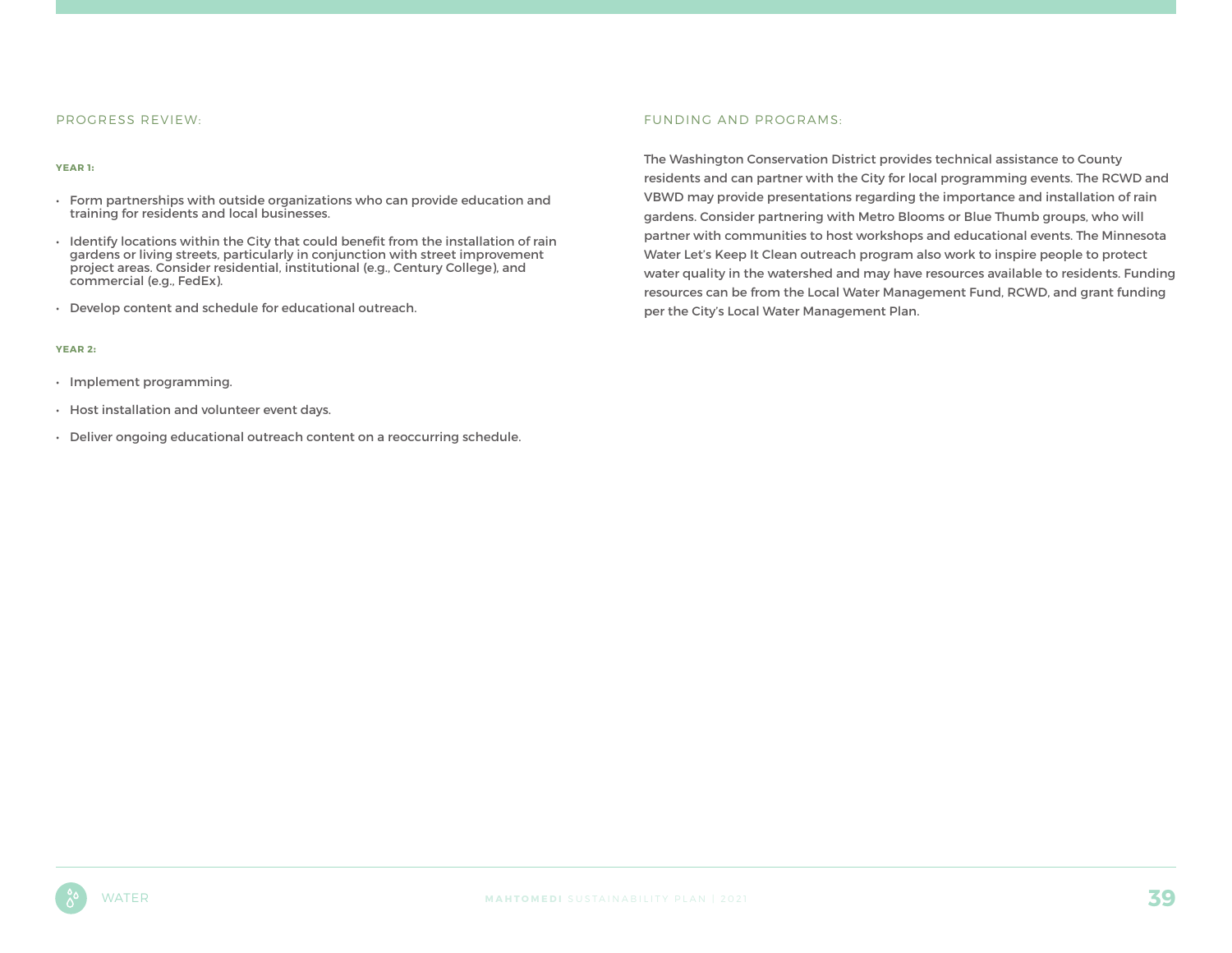Goal 2: Identify highest water use residential customers in the City and work with them to reduce consumption and adopt restrictions and incentives to reduce water use across all residential uses for irrigation

#### BASELINE DATA:

The City has met with the highest water users in the past which have been institutional or commercial facilities. These entities were identified from water utility bills. They met regularly to identify solutions to reduce water use such as use of high efficiency appliances. Large-scale water reuse projects were not discussed. The City has not completed this process with residents specifically.

In-home devices that use the largest amount of water are toilets, clothes washing, and showers. Residential water use can be elevated due to leaking toilets, dripping faucets, filling or topping off a swimming pool or hot tub, watering lawns/new grass/ trees, humidifiers attached to furnaces that are not appropriately adjusted or working correctly, sump pumps that have water powered back up, watercooled air conditioners, a broken water pipe or leak, water softener problems like continuous cycles, and running water to avoid freezing pipes. Working with residents to identify these various causes of highwater uses and to change water use patterns can save hundreds of gallons of water.

#### BARRIERS:

Water is priced very low which does not send a market-based signal to conserve this natural resource. Also, some residents may not be amenable to changing their ways without an incentive. Collaboration and solutions to high water use takes time and may not be addressed immediately.

#### IMPLEMENTATION AND PROGRESS REVIEW:

#### **YEAR 1**:

- Review water bills for highest water use residential and institutional/commercial users. Compare water usage between winter and summer billing cycles to determine if over-irrigation is an issue.
- Explore options for partnering with the watershed district to help gain traction with private entities. Review past efforts of water use outreach that have been completed by the watershed districts.
- Create a list of home audit resources and funding opportunities that may be used by residents to reduce water use footprint.
- Develop content for initial outreach with high water use residents, including a schedule/timeline for meetings and discussion topics.
- Consider zoning for requirement for auto shut off/ automated systems.
- Consider water meter distribution for educational purposes.

#### **YEAR 2**:

- Complete initial outreach with residents, potentially inviting them to a virtual or in-person open house with discussions about water use and resources.
- Schedule follow-up meetings with interested community members to work through water use savings projects in-home.

#### FUNDING AND PROGRAMS:

Large-scale water reuse/water saving projects can be funded through grants such the Clean Water Fund and watershed district funding. In the past, funding has also been available through other organizations like the Metropolitan Council.

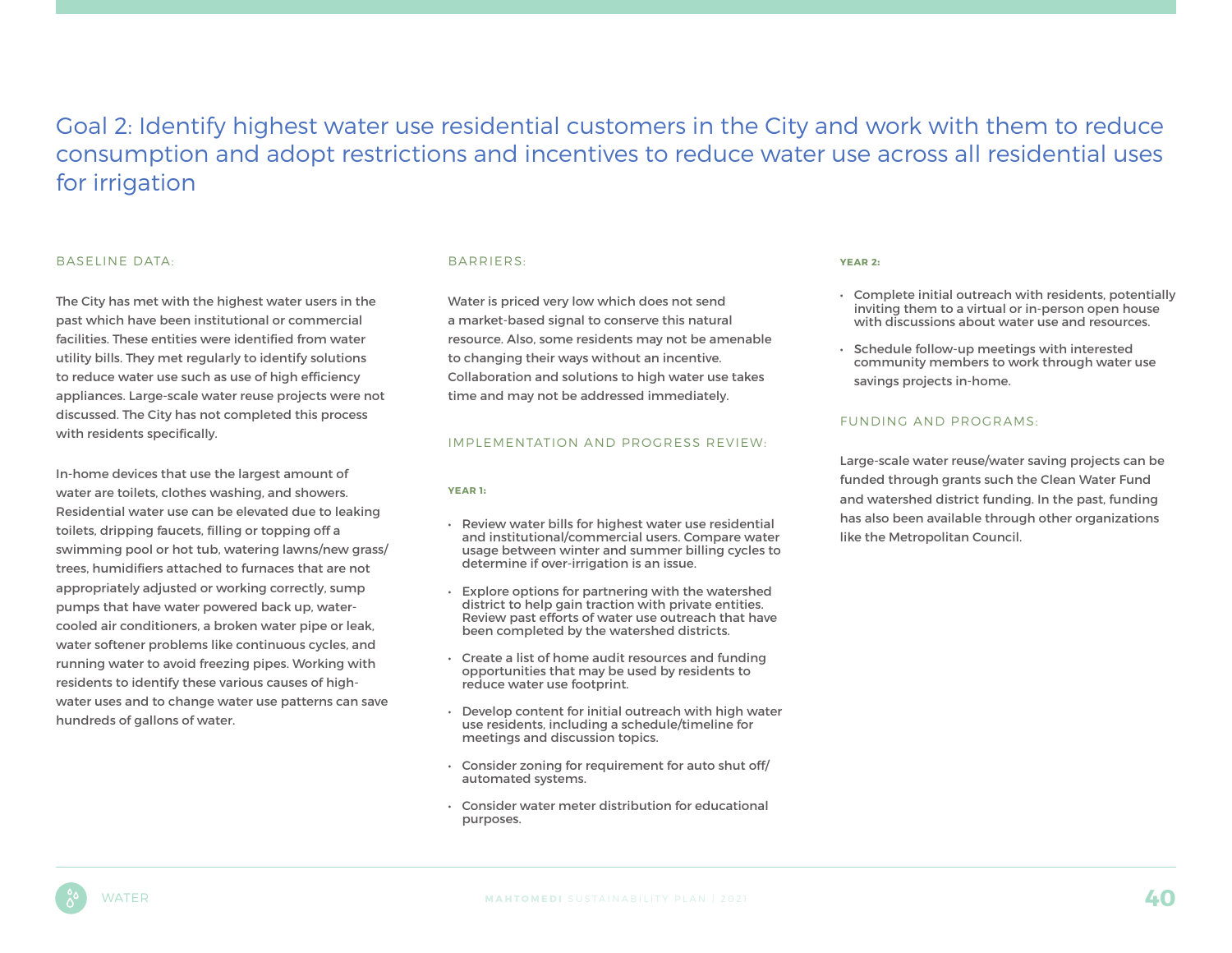Goal 3: Adopt and implement guidelines or design standards for at least one of the following: rain gardens/infiltration practices, rainwater harvesting practices, tree trenches/tree boxes, incorporate compost and/or native plants into landscape design, green alleys/parking lots, pervious surfaces to increase water infiltration rates (Green Step 17.5).

#### BASELINE DATA:

The City does not currently have design standards for these sustainable development practices.

#### BARRIERS:

Implementing design standards can dictate creative design solutions during development and redevelopment. Having guidelines or design standards does not require the use/installation of these types of practices and the City may need to implement development review practices or ordinances that require the consideration of these installations.

If the City wants to allow these types of installations on private properties, the ordinance should indicate that an agreement is required and will be recorded against the property (preferred). Maintenance requirements should also be listed.

#### IMPLEMENTATION AND PROGRESS REVIEW:

#### YEAR 1:

- Review current constructed facilities within the City and choose the two most used practices to create a design standard for. One of these practices will be chosen each year to have a design standard completed for it.
- Utilize resources such as the Minnesota Stormwater Manual and local watershed district resource to create the design standards.
- Design standards should be specific to typical soil, land use conditions, and vegetation types that exist within the City.
- The design standards should be 1-2 pages long, include figures and best practices. The design standard should be accessible to both technical and non-technical readers. It is anticipated to be used by both engineering and development staff, and residents and landowners without technical backgrounds.

#### **YEAR 2**:

• Complete a second design standard, following the same requirements as Year 1.

Annually in November (or a time selected by the City) the City will review the design practice that has been created and adopt it as part of their Local Water Management Plan. The City intends to create two design standards with this Sustainability Plan and may choose to add additional standards during future years if public works, City staff, and the public find there is a need.

#### FUNDING AND PROGRAMS:

Rice Creek Watershed District provides grants up to \$500 for landowners within the watershed district boundaries to implement water quality projects including native plants, small buffer strips, turf alternatives, and more. This grant program is on a first come first serve basis and is in reimbursement form. This grant opportunity should be noted in the design standards. The City intends to pay for the creation of design standards through their stormwater utility program.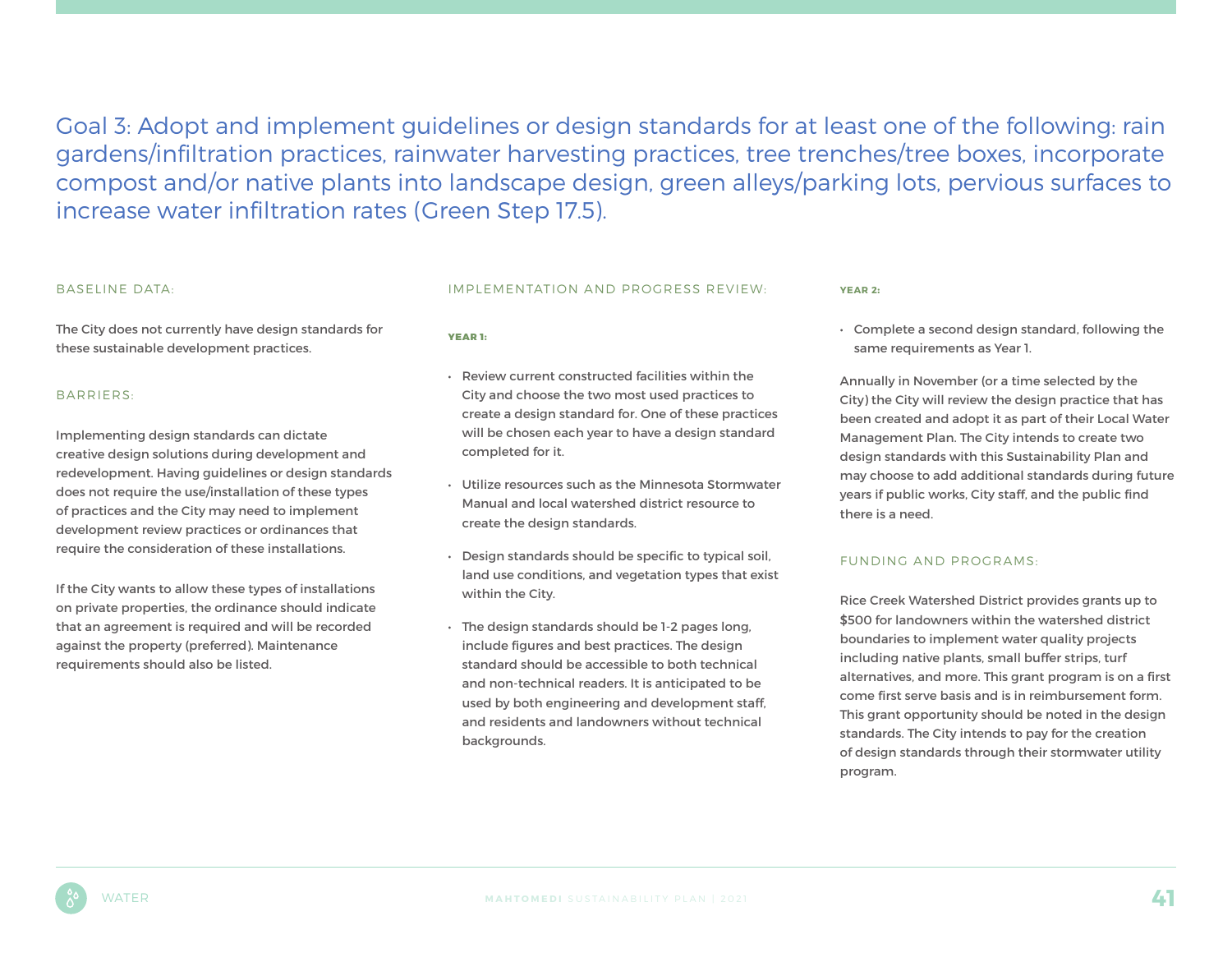### Goal 4: Complete a water reuse or rainwater harvesting project to reduce water use within public lands.

#### BASELINE DATA:

The City has identified potential water reuse projects in the Local Storm Water Management Plan.

#### BARRIERS:

Implementing water reuse or rainwater harvesting projects require a consistent water source and a large area to irrigate to achieve water quality and volume reduction goals. Irrigation systems constructed in established green spaces can be cost prohibitive depending on alignment of irrigation lines and the cost benefit of providing water to the area.

#### IMPLEMENTATION:

The City has planned to complete a Reuse project at Wildwood Park to irrigate the existing ballfield.

#### PROGRESS REVIEW:

#### YEAR 1:

• Identify potential funding sources for the project.

#### YEAR 2:

• Complete a feasibility study for the stormwater reuse and irrigation system. The feasibility study shall include water quality improvement estimates, volume reduction estimates, and cost estimates for the project construction. Following the City's Local Stormwater Management Plan, the Wildwood Park Reuse System is anticipated to be constructed in 2024.

#### FUNDING AND PROGRAMS:

Rice Creek Watershed District provides funding for feasibility and construction of water reuse projects annually. The City intends to utilize funding from RCWD and their stormwater utility fund to pay for the feasibility and construction of the Wildwood Park System.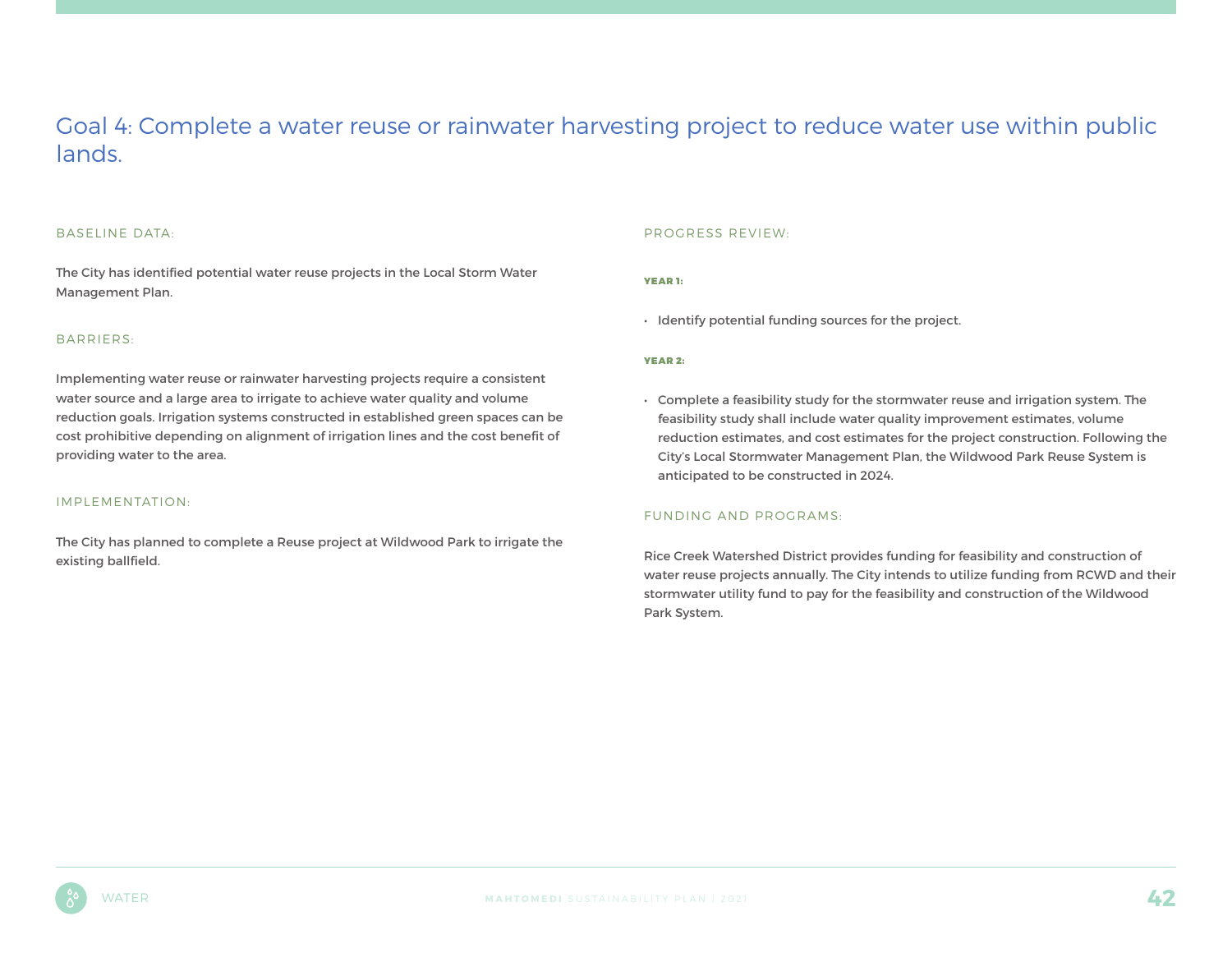### Goal 5: Remove and prevent excess impervious surfaces, based on current parking demand, by 2026 to improve water infiltration and quality.

#### BASELINE DATA:

The City Code includes off-street parking space requirements based on the land use. With changes in driver and consumer habits over the years the parking demands may be lower and warrant lower parking requirements. Additionally, the City may want to consider on-street parking to satisfy some of a property's parking requirement or reduce the parking requirement.

#### BARRIERS:

- Removal costs of existing excess impervious surface, particularly if the work is not associated with a site improvement project.
- On-street parking may be challenging if streets are narrow, higher volume/speed, or if there is neighborhood opposition.

#### IMPLEMENTATION AND PROGRESS REVIEW:

#### YEAR 1:

- Research current parking demands for each property use. Evaluate properties with large parking areas.
- Evaluate where on-street parking or shared parking may be practical.
- Identify City properties where impervious surfaces can be reduced.
- Identify grants that private property owners may be eligible for to incentivize reduction of impervious surfaces.

#### YEAR 2:

- Public engagement for neighborhoods where onstreet parking is being considered.
- Update ordinances to require less impervious surface during development or alternative methods of parking requirements, as needed.

#### YEAR 3:

- Identify properties that are willing to partner with the City in removal of excess impervious surface.
- Develop projects.

#### YEAR 4:

- Complete excess impervious removal projects where possible.
- Restore removal areas with un-mowed native landscaping and vegetation.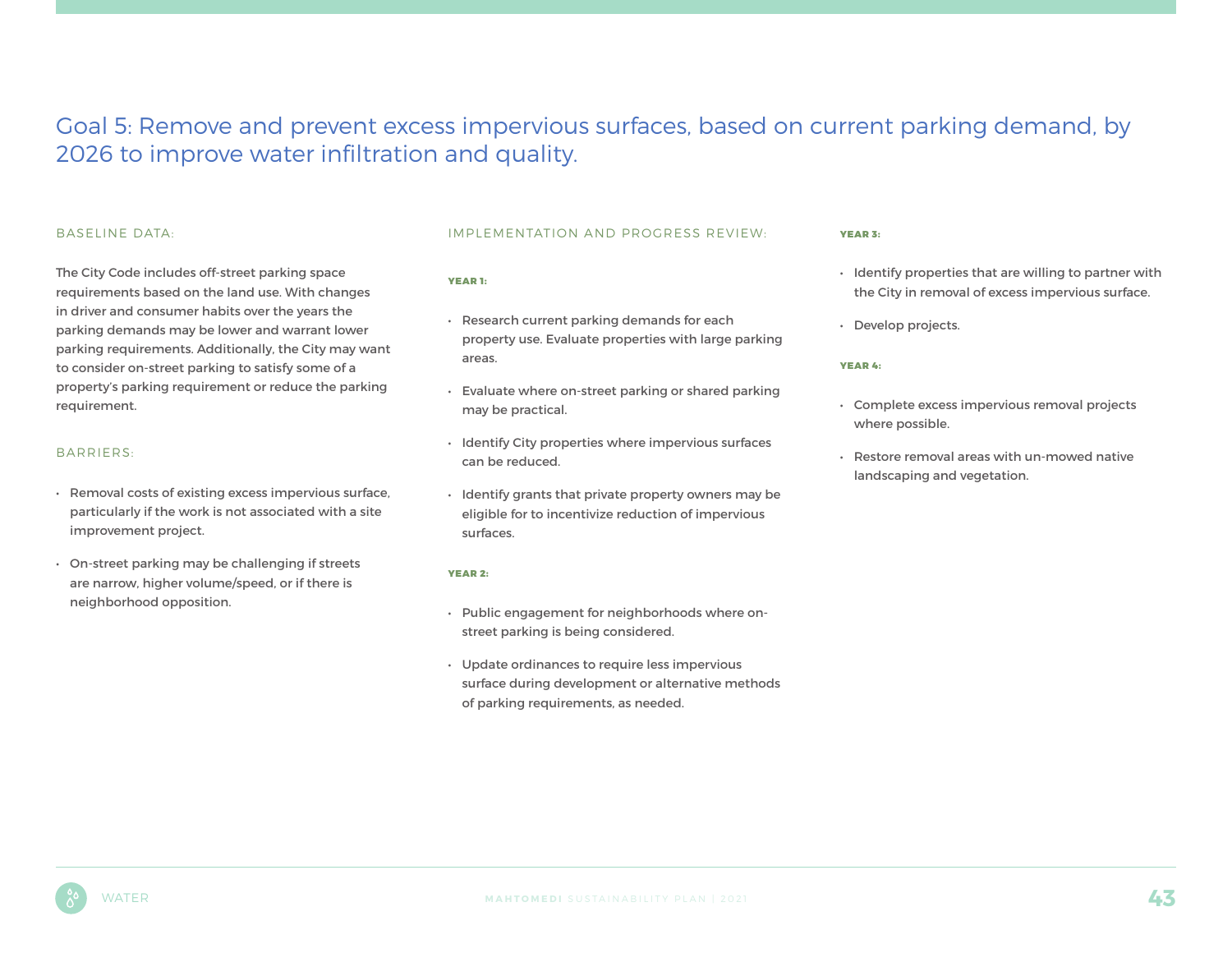#### **3.3.4 COMMUNITY ACTION**

#### WAYS THAT THE COMMUNITY CAN TAKE ACTION TO SAVE WATER:

- Consider replacing unused portions of the lawn with native grasses that do not require irrigation.
- Check toilets and faucets for leaks and fix any that are in disrepair.
- Consider replacing older toilets, showerheads and washing machines with low flow/energy efficient models.
- Check sprinkler system to ensure that spray heads are properly oriented. Every year check to see how long the system needs to operate to provide one inch of water over the service and set the weekly timer accordingly.
- Consider replacing unused portions of the lawn with native grasses that do not require irrigation.
- Install rain barrels to store runoff from the downspout system and reuse the water.
- Pick up pet feces promptly from your yard.

ACTION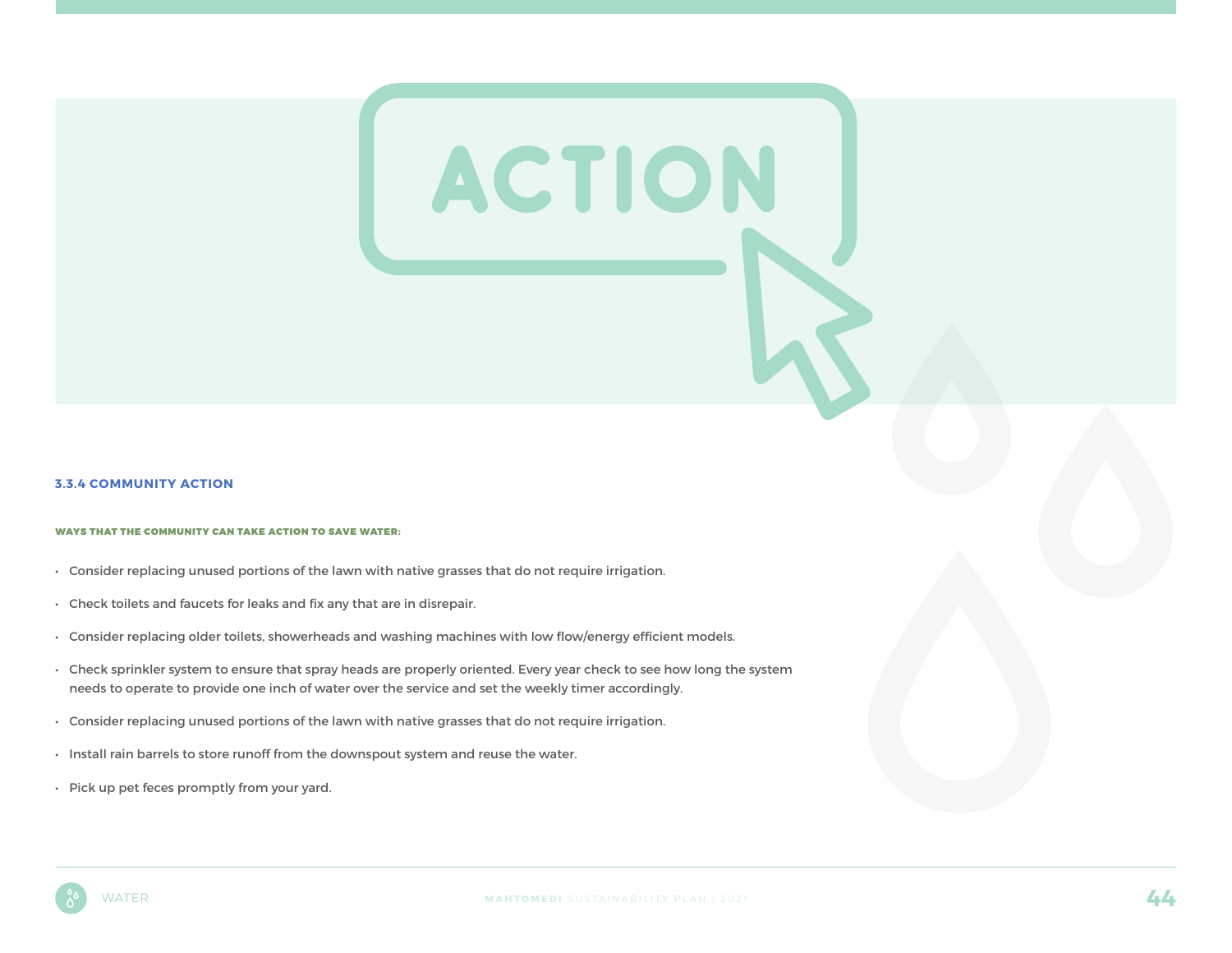## 3.4. TRAVEL



#### **3.4.1 OVERARCHING GOAL**

To have a comprehensive, multimodal transportation system that provides safe, healthy, efficient, environmentally sensitive, and economical movement of people and goods.

#### **3.4.2 EXISTING CONDITIONS**

The transportation sector is now the number one source of greenhouse gas emissions. The City includes a transportation element in their 2040 Comprehensive Plan. The goal in this plan is to help the City achieve a sustainable transportation system that meets the mobility and access needs of the community. Objectives include a) working to provide a wide range of transportation options including transit, walking, and biking in addition to driving; b) Ensure that Mahtomedi's transportation system operates safely, smoothly, and efficiently; c) Provide a transportation system that supports a vibrant economy; d) Ensure that Mahtomedi's transportation system helps enhance Mahtomedi's high quality of life. Promote transportation options, including walking and biking infrastructure that reflects the natural environment and helps reduce the burning of fossil fuels and the production of greenhouse emissions. The goal in this plan is to help the City achieve a sustainable transportation system that meets the mobility and access needs of the community.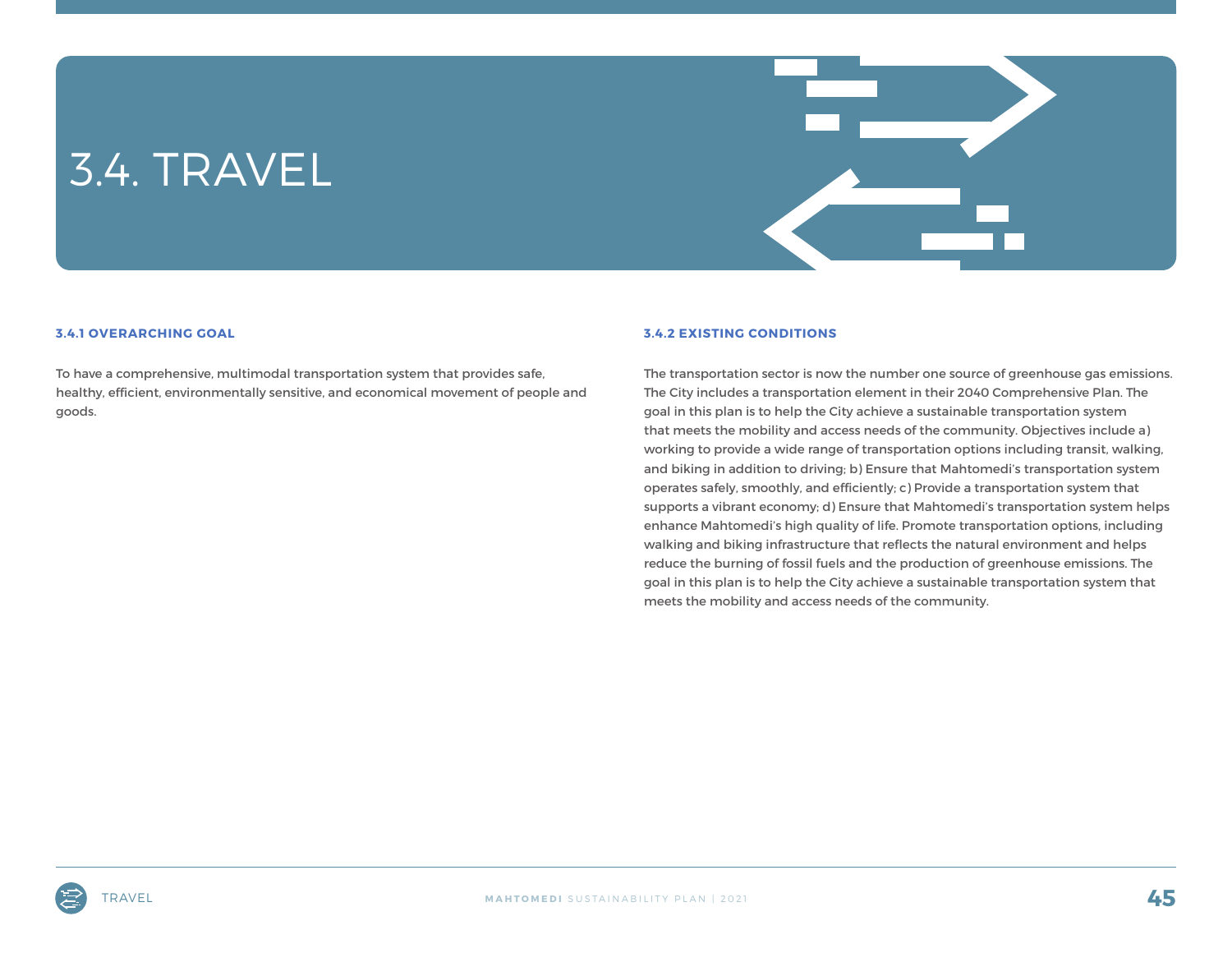### Goal 1: When City vehicles are replaced, default to electric vehicles or plug-in hybrid as models are available.

#### BASELINE DATA:

As the City is ready to replace vehicles in its fleet, it plans to also right-size or down-size the existing City fleet with the most fuel-efficient vehicles that are of optimal size and capacity for their intended functions. The City is committed to adopting electric vehicles (EVs) to its City's fleet and has plans to have a fully electric fleet by 2050. EV's provide air quality improvements, eventual costs savings and climate benefits. Electrifying a City fleet shows public sector leadership and motivates residents to adopt EVs as well. There are currently no electric vehicles within its fleet but there are two EV charging stations being installed at: Veterans Memorial Park and the Mahtomedi City Hall.

#### BARRIERS:

The adoption of electric vehicles to the City's fleet will include upfront costs for the purchase of vehicles, installation of charging infrastructure and some O & M expenses. The City also does not currently have the charging stations necessary to fully electrify the fleet, although charging stations are starting to be installed. The technology available for large diesel replacements may not be able to replace total functionality of fueled vehicles.

#### IMPLEMENTATION:

- 1. Survey City fleet vehicle by type and right-size or downsize wherever possible.
- 2. Adopt a vehicle purchasing policy, prohibiting purchases of passenger vehicles with a GHG rating lower than 7, and other types of vehicles as the needs can be met with the model availability.
- 3. Purchase new vehicles.
- 4. Install new charging stations (solar powered where possible) to accommodate the increase of electric vehicles.
- 5. Consider Minnesota's Cooperative Purchasing Program that allows organizations to purchase directly from vendors for the purchase of electric vehicles.

#### PROGRESS REVIEW:

#### YEAR 1:

- Draft a vehicle purchasing policy and a cost/benefit analysis plan.
- Complete an inventory of all City vehicles, highlighting vehicles due for replacements.

#### YEAR 2:

- Phase in new Electric Vehicles into City fleet.
- Right size/downsize City fleet with most fuelefficient vehicles for their intended functions. (Green Step 13.2.)
- Install new charging stations.

#### YEAR 3:

- Report vehicle reductions and improvements in the fleet's average MPG.
- Check in on progress needed to meet Commission's goal of 100% electrified City fleet by 2050.

#### FUNDING AND PROGRAMS:

The adoptions of electric vehicles for City fleets can be funded through grants provided by the MPCA, US Department of Energy and financed by programs like the Minnesota State Infrastructure Bank. Beam and Forteva Solar offers solar EV charging stations.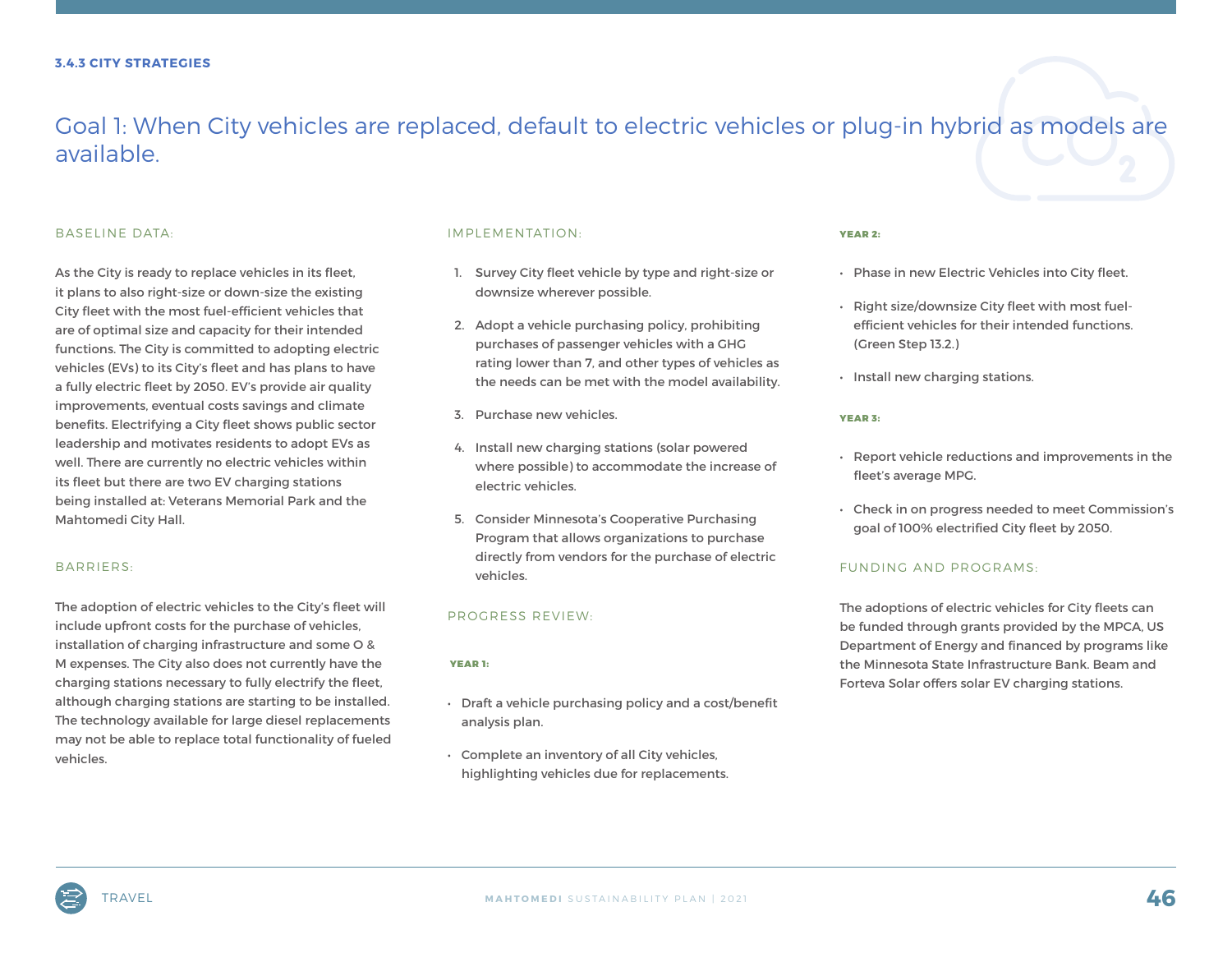### Goal 2: Increase City resident and business adoption of electric vehicles by developing an outreach plan that raises awareness about rebates, charging station availability and other EV benefits.

#### BASELINE DATA:

According to Minnesota Public Utilities Commission, in February 2020 there were 13,000 electric vehicles registered in Minnesota. As of June 12, 2021, the Minnesota Department of Transportation recognizes 860 battery electric vehicles (BEV) and 549 (plugin hybrid electric vehicles (PHEV) within Washington County. Tracking is available on their Electric Vehicle Dashboard (MNDOT, 2021a).

#### BARRIERS:

Limited EV charging infrastructure, lack of knowledge about climate change and climate projections, lack of knowledge or concerns about how EVs can help climate change, concerns about charging locations and vehicle range, impact of local weather on battery life, and concerns about charging length and times.

#### IMPLEMENTATION:

1. During development plan reviews for new homes and buildings,

comment about including and EV conduit in the plans.

- 2. Explore partnering with electrical vendors to see if there are cost savings for bulk purchases of charging stations at garages.
- 3. Provide resources about EV technology updates, incentives, and rebates. Incentives to investigate include the Federal Tax Credit, MnPASS Incentive, and Utility company incentives. Xcel Energy offers Electric Vehicle Charging Programs.
- 4. Provide links from the City webpage to resources that provide information about electric vehicle charging station locations, such as links to chargehub, PlugShare, etc.
- 5. Investigate programs that provide shared electric vehicles, such as HourCar, with hubs stationed especially near lower-income communities. Encourage EV charging station installation at multi-family housing complexes.
- 6. Host an electric vehicle event. The City of Wayzata partnered with Fresh Energy and Shift2Electric to host an in-person event allowing participants to check out vehicles and talk with EV owners about their experiences owning them. A Tesla Overnight Voucher was awarded to two people allowing them to take a Tesla home for the night as a trial.
- 7. Reward investments in EVs by the private sector through participation in the ReCharge program.

#### PROGRESS REVIEW:

#### YEAR 1:

Establish a baseline for the number of residents that currently own or support electric vehicles, such as complete a City survey assessing community interest in electric vehicles and whether residents currently own electric vehicles.

#### YEAR 2:

Follow major contributors to electric vehicle adoption in Minnesota such as the Department of Transportation, Pollution Control Agency, MN Public Utilities Commission, Drive Electric MN, and Shift2Electric.

• Develop an outreach plan and implementation schedule.

#### YEARS 3-5:

Implement outreach efforts.

#### YEAR 5:

Resurvey or evaluate effectiveness of outreach and number of electric vehicle adoptions in the community.

#### FUNDING:

Partnering with organizations such as Fresh Energy or Shift2Electric can provide technical and informational assistance for outreach.

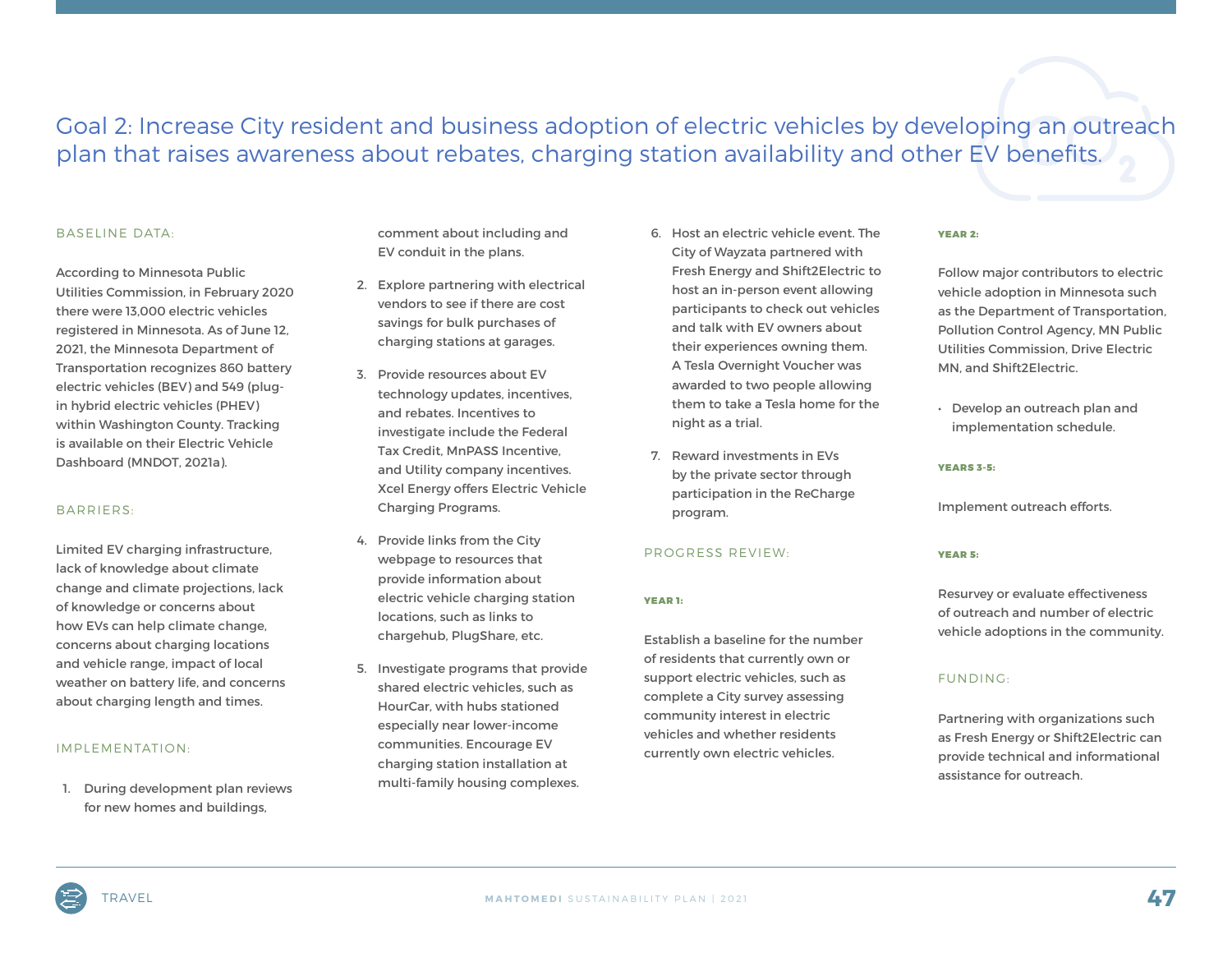### Goal 3: Provide public EV charging spaces such as at parks, City facilities, and schools by adding 10 charging stations by 2026. Seek to accommodate multiple charging ports at these stations.

#### BASELINE DATA:

Access to EV charging is a major challenge for cities wanting to become EV ready. Providing public charging spaces can serve as incentives for residents to purchase EVs. The availability of multiple port charging stations in cities can revive City spaces, offer popular services for residents and visitors, long term revenue stream, and have measurable reductions in carbon emissions for the City. The City of Los Angeles carried out the strategic installation of EV charging stations directly to light poles within busy streets to encourage residents to purchase EV and achieve the cities EV adoption goals. Mahtomedi does not currently have public charging spaces with multiple ports or stations that are powered by solar energy.

#### BARRIERS:

The cost for charging infrastructure, time to work with and select vendors for charging stations and identifying spaces needed.

#### IMPLEMENTATION AND PROGRESS REVIEW:

- 1. Identify interest in EVs.
- 2. Estimate number of charging stations needed and cost of installation.
- 3. Identify vendors for charging stations.
- 4. Include funding in City budget for charging stations.
- 5. Designate public parks as zero emission areas.
- 6. Highlight zones in the City that will benefit from multiple public chargers.
- 7. Acquire public spaces that can provide solar power if possible.

#### FUNDING AND PROGRAMS:

The Minnesota Pollution Control Agency has occasional grants to fund EV charging station installations in public places. CERT is a resource for grant information. Beam and Forteva Solar offers solar EV charging stations.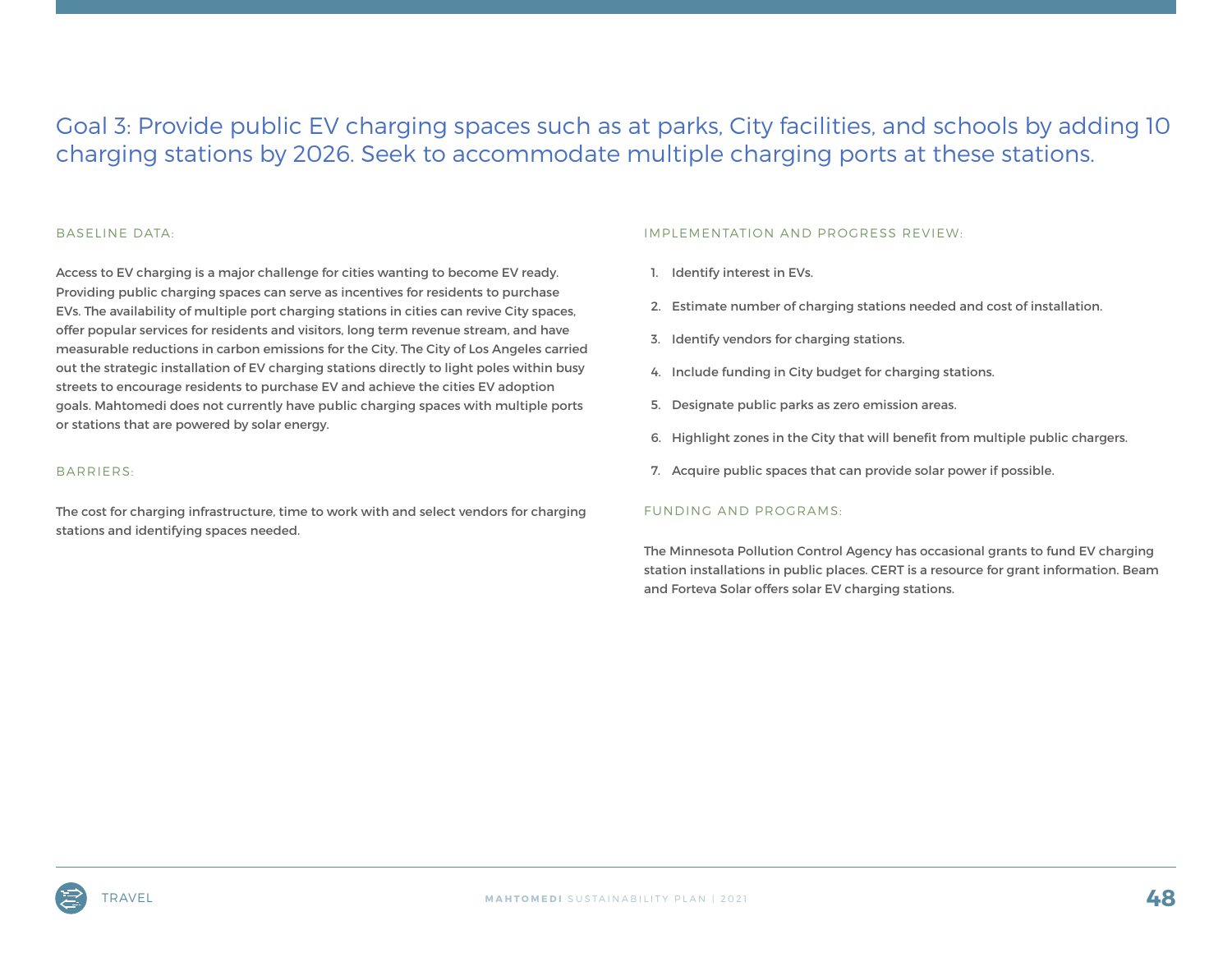### Goal 4: Create a map by 2025 to identify gaps between City streets and off-road trail/bike trails to better facilitate walking/biking and work to address gaps (Green Step 11.5).

#### BASELINE DATA:

The City of Mahtomedi has a multitude of public trails, and its trail system is well connected to the County and regional trail systems. The City currently has a proposed routing of trail that will be a combination of off-road and on-road trail to further connect the City. The City is committed to promoting healthy, efficient, and environmentally sensitive living amongst its residents and realizes that creating a trail gap map will aid and motivate residents in their walking and or biking travels as well as alert the City to trails that require resources.

#### BARRIERS:

The data needed for the mapping of City trails may be outdated or non-existent.

#### IMPLEMENTATION:

- 1. Map the City trails using GPS units for ground-level accuracy.
- 2. Update GIS data and house online for resident use.
- 3. Review trail gaps during street reconstruction and development application reviews.

#### PROGRESS REVIEW:

Determine which year the initial mapping will occur and incorporate into the budget.

#### FUNDING AND PROGRAMS:

Transportation Alternatives is the largest federal source for trail funding, Urban and Community Forestry and Economic Development Administration provides funding and technical mapping support.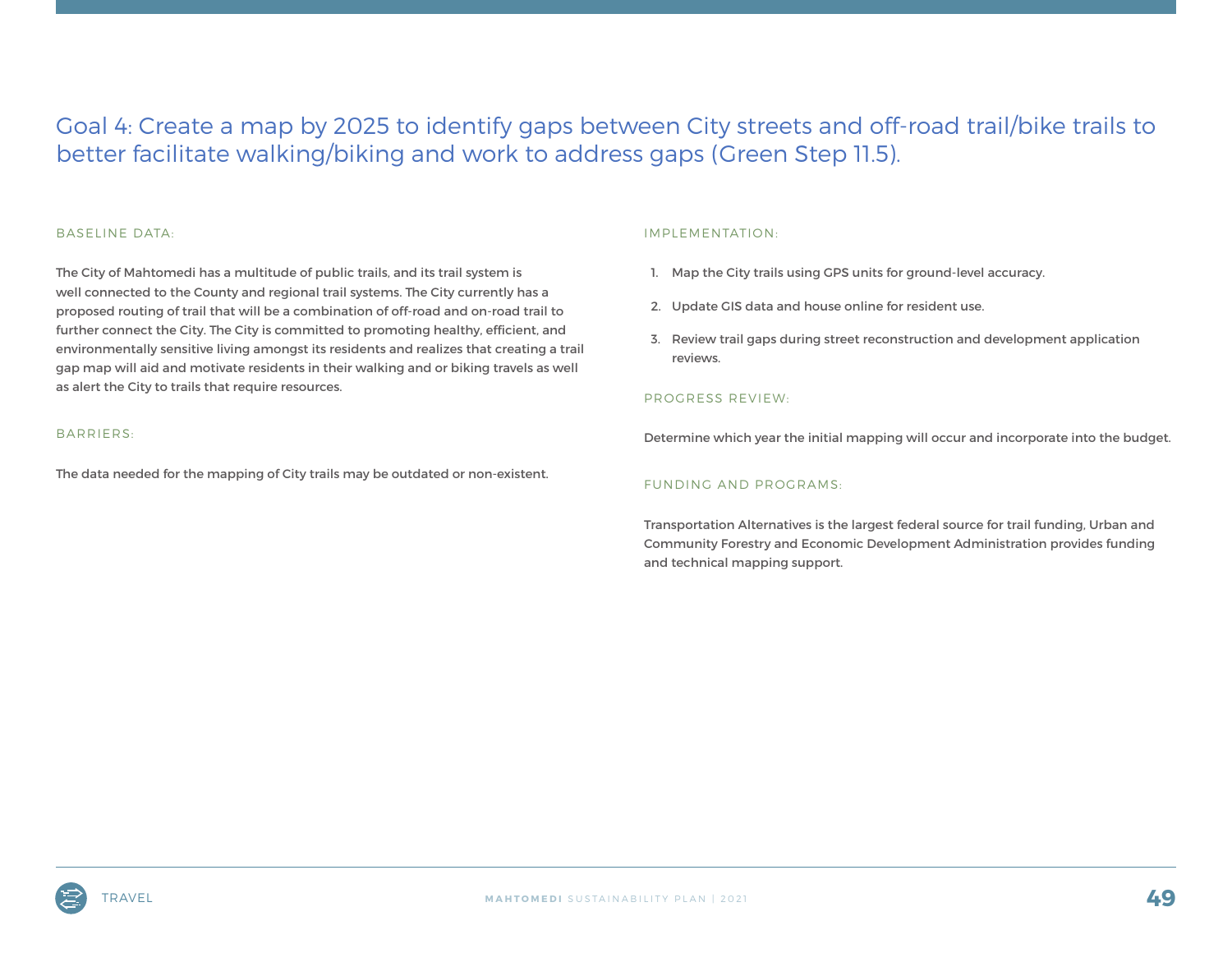### Goal 5: Increase active transportation and alternatives to single-occupancy car travel through coordinated outreach and collaboration with local and regional partners (Green Step 12).

#### BASELINE DATA:

A sustainable City offers multimodal transportation for residences and businesses. Approximately 84.3% of Mahtomedi residents drive to work alone and only 0.7% walk to work (US Census, 2019).

#### BARRIERS:

Encouraging residents to carpool, walk, bike, or telecommute. Residents may work far from home.

#### IMPLEMENTATION:

- 1. Develop a Safe Route to School (SRTS) program.
- 2. Develop City days to promote active living i.e., "walk to school day" or "biking day."
- 3. Consider partnering with Willernie to boost the walkability of the downtown area.
- 4. Develop programs like "community walk day or community carpool day."
- 5. Host a rideshare event where residents can connect with other that work in the same regions of cities. Promote residents to sign up for a carpool matching service.
- 6. Invest in public electric bikes for City travel.

#### PROGRESS REVIEW:

YEAR 1

Form partnerships and generate project ideas. Develop strategies.

YEARS 2-5

Implementation.

#### FUNDING AND PROGRAMS:

Mini Grants gives small grants to communities to start or expand SRTS programs (MNDOT, 2021b). Local Coordinator Grant is a federally funded grant for an employee for three years. SRTS Boosts grant is a non-infrastructural grant that funds local walking and bicycle efforts.

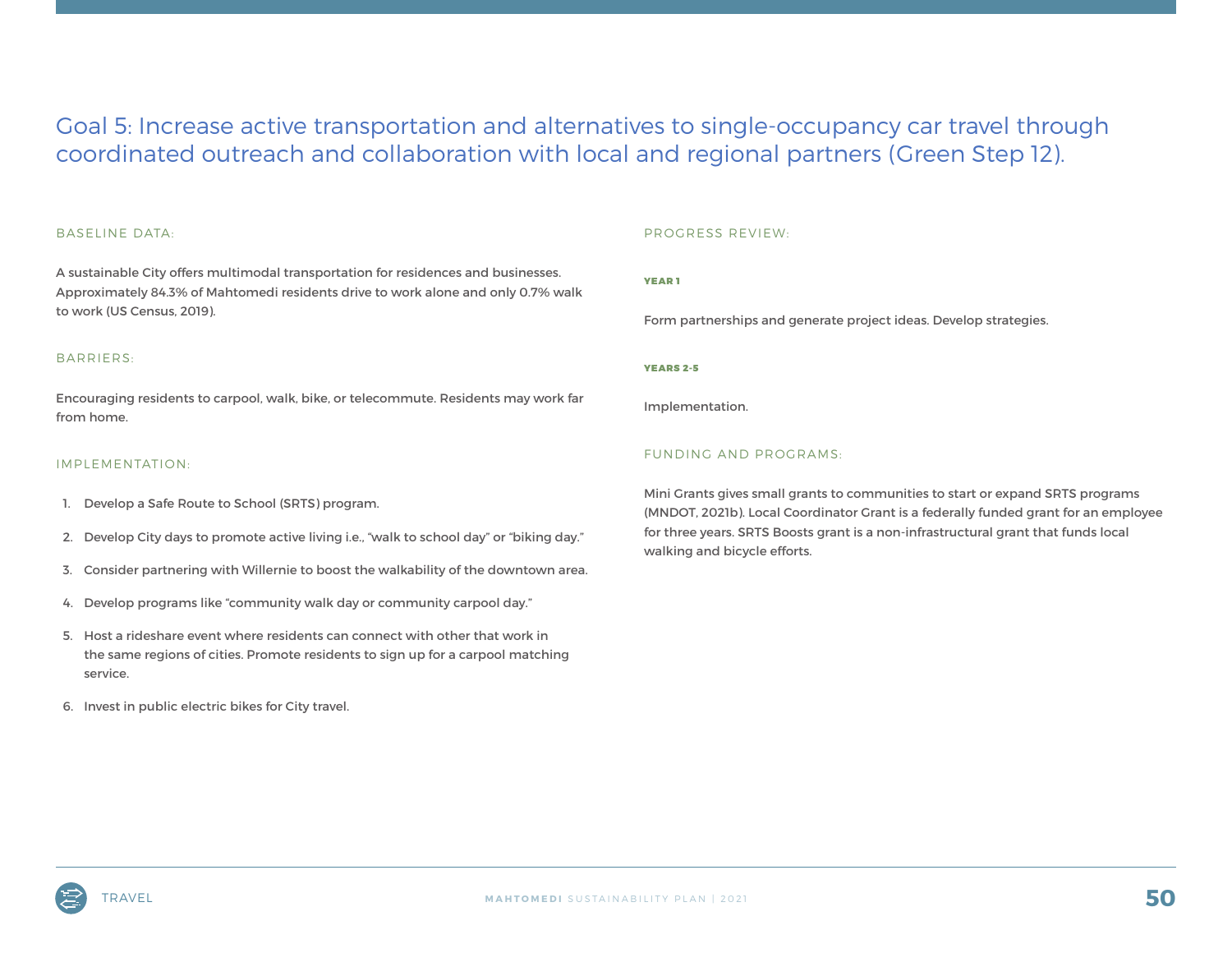### Goal 6: Adopt a complete street or living streets policy by 2023 which addresses landscaping and stormwater (Green Step 11.1).

#### BASELINE DATA:

Complete Streets are streets designed and operated to prioritize safety, comfort, and access to all destinations and make it easier to walk, bike, and allow buses to run on time. The design prioritizes safer slower speeds for all people who use the road to accommodate all forms of transportation. Each Complete Street is unique for its community. It may include sidewalks, bike lanes, special bus lanes, accessible transportation stops, frequent and safe crossing opportunities, median islands, pedestrian signals, curb extensions, narrower travel lanes, roundabouts, and more.

Living Streets are streets where people are active, and nature is accommodated. According to the Metropolitan Council, Living Streets provide multiple modes of transportation and reduce environmental impacts by having less impervious surfaces, managing stormwater, and providing shade. They enhance walking or biking conditions, improve safety and security of streets, calm traffic, create livable neighborhoods, improve water quality, enhance urban forest, reduce road lifecycle costs, and improve neighborhood aesthetics (Metropolitan Council, 2021a).

#### BARRIERS:

Right-of-way constraints, partnerships with Willernie and adjacent communities needed to be successful, community participation.

#### IMPLEMENTATION:

- 1. Investigate Living Streets or Complete Streets policies in similar communities, such as Maplewood, Roseville, St. Louis Park, or Edina.
- 2. Consider setting construction guidelines for rebuilding streets, updating the City code, creating a tree plan for street reconstruction, and providing incentives for rain garden participation.
- 3. Develop design templates to ensure that specific needs are accounted for such as biking, walking, and greening.

#### PROGRESS REVIEW:

#### YEAR 1:

Collect baseline data, review Living Streets/Complete Streets Plans that have been developed in similar sized cities, determine the policies that match the vision for Mahtomedi.

#### YEAR 2:

Develop a Living Streets Plan or a Complete Streets Plan, and associated policy.

#### FUNDING AND PROGRAMS:

Development of a Living Streets Plan can be completed in partnership with the Washington Conservation District.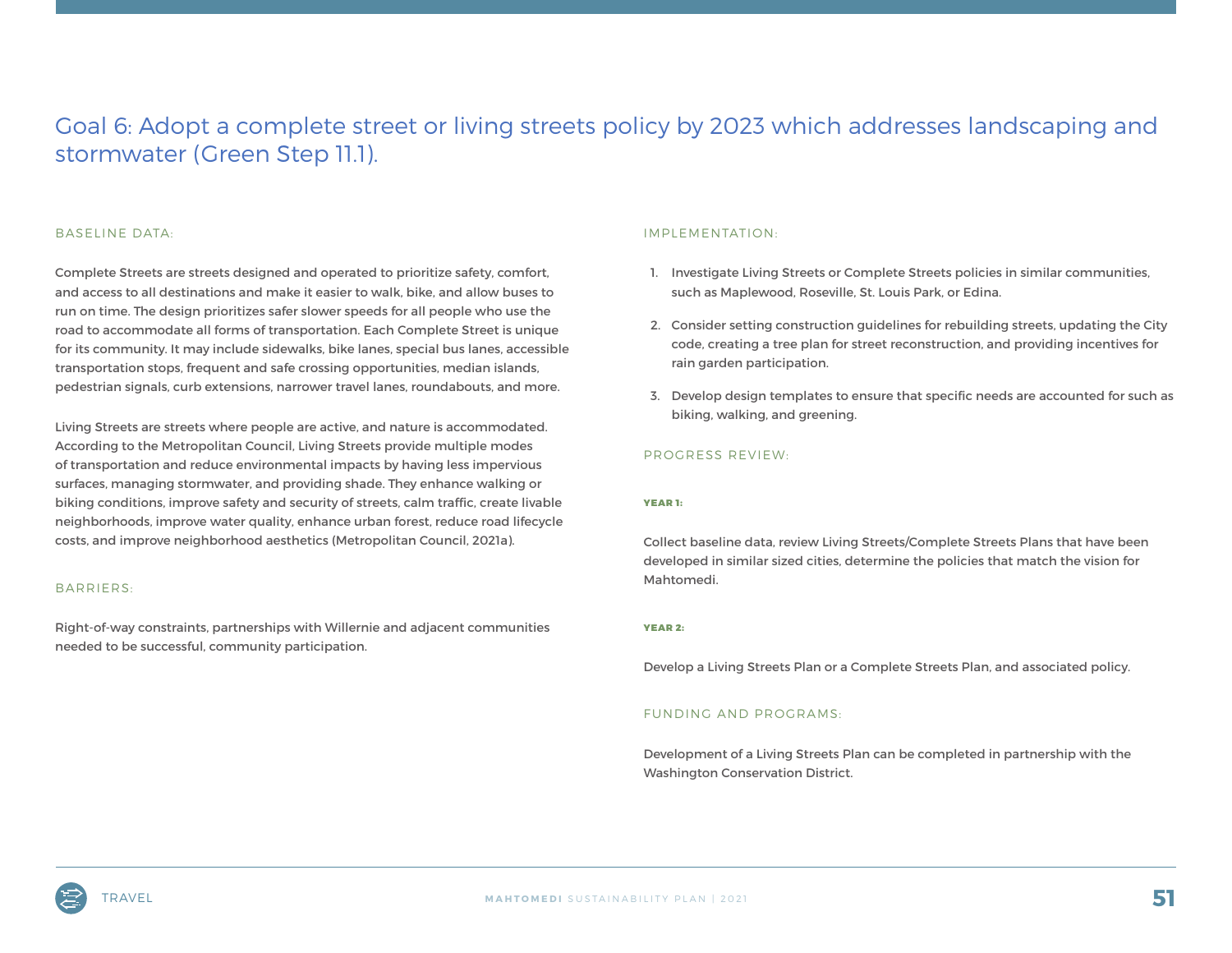#### **3.4.4 COMMUNITY ACTION**

Ways the community can promote sustainable travel:

- If you drive to work, consider telecommuting or carpooling at least one day per week.
- Invite colleagues to split commute costs and reduce your carbon footprint by carpooling or vanpooling.
- If you purchase a vehicle, consider EV.
- Allow the installation of a rain garden on your property.
- If you are a local business, install EV charging stations or designated EV parking spaces.
- If you are a local business, institution, or commercial operation, remove excess impervious surface and replace with vegetation.

ACTION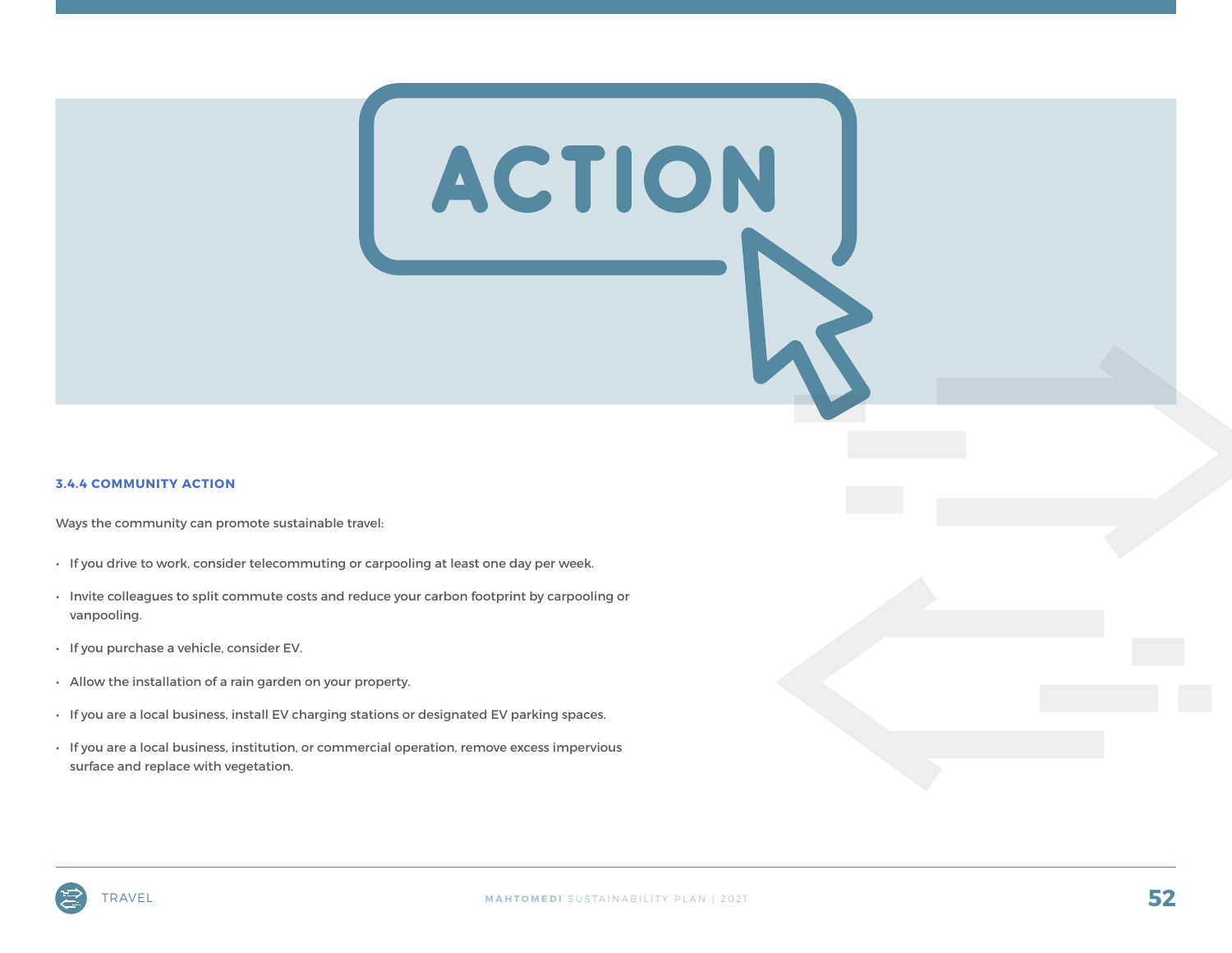## 3.5. COMMUNITY



#### **3.5.1 OVERARCHING GOAL**

Mahtomedi promotes and fosters opportunities that provide efficient, healthy, and environmentally aware lifestyles.

#### **3.5.2 EXISTING CONDITIONS**

Currently, Washington County has been ranked the 2nd healthiest county in the state of Minnesota. Although Mahtomedi ranks at the top for healthy residents, negative health outcomes can remain. The City has a goal of creating and promoting opportunities to live a healthy lifestyle.

Mahtomedi strives to be a regional leader in sustainability through example, education, and community involvement. For example, the City of Mahtomedi hosts a variety of events such as a weekly farmers market to promote access to local healthy food options, and the RITE of Spring Event to encourage sustainable waste management and explore other sustainable opportunities for resident participation like the Mahtomedi Trail Walk, beekeeping information, chicken keeping and solar gardening. Additionally, the City supports the Mahtomedi Area Green Initiative (MAGI), a grassroots organization of residents of Mahtomedi who work to reduce use of nonrenewable carbon-emitting fuels, produce renewable energy, and encourage an enduring community commitment to sustainability.

Community members are who will be impacted by the outcome of this plan, it is essential to involve them in the process of becoming sustainable. This plan addresses the need to build and sustain broad-based community support and provide resources and opportunities for residents to live a healthy sustainable lifestyle. The City can enhance community connection by:

- Connect with local schools, retirement communities, and pre-education programs to promote sustainable practices such as environmental education programs, and local foods access.
- Provide engagement events and educational opportunities for the residents to provide feedback on their health needs.
- Highlight local businesses that are being sustainable with their business practices. This can be through marketing measures or business assistance.
- Increase public visibility with sustainability decisions made by the City of Mahtomedi.
- Connect with local environmental groups from churches or other community organizations to work together on environmental efforts.
- Connect with the community through various public health festivals and/or initiatives that promote physical activity and healthy food access such as youth neighborhood 5k, mobile grocery stores, or a community garden week.
- Connect with community-based groups with diverse populations including those with primary languages other than English.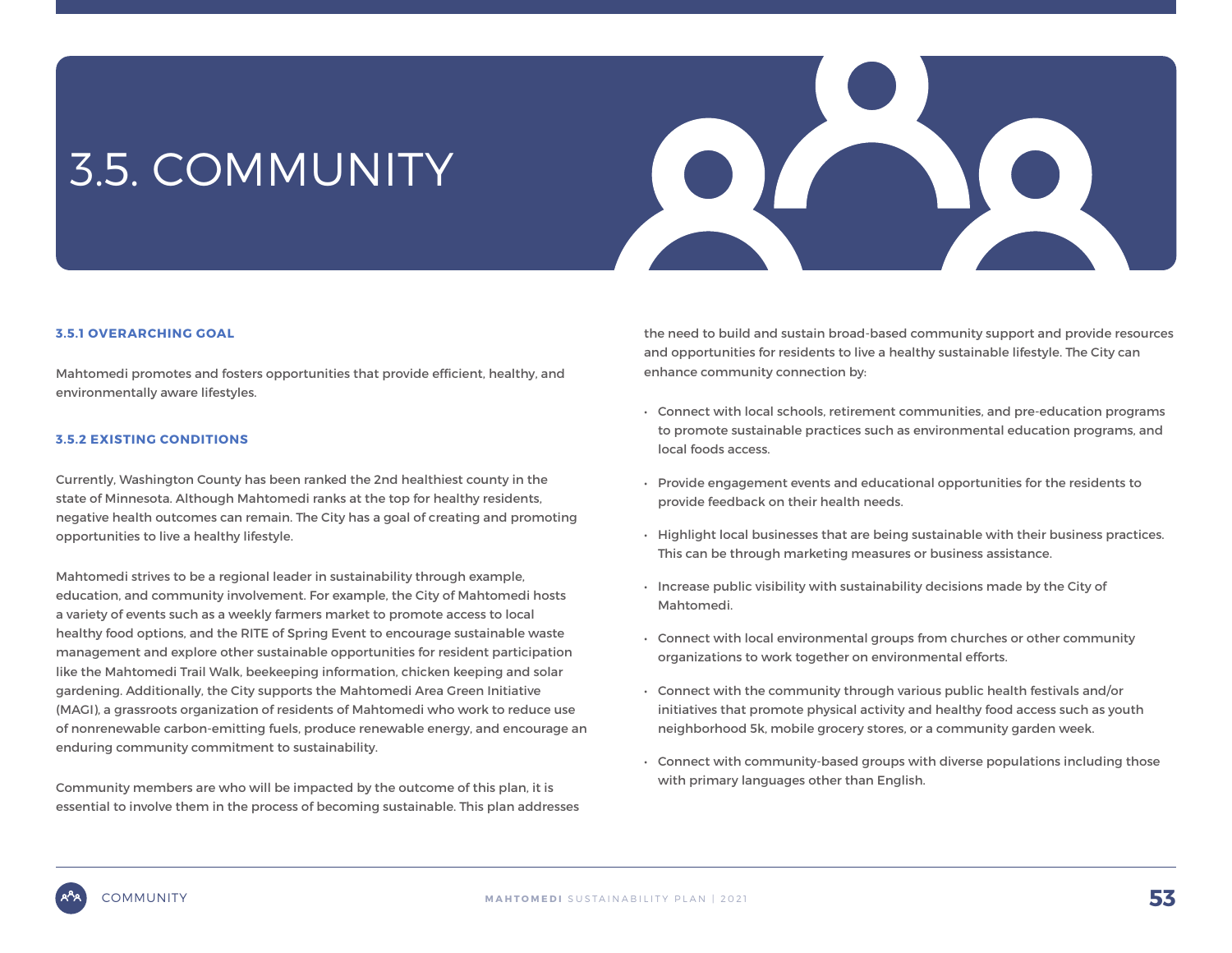Goal 1: Integrate climate resilience into City planning, policy, operations, and budgeting processes and expand climate adaptation capacity and preparedness within the community (Green Step 29.2).

#### BASELINE DATA:

Sustainable communities strive to achieve economic stability, environmental health, and social wellbeing for all without compromising opportunities for future generations to enjoy the same. By integrating climate resilience into City planning, policy, operations, and budgeting processes, City planners, engineers, residents, and other key stakeholders can create safe, healthy and sustainable communities for all.

#### BARRIERS:

Unknown future disturbances related to climate, limited experience with climate change scenario analysis.

#### IMPLEMENTATION:

- 1. Conduct a high-level assessment of strategic climate vulnerabilities and vulnerable populations. Identify important assets and key adaptation/resilience opportunities.
- 2. Adopt a stand-alone climate adaptation/resilience plan; incorporate climate adaptation and resilience goals and strategies into the City's comprehensive plan using public engagement processes which must involve proactive outreach, stakeholder involvement, and meaningful engagement of vulnerable and underrepresented populations.
- 3. Integrate identified climate adaptation/resilience strategies directly into City ordinances (such as strong land use and/or storm water regulations to protect or create resilient assets), operating procedures, and capital improvement or other budgets.

#### PROGRESS REVIEW:

#### YEAR 1:

Perform a climate assessment and existing conditions study.

#### YEAR 2:

Based on data from an assessment, integrate identified climate resilience strategies into City ordinances.

#### FUNDING AND RESOURCES:

The BWSR webpage identifies climate resiliency programs and funding opportunities. The Alliance for Sustainability has hosted community workshops and City staff workshops focused on resilient cities. The MPCA has proposed a budget for fiscal year 2022 to assist cities with climate resiliency planning. Organizations such as Green Step Cities and Minnesota GreenCorps can help increase resilience and build local capacity to respond to threats of climate change.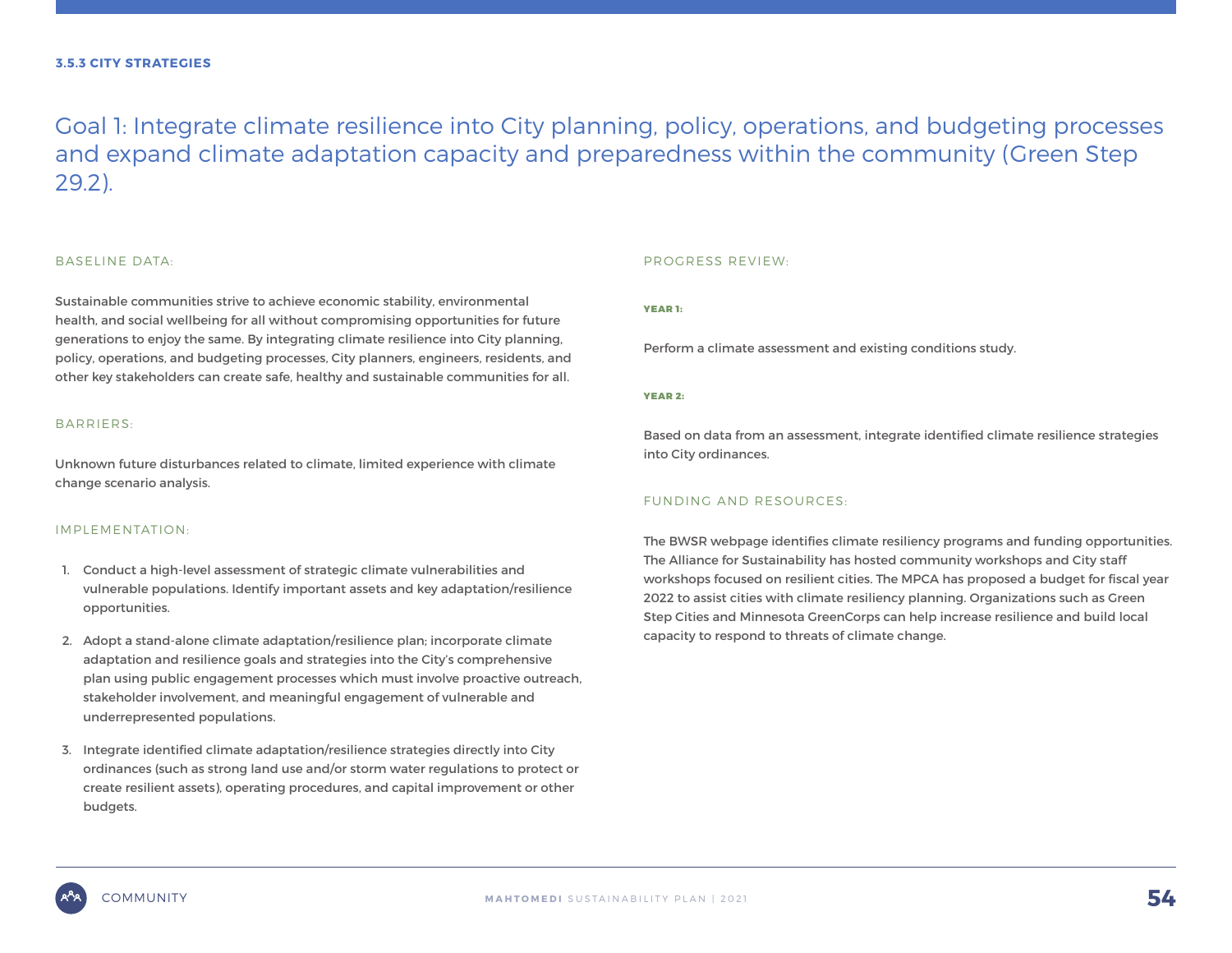Goal 2: Increase community access to local food resources by creating, assisting with, and promoting local food production/distribution though Community Supported Agriculture (CSAs), farmer's markets, and community gardens (Green Step 27.3).

#### BASELINE DATA:

Supporting local foods provides many benefits to individuals and the community they live in. Individually, people can benefit from local foods because it lowers the carbon footprint of food given that less GHGs are associated with shorter transport distances from the source. Local foods benefit the community because it supports local farmers and improves soil quality.

The City currently has one farmers' market that runs every Saturday throughout the summer and fall months of the year. Mahtomedi has one local food shelf that serves those in need and one community garden.

#### BARRIERS:

Opposition to urban farming use of public lands, opposition to convert traditional yard space of mowed lawn, limited number of local growers, premium prices for some products because of the inclusion of externalities (environmental benefits, etc.) in the prices.

#### IMPLEMENTATION:

1. A community survey gauging interest about

gardening on their own lawns, or leading community gardens.

- 2. Explore increasing the size of the community garden lots to allow more people to become members.
- 3. Encourage community members to garden in their yards or take part in community gardens through increasing public awareness – more marketing ads and flyers, or educational events.
- 4. Provide public awareness about the importance of local, organic foods. Actively promote the Mahtomedi Farmer's Market.
- 5. Make farmers market more accessible by offering multiple days a week with additional hours of operation and after-hours pickups.
- 6. Update farmers market application to encourage more vendors to apply.
- 7. Identify an additional location for a community garden such as within Wedgewood Park, Wildwood Park, or High School soccer fields area. Identify up to 3 additional locations for new community gardens. Consider flexible zoning for urban agriculture. Lease vacant City-owned lots to gardens. Issue hydrant garden permits to community gardens and urban farmers allowing

access to a specific fire hydrant for watering.

- 8. Create new initiatives that encourage use of local Community Supported Agriculture (CSA) farms. Such as fresh produce delivery, portable grocery stores, or Farm to School Programs.
- 9. Contract with local growers to provide 25% of the produce at Mahtomedi Public Schools.
- 10. Increase awareness about income-eligible assistance programs such as SNAP for farmers market shoppers.

#### PROGRESS REVIEW:

Complete 3 tasks promoting access to local food each year.

#### FUNDING AND RESOURCES:

Residents interested in community gardens may benefit from funding opportunities such as the Community Beautification Grant, to provide them with the necessary tools needed to start their own garden. Organizations such as Minnesota Community Gardening, Do It Green Minnesota, and others provide helpful resources for starting a community garden.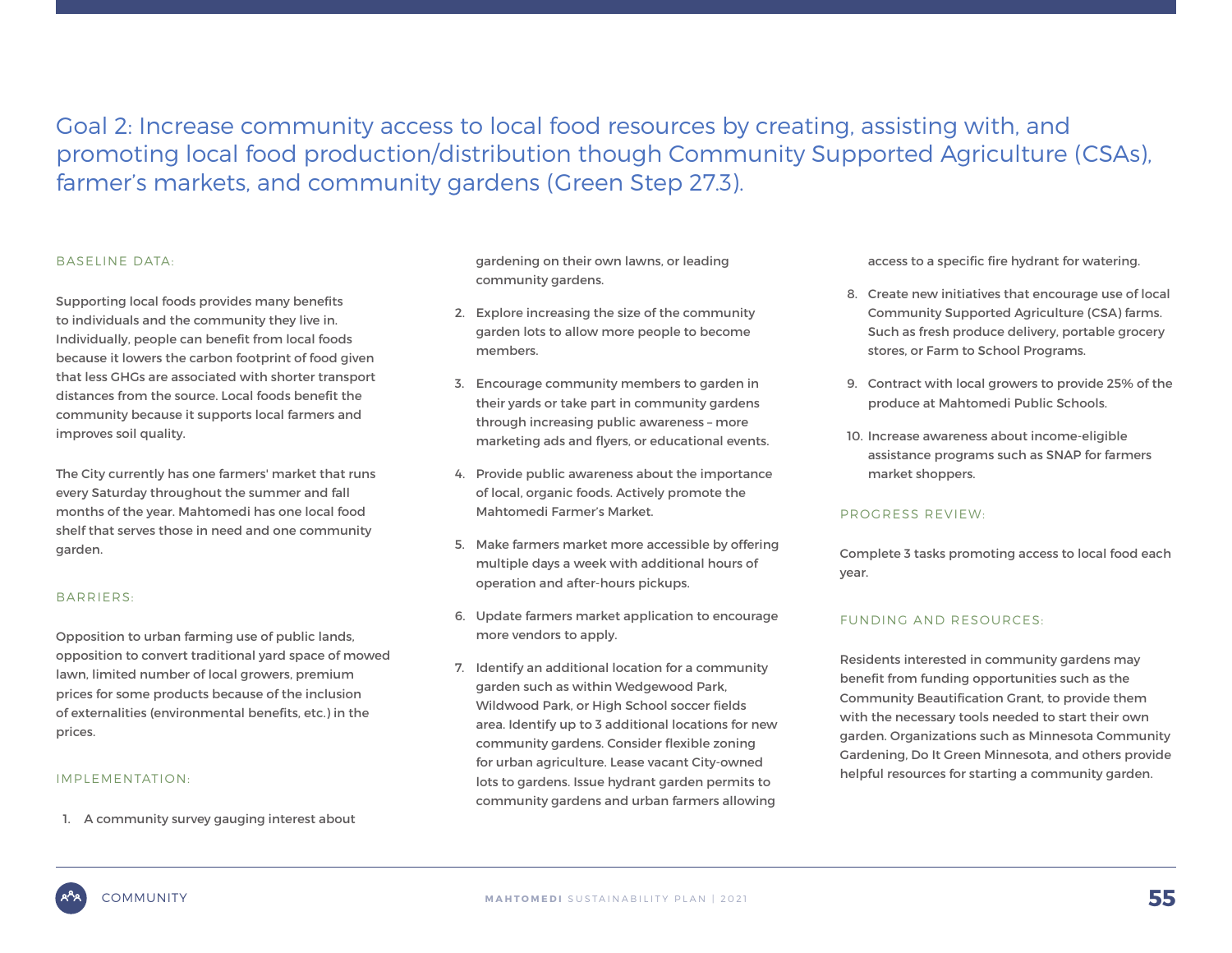Goal 3: By 2025, procure 10% of City supplies and City services from women- or minority-owned vendors; or from organizations that partner with these types of businesses; or from organizations that are making strides towards equality.

#### BASELINE DATA:

The City does not have procurement standards that focus on disadvantaged businesses and populations, although green guidelines are common and can be used as a starting point or foundation for other new standards.

#### BARRIERS:

Identifying service areas and product sources that meet these parameters in the local area, lack of social capital that allows for businesses to connect to the City. Language barriers exist as well as the fact that people of color may not have had an equal foot at the table with other influencers, thereby limiting their previous access to capital and other important business connections.

#### IMPLEMENTATION:

- Work with local community-based groups who are led by people of color and ask them what would help reduce barriers and increase their access to sustainable business opportunities.
- Identify avenues of procurement within the City for obtaining goods and services. Determine which avenues of procurement make up 10% that should be attributed to disadvantaged businesses, organizations that partner with these businesses, or organizations that are making strides towards equality per the City's discretion.
- Use the Minnesota Unified Certification Program list of disadvantaged businesses to identify minority-owned and women-owned businesses.
- Consider developing an Affirmative Action Plan with policies and procedures to eliminate barriers to employment within the City or contracting with the City.

#### PROGRESS REVIEW:

Annually evaluate past fiscal year procurement sourcing to determine actual percentage of disadvantaged businesses, partner organizations, or organizations showing efforts towards equality that were used by the City.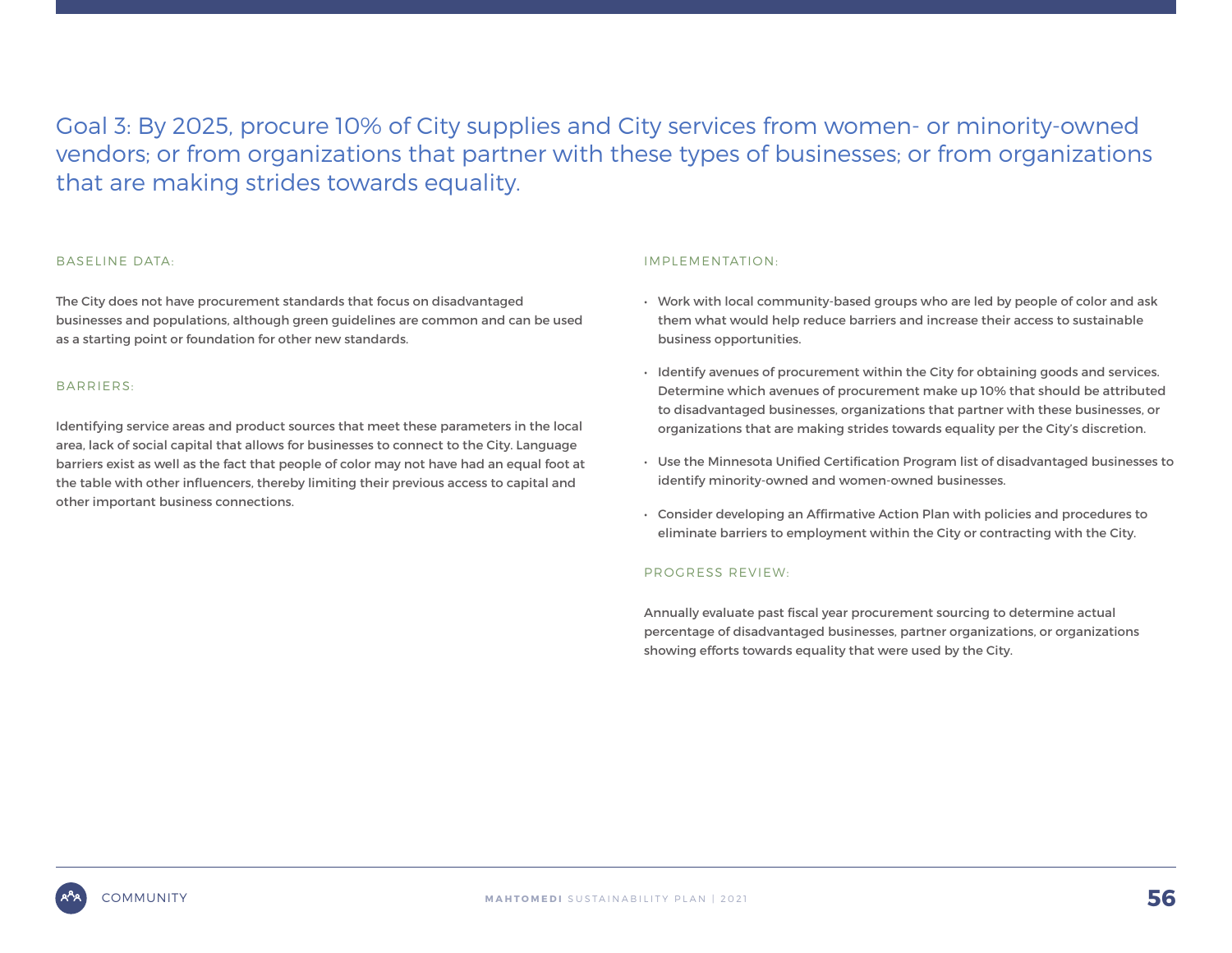### 3.6 WASTE



#### **3.6.1 OVERARCHING GOAL**

Minimize the amount of waste that is sent to a landfill by reducing materials consumed and better managing the City's resources through reduce, reuse, recycling, and composting.

#### **3.6.2 EXISTING CONDITIONS**

The City has established a community compost drop-off site at the fire station and provides links/resources to residents about the County composting sites. Within the City, residents can participate in yard waste and organics collection through Waste Management. Compost bin and rain barrel sales are also available through the County and promoted by the City.

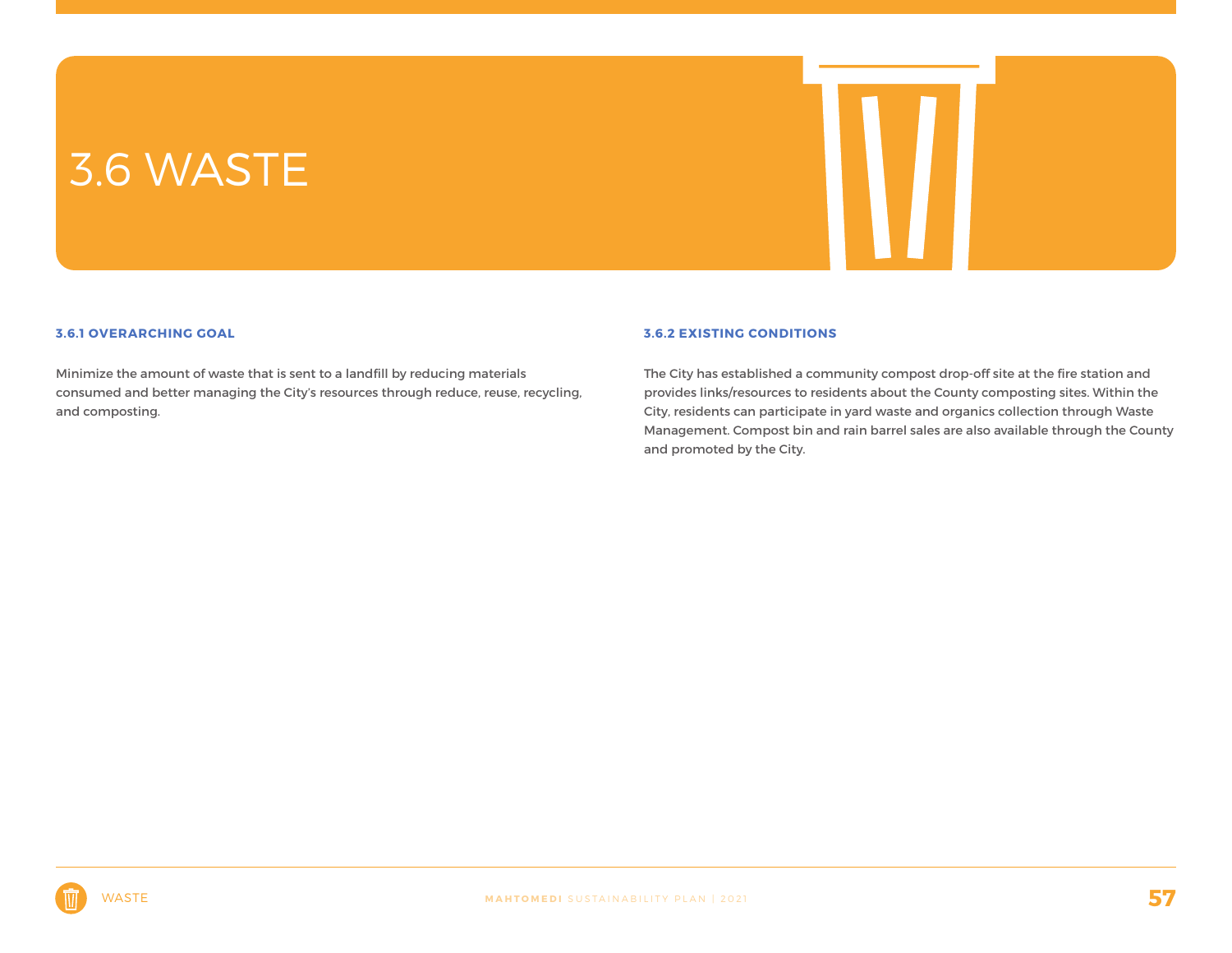### Goal 1: Increase community composting and reuse of food and yard waste by 25% by 2025.

#### BASELINE DATA:

Community composting engages and educates the community in food systems thinking and community sustainability, while providing solutions that enable residents, businesses, and institutions to capture organic waste and maintain it as a community resource. Community composting supports a community social, economic, and environmental health. The City is currently involved in composting and has a compost drop site set up at the City's fire station. The City promotes Washington County's compost bin and rain barrel sales and has other composting resources available through their website.

#### BARRIERS:

Residents may not be responsive to more composting without an incentive or additional education. Lack of knowledge about compostable foods/materials and the benefits of composting. Lack of a program that allows residents to pick up compost for personal use.

#### IMPLEMENTATION:

- 1. Engage in community composting education programs. Consider partnering with the fire station for an in-person sustainability event at the composting site.
- 2. Create a community composting incentive program.
- 3. Partner with the County to engage more residents.
- 4. Make composting available in public spaces with appropriate signage.
- 5. Integrate use of community compost into City maintenance and soil amendments on public lands/project.

#### PROGRESS REVIEW:

#### YEAR 1:

Determine a baseline of residents that compost by completing a resident survey, or documenting use of the community composting site. Develop education and outreach work plan.

#### YEARS 2-5:

Implement work plan to encourage composting and use of compost.

#### FUNDING AND PROGRAMS:

The MPCA has grants for best practices for composting collection systems. Washington County has the following grants: food scraps programs and the Biz Recycling grant for waste reduction. Washington County has resources for residents about compostable foods and materials, backyard composting, and community drop off sites. The County also has compost bin and rain barrel sales.

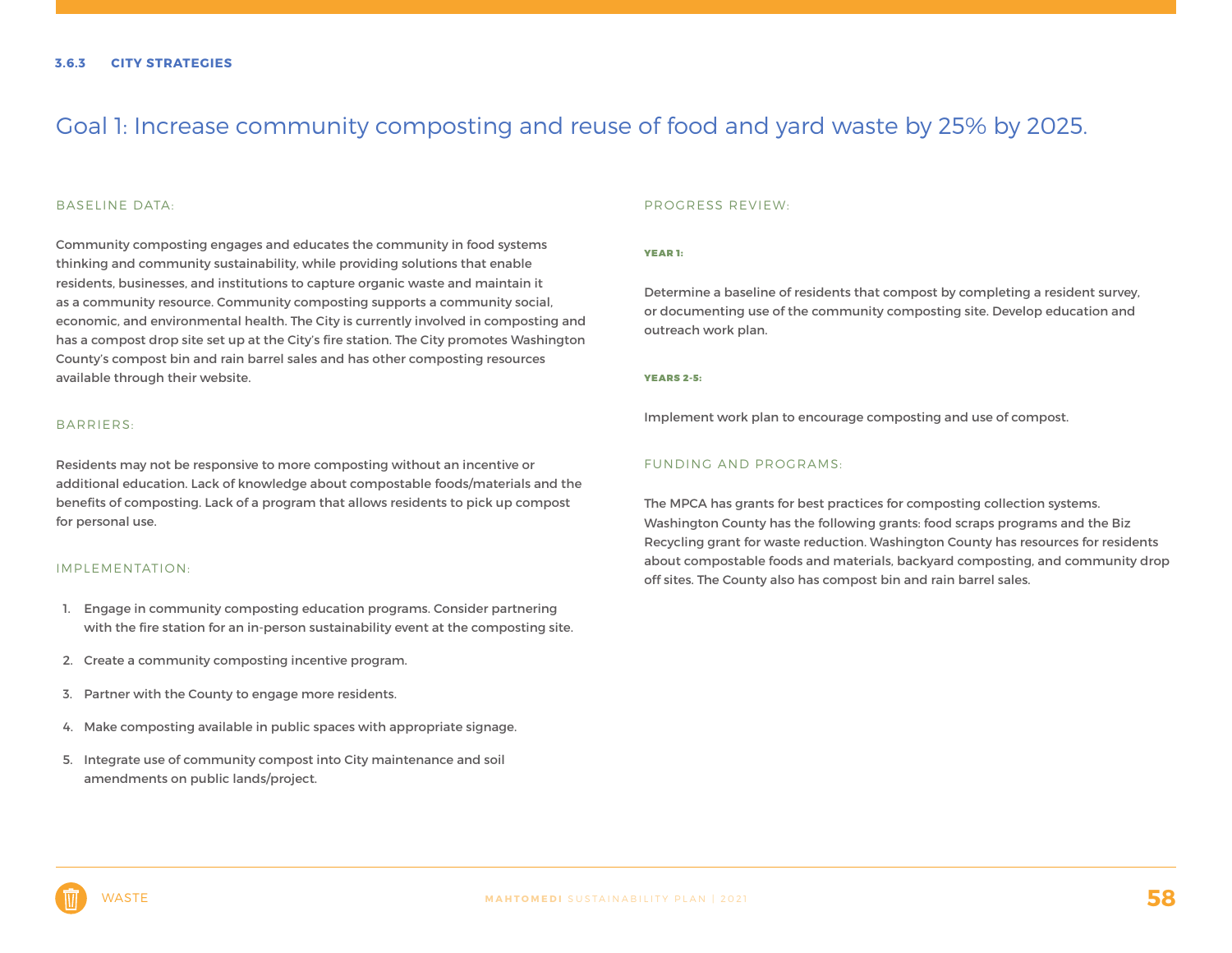### Goal 2: Develop policy by 2024 to prohibit single-use or disposable products whenever possible.

#### BASELINE DATA:

Most single use products acquisition is driven by convenience rather than their longterm impacts considering that non-biodegradable products have extensive life cycles. Single use nondegradable products has long lasting effects on the human population and takes more resources to produce, resulting in climate change. Nondegradable products affect groundwater and causes food chain contamination, emissions and other impacts to natural capital. The City currently has no policy regarding nondegradable or disposable products.

#### BARRIERS:

The community's response to the policy. Changing behavior that includes a strong preference towards convenience, thereby incenting using disposable, single use products.

#### IMPLEMENTATION:

- 1. Review similar policies that have been developed in other Minnesota cities.
- 2. Draft a policy that is specific to the City's solid waste.
- 3. Support eco-friendly reusable and biodegradable products as an alternative to nondegradable single use products.
- 4. Encourage businesses to collaborate on sustainable and resilient products.
- 5. Host zero-waste events to encourage re-usable materials.

#### PROGRESS REVIEW:

Year 1: Conduct nondegradable single-use product waste assessment.

Year 2: Based on data from assessment, develop a tailor-made policy to prohibit single use nondegradable products and disposable product usage.

Funding and Programs: The MPCA has a guide for local government policy makers regarding single use plastics (MPCA, 2016).

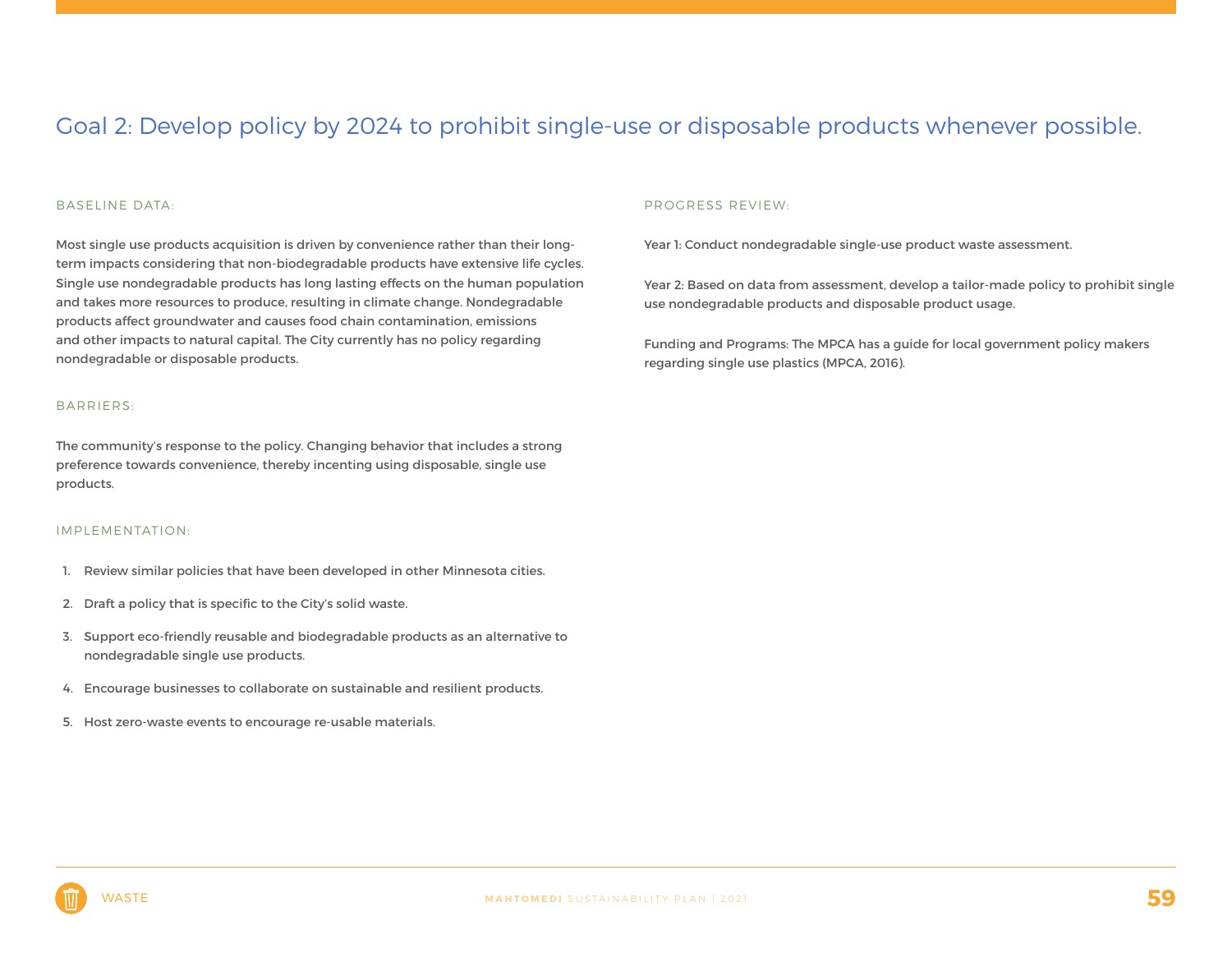### Goal 3: Improve City operations and procurement to recycle, reuse, or compost 50% of public facility waste by 2026.

#### BASELINE DATA:

The City of Mahtomedi encourages business to recycle, through the BIZRecycling program and offers a single sort curbside recycling program to residents. The waste hauler for the City does not currently differentiate between waste and recycling volumes, so the amount of City waste that has been recycled is unknown. The composting program is just beginning so data is not yet available for volumes. Public facilities within the City include libraries, parks and trails, schools, and municipal buildings.

#### BARRIERS:

The waste hauler for the City does not currently differentiate between waste and recycling volumes.

#### IMPLEMENTATION:

- 1. Discuss recycling tracking with the City's haulers and determine a plan for documenting and reporting volumes of waste vs. recycling, as well as compost pickup from the community drop off site.
- 2. Establish a baseline the amount of waste that is send to the landfill vs. the amount that is recycled, reused, or composted.
- 3. Review City purchases and packaging to identify areas of procurement that can be refined with more sustainable products.
- 4. Limit purchases of single-use items for public facilities. Work with the school to limit the sales of plastic water bottles that may be thrown into the garbage rather than recycled.
- 5. Increase funds in the City budget for nondisposable products that can be re-used.
- 6. Ensure that recycling bins are readily available throughout the City, including along trails and at parks. Bins should include instructions about accepted materials.
- 7. Minimize toxic and hazardous waste generation.

#### PROGRESS REVIEW:

Review amount of City waste being recycled, reused, or composted on a quarterly basis to monitor City efforts.

#### FUNDING AND PROGRAMS:

The Environmental Protection Agency has resources about improving community recycling programs. Washington County offers support and funding for recycling program efforts, such as specific projects. BizRecycling program offers free assistance and resources to business interested in recycling and reusing waste.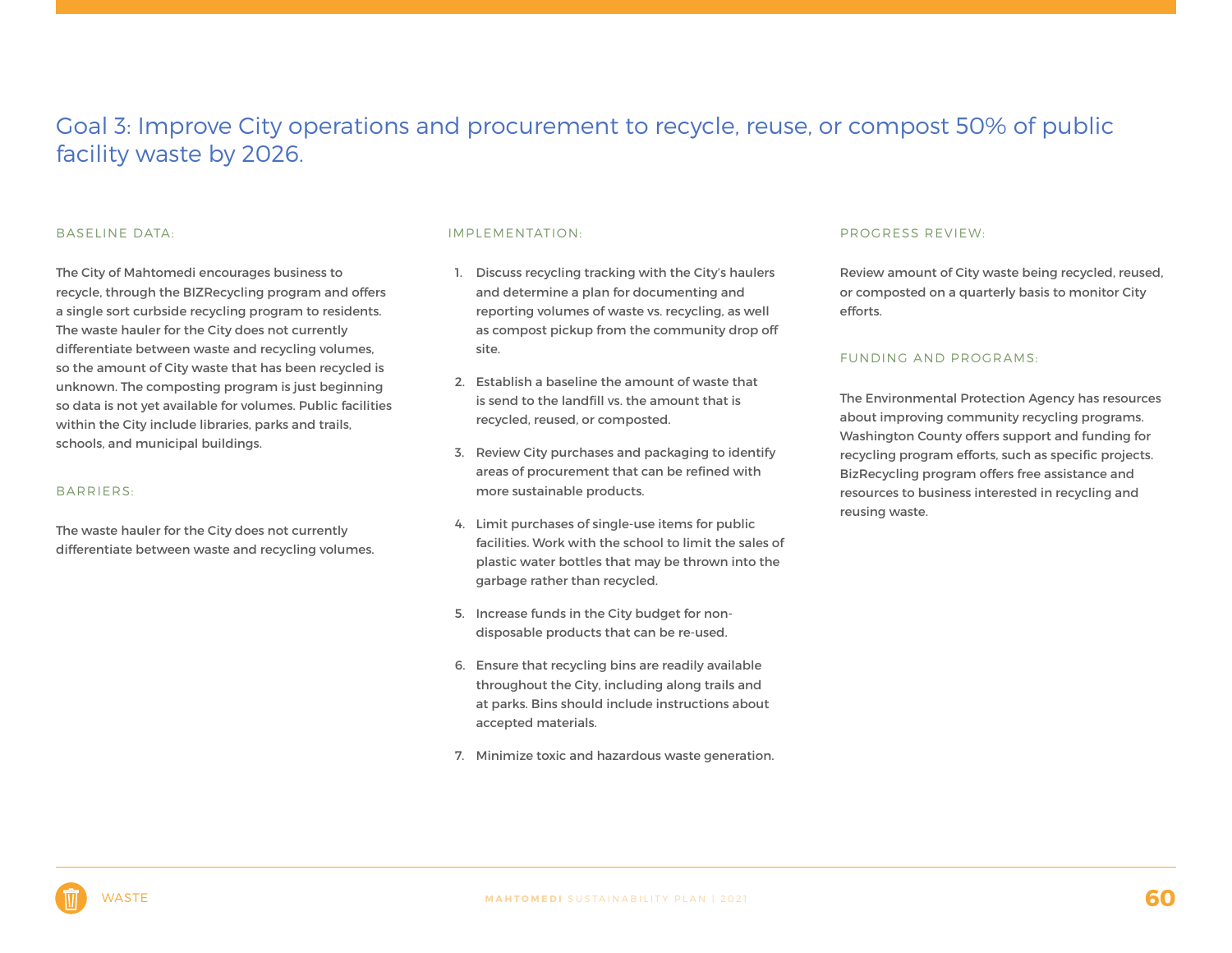Goal 4: Implement incentives by 2026 that increases local businesses to participate in sustainable practices, such as the Washington County Business Recycling Program, eliminate the use of single use containers/bags, etc.

#### BASELINE DATA:

The City currently has an array of sustainability programs running simultaneously and releases City wide progress and guidance in its monthly Green Talk newsletter. The City strives to promote and support efforts to help businesses, industries and residences in Mahtomedi develop sustainable practices and now realizes that incentivizing sustainability practices is a way to encourage businesses to participate in sustainable practices.

#### BARRIERS:

Finding the right practices to incentivize businesses based on the challenges they face, and funding for these incentives. Cost, convenience, lack of awareness, inertia of behavior and current protocol.

#### IMPLEMENTATION:

- 1. Meet with local businesses to determine existing sustainability efforts.
- 2. Incentivize "buying green" by businesses.
- 3. Direct incentives towards practices that will offer more environmental benefits.
- 4. Partner with local "green "vendors to offer discounts for bulk purchases.
- 5. Promote local business participating in sustainable practices in the monthly Green Talk newsletter.
- 6. Encourage and offer sustainable practices that will result in financial savings for businesses.
- 7. Create an Awards for Reduction and Recycling of Waste Program.
- 8. Consider partnering with the County to establish a Zero Waste Grant for education and infrastructure initiatives that promote reduction of waste.

#### PROGRESS REVIEW:

Meet with local businesses in Year 1 as well as Year 3 to assist and incentivize sustainable practices and track progress.

#### FUNDING AND PROGRAMS:

Washington County Business Recycling Program, Alliance for Sustainability Program, Minnesota Waste Wise.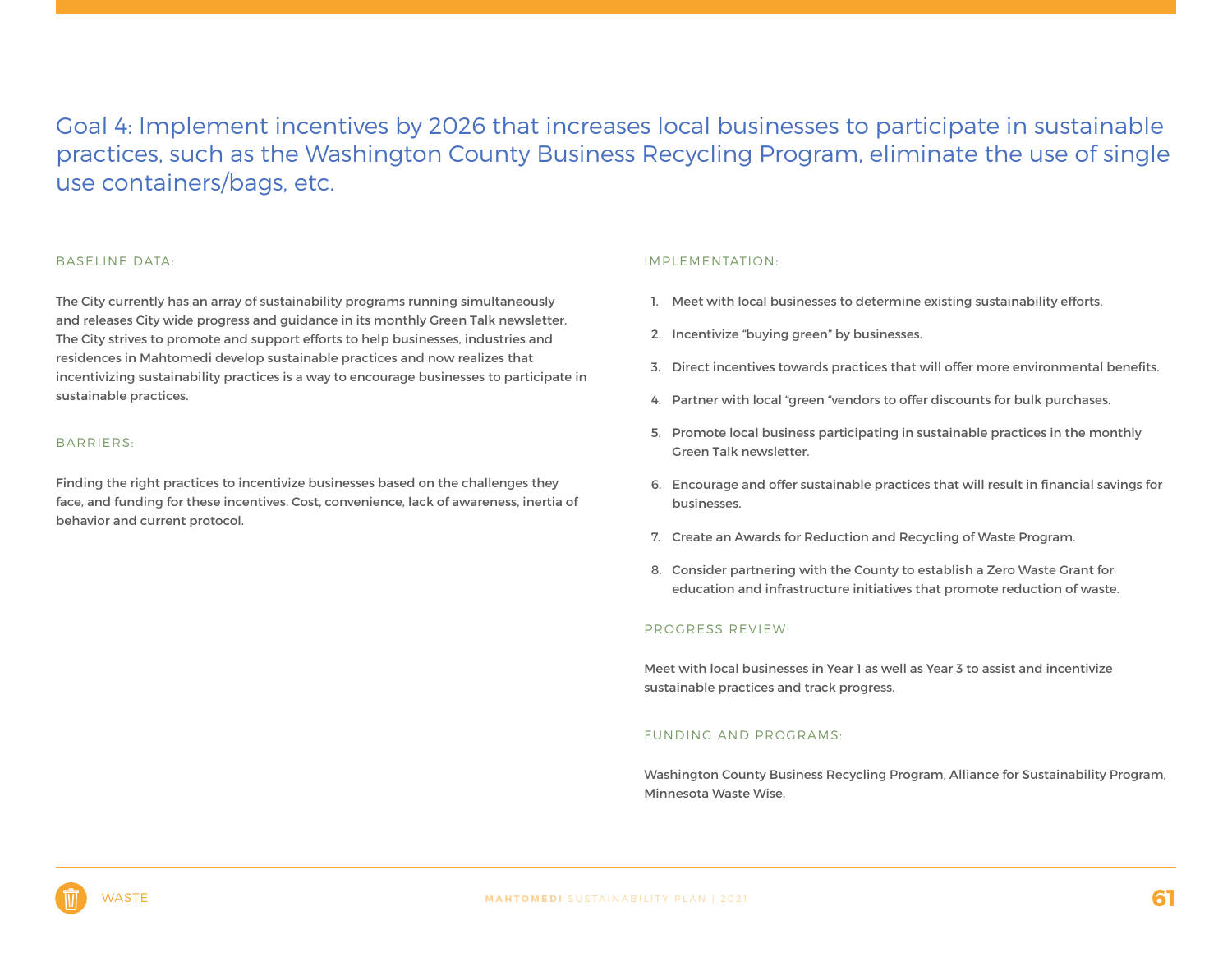#### **3.6.4 COMMUNITY ACTION**

Ways the community can reduce waste:

Residents and businesses can help reduce waste beyond recycling:

- Eliminate personal use of disposables. Use a reusable mug, water bottles, and shopping bags. Consider using mesh produce bags at the store.
- Reduce your food waste by composting.
- Take advantage of zero waste education opportunities.
- Adopt a local street or park to clean annually.

ACTION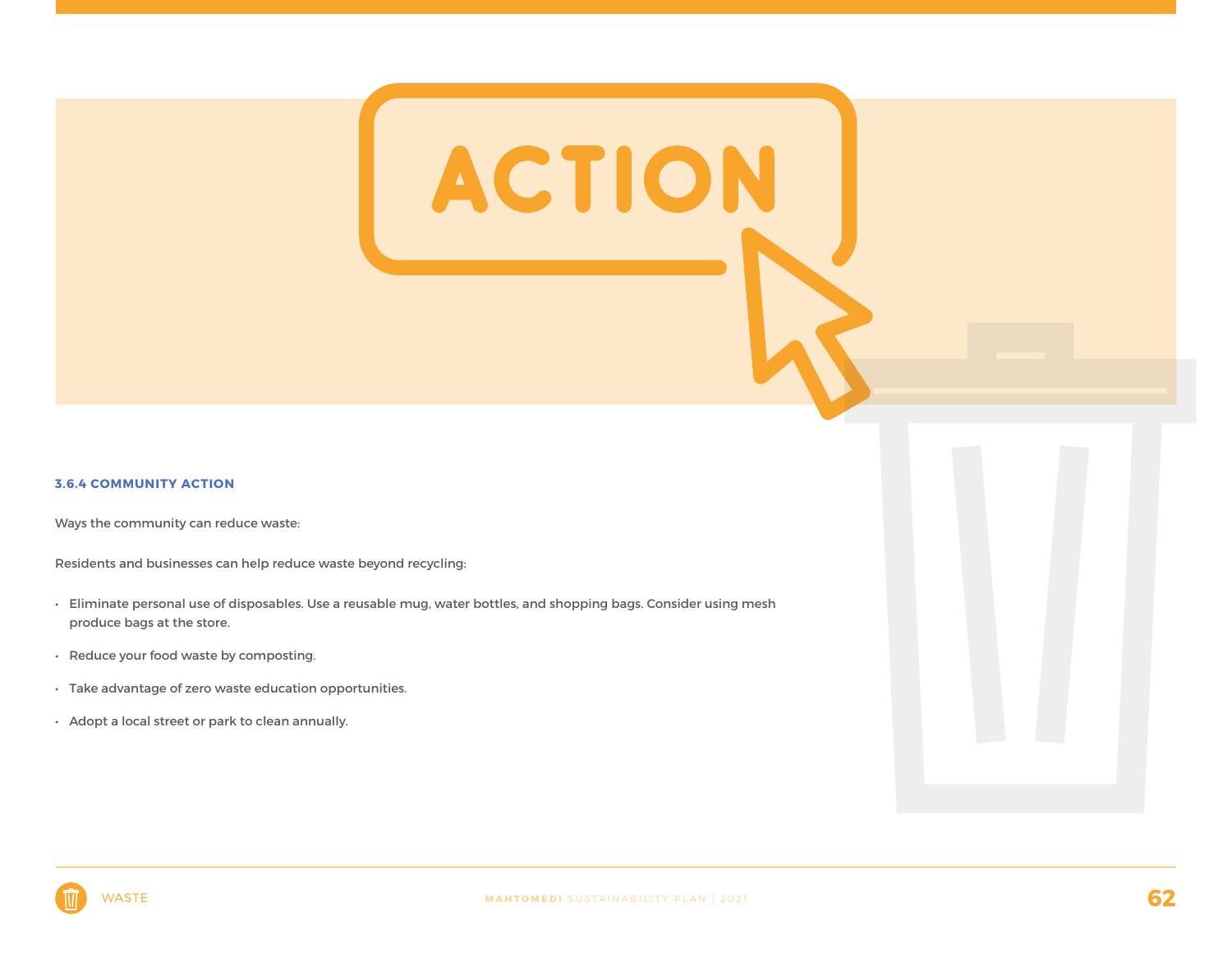# **SUPPORTING THE PLAN**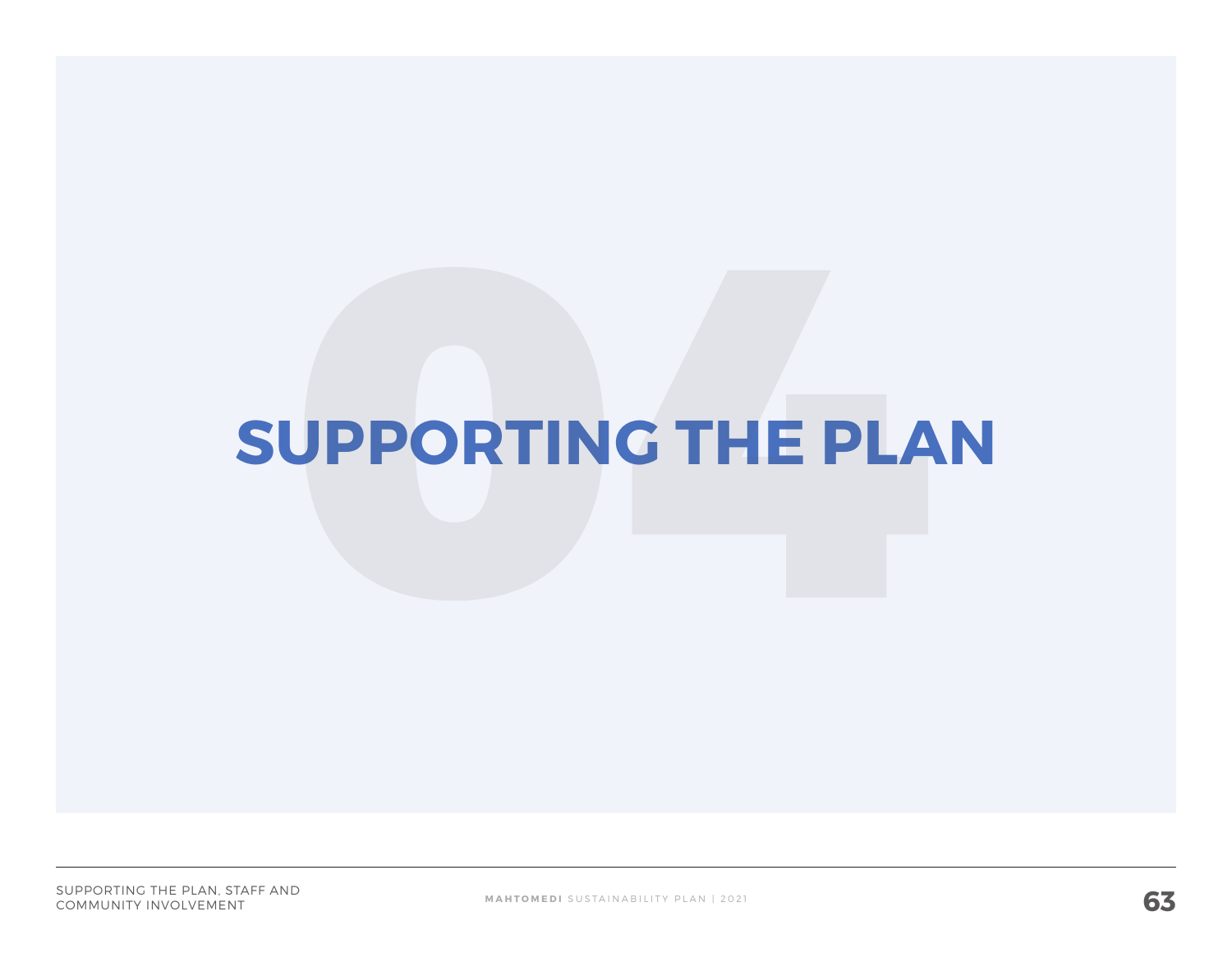## **4.1. STAFF AND COMMUNITY INVOLVEMENT**

Engagement is an especially important part of meeting sustainability outcomes. This emphasis is woven throughout the plan, so those specific tactics will not be repeated here. Instead, in this section we highlight collective efforts that could cost-effectively and efficiently increase the adoption of this Sustainability Plan through community and staff involvement. All these roles are important because of the multi-pronged approach needed to meet these goals.

For community involvement, the City staff could develop an overarching strategic communication plan to weave together engagement and outreach identified in the plan. Key stakeholders should be identified for each key area. The staff could provide resources such as the City website with up-to-date sustainability information for residents and businesses, social media messaging for target audiences, other webbased forms of communication, outreach targets based on the unique attributes of the community and educational awareness building, etc. Stakeholder engagement should be a priority in the implementation of the plan. Tactics could include participatory design, exploring meaningful virtual engagement, messaging based on community characteristics, exploring meaningful avenues for incenting higher adoption rates of more sustainable lifestyles. A special emphasis should be placed on overcoming barriers to sharing information, such as language, accessibility, affordability, equity, and other evolving dynamic needs. Mahtomedi has a track record of good work in this area so this plan will help build on that momentum.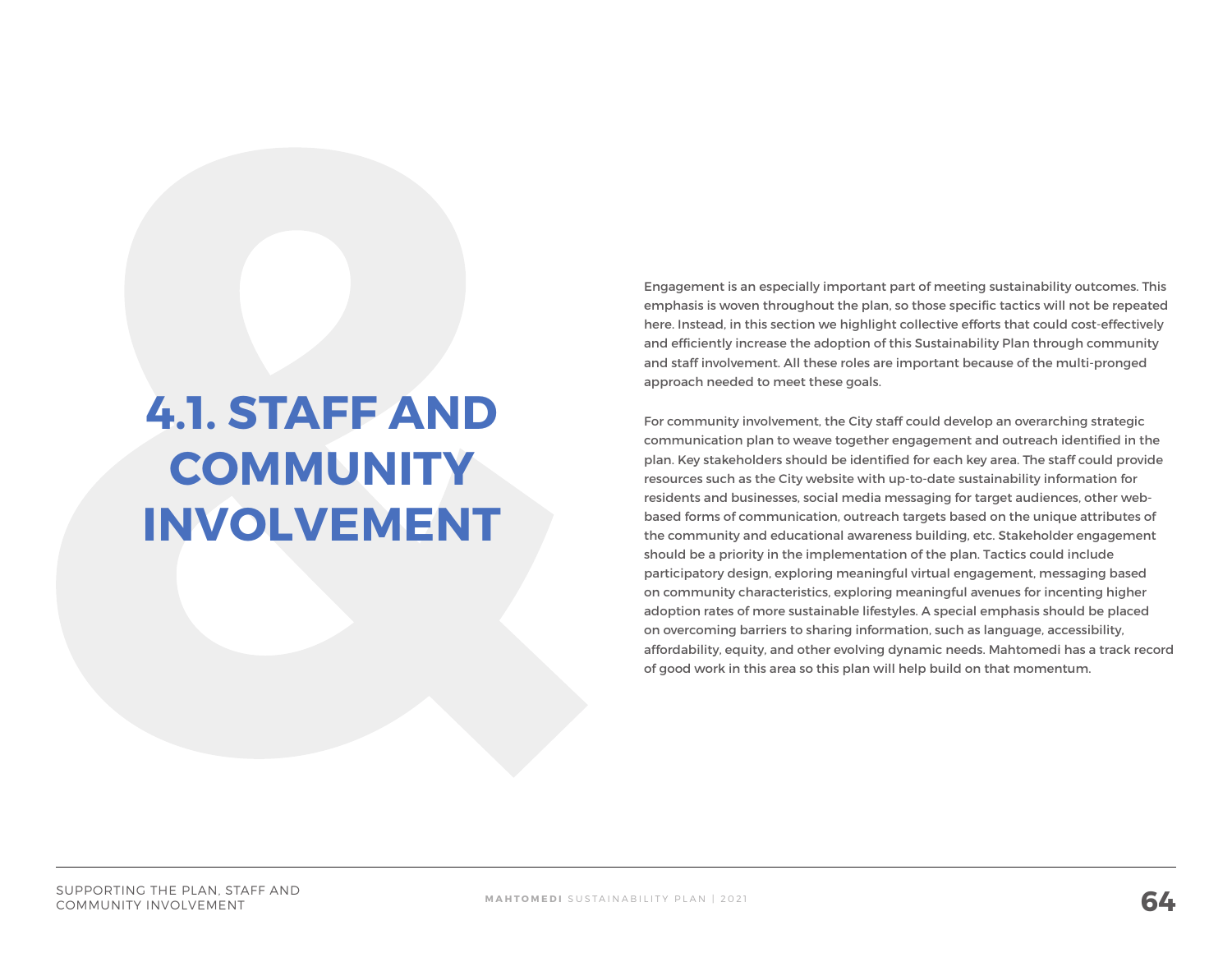## **4.2. PROGRESS REVIEW**

It is important to check in periodically to keep the plan relevant and adapt to changing circumstances, learn what is working and adapt.

- The Commission checks in quarterly on the status of the plan during regular Commission meetings.
- The Council checks in annually on the status of the plan via an annual status report from the Commission to discuss together at a regularly scheduled Council meeting. The Commission could work with the Council and City staff to guide how to report to the public.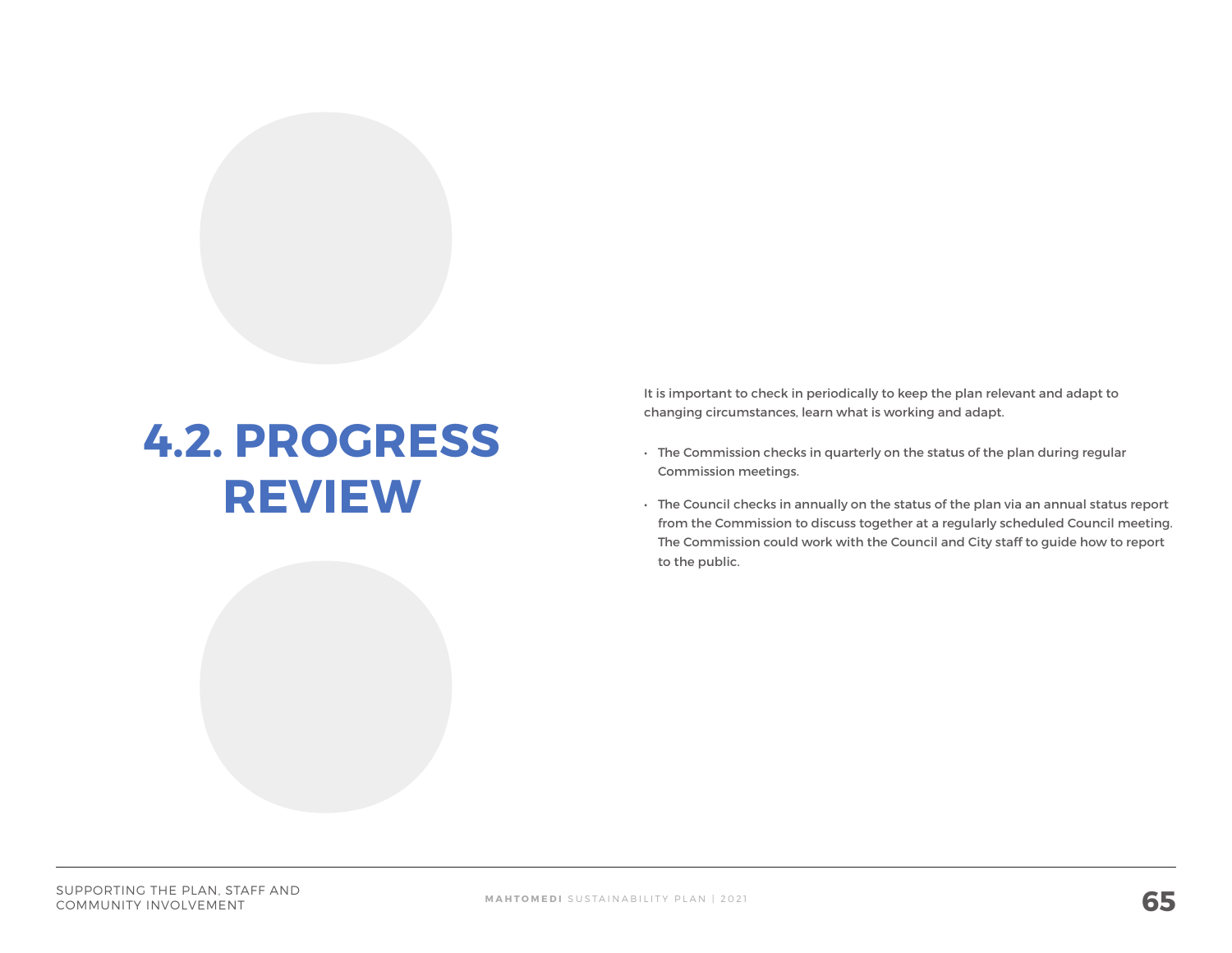# **CONCLUSION**

This sustainability plan guides Mahtomedi's vision for a healthy future. It provides a dynamic guideline for becoming a leader in sustainability and allows the City to adapt into the future. Mahtomedi has a great history of being an environmentally conscious City and focusing time and a leader on efforts for sustainable practices. Not only will the City's sustainable efforts impact the environmental and social aspects of the community, but investments in energy efficiency, green infrastructure, water, and transportation efficiency will provide the City with positive economic growth and benefit to the community into the future.

This is a dynamic plan that provides a foundation of ideas and resources that guide the City to the next steps of implementation and community engagement. Staying nimble and adapting to the needs of the community will ensure priority outcomes are met.